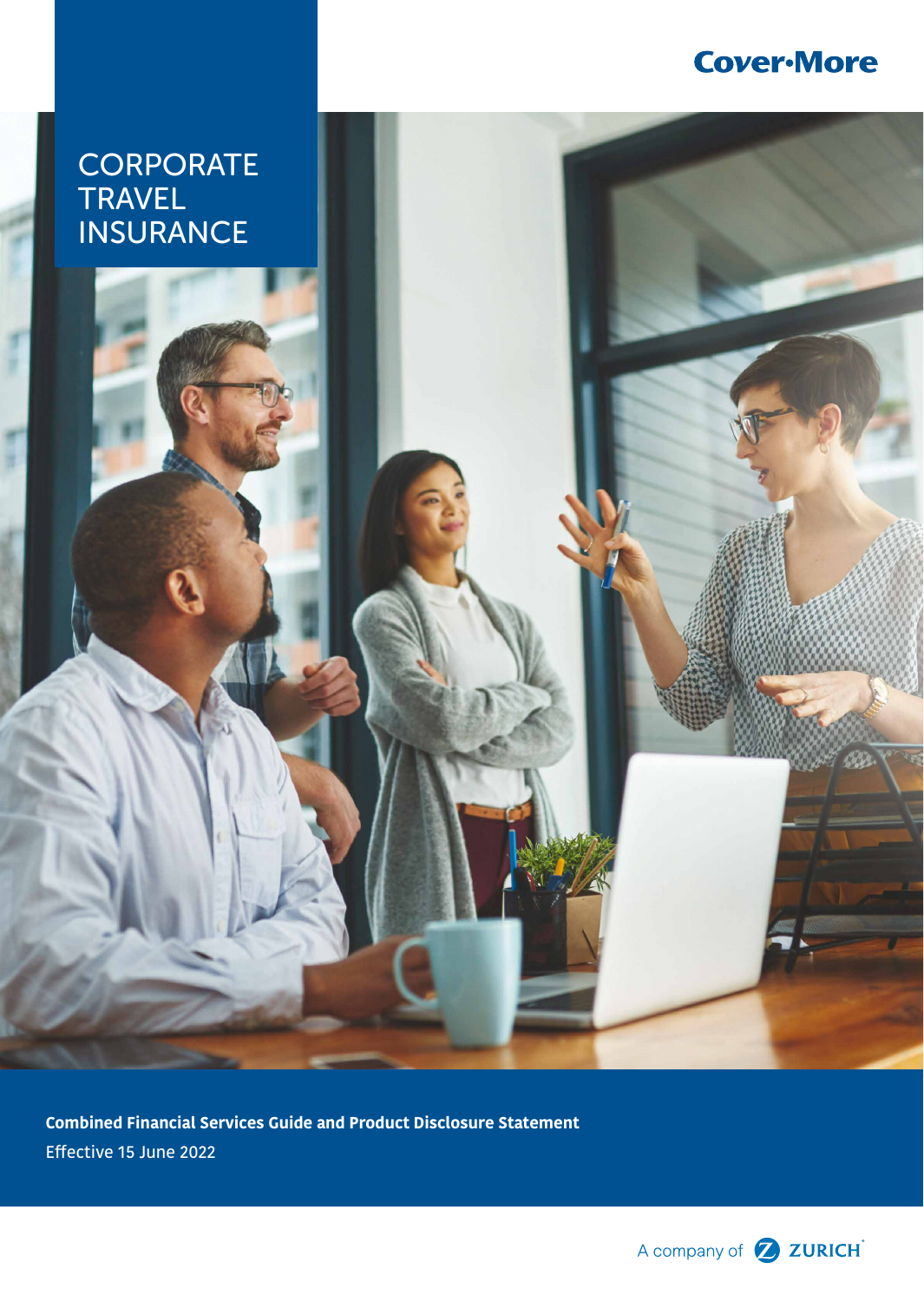## Table of contents

| Health of other people impacting the insured person's |  |
|-------------------------------------------------------|--|
|                                                       |  |

| Duty to take reasonable care not to make     |  |
|----------------------------------------------|--|
|                                              |  |
|                                              |  |
|                                              |  |
| The amount The Company or the insured person |  |
|                                              |  |
|                                              |  |
|                                              |  |

| Complaints and disputes resolution process 46 |  |
|-----------------------------------------------|--|

### Financial Services Guide (FSG) ...........................................[47](#page-46-0)

# <span id="page-1-0"></span>Welcome

As your organisation expands, so may your requirements for keeping employees on the move.

Medical emergencies and incidents are generally unexpected and can result in repercussions on not only your organisation's productivity, but also its financial status.

## What is Corporate Travel Insurance?

The Cover-More Corporate Travel Insurance policy is designed to protect organisations of all sizes, with multiple employees on the move throughout the world, for multiple trips throughout the year.

## This is an important document

Please read it carefully before making a decision to purchase any of the travel insurance plans explained in it.

It will help you decide whether the insurance meets the needs of **The Company** and its **insured persons**. You can even use it to compare with other options you may be considering.

Any recommendation or opinion in this document is of a general nature only. It does not take into account your or The Company's objectives, financial situation or needs. You need to decide if the insurance is right for **The Compan**y and its **insured persons**.

This booklet contains important information about the insurer, Zurich Australian Insurance Limited (ZAIL), ABN 13 000 296 640, AFS Licence Number 232507 (referred to as "**we**", "**our**" and "**us**" in relation to the insurance) and its agent Cover-More Insurance Services Pty Ltd ABN 95 003 114 145, AFSL 241713 (Cover-More) as well as other relevant persons.

**The Company** is not the insurer of the insurance referred to in this booklet. It and any of its related corporations do not guarantee, and are not liable to pay, any of the benefits under these covers.

When you purchase a policy, keep a copy of this PDS and the Certificate of Insurance we'll give you in a safe place for future reference.

# <span id="page-1-1"></span>Contact us

If you have any questions or need any help please contact the providing entity or contact us:

|        | <b>Australia</b>           |
|--------|----------------------------|
|        | North Sydney NSW 2059      |
| Mail:  | Private Bag 913            |
| Email: | corporate@covermore.com.au |
| Call:  | 1300 72 88 22              |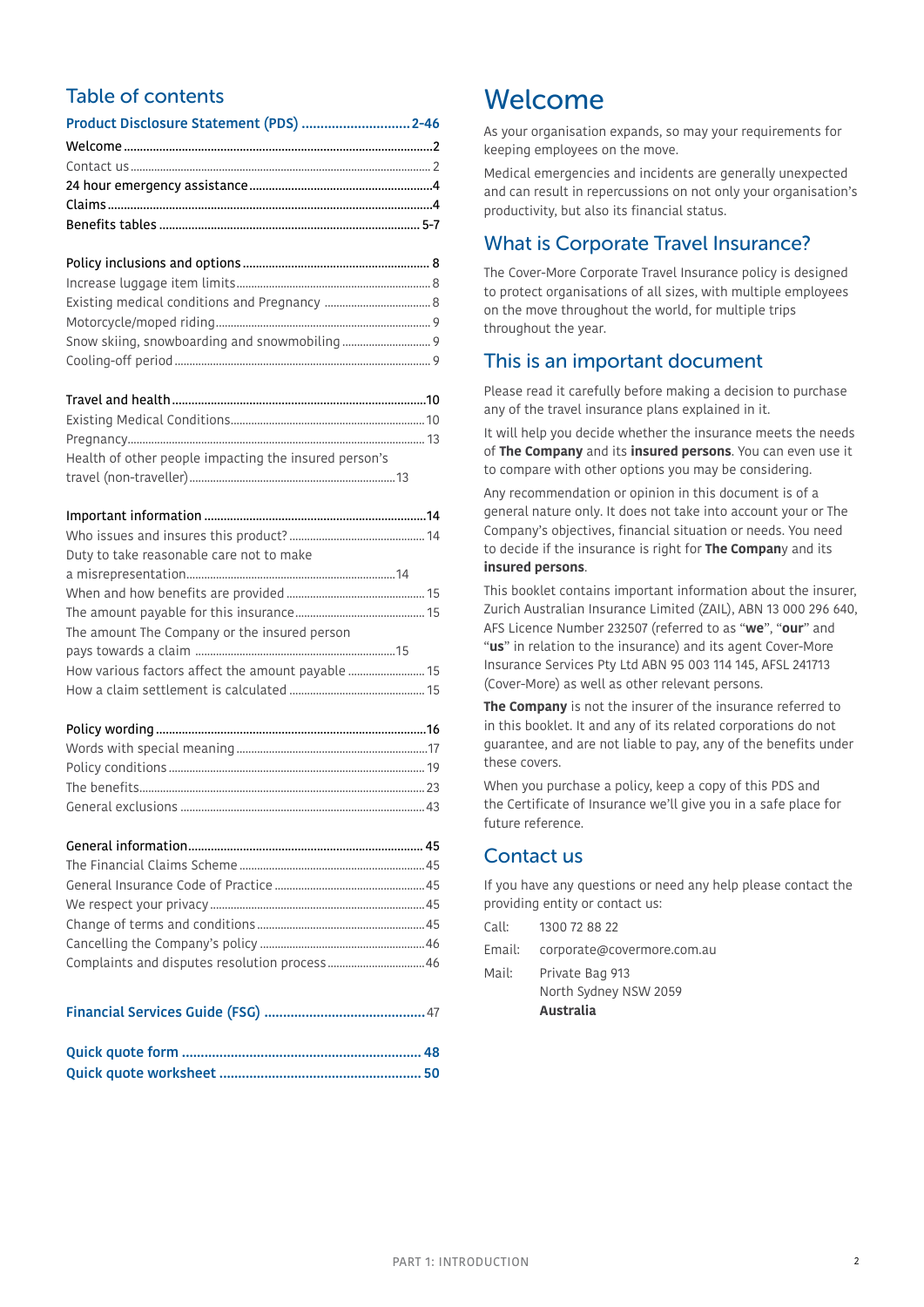### Things The Company and the insured person need to understand

- Terms, conditions, limits and sub-limits apply that is why it is important you read this booklet carefully.
- Exclusions apply to restrict, limit and/or exclude cover. Read the General exclusions on pages [43-](#page-42-0)[44](#page-43-0) and the exclusions under each benefit carefully to see what **we** don't cover.
- Check out the Travel and health part of this booklet as a traveller's health, and the health of others that might affect travel, is important (pages [10](#page-9-0)-[14](#page-13-3)).
- Certain words have special meanings and are shown in bold. See Words with special meaning, pages [17-](#page-16-0)[19.](#page-18-1) For example **relevant time** means the first time at which any part of the relevant trip is paid for or the time at which the policy is issued, whichever occurs last.
- All **insured persons** are residents of **Australia** and will be returning to their **home** at the completion of each **journey** and within 6 months of the commencement of each **journey**.

### Four levels of corporate cover to choose from

| Ultimate          | Ultimate Plus          |
|-------------------|------------------------|
| <b>Essentials</b> | <b>Essentials Plus</b> |

## Who can be insured?

**The Company** purchases this policy for its employees travelling far away from home for work in **Australia** and overseas throughout the year.

### An **insured person** is:

- an employee of **The Company** operating within **Australia** who is travelling at the request of, or with the approval of, **The Company** for a purpose connected with **The Company's** business, and in this case includes up to 4 weeks of leisure/holiday travel incorporated in the same business trip. (e.g. either side of, or within, the business trip)
- a Director, Chief Financial Officer (CFO), Chief Executive Officer (CEO) or Chief Operating Officer (COO) of **The Company** operating within **Australia** who are travelling at the request of, or with the approval of, **The Company** for a purpose connected with **The Company's** business, and in this case includes up to 6 weeks of leisure/holiday travel incorporated in the same business trip. (e.g. either side of the business trip). Also, in the case of these particular insured persons only, up to 6 weeks of leisure/holiday travel independent of a business trip.
- The **insured person's journey** will include international travel, interstate travel or intrastate travel, more than 100 kilometres from **home** or the **insured person's** business.

We need to know a little bit about your company and how many employees are travelling, for how long and where to? This is known as 'estimating your travel days'. Tell us what plan you want. We will give you a quote for a full year's worth of cover.

# OBTAIN A QUOTE

For a quick quote, complete and email the forms on pages [48](#page-47-0) and [50](#page-49-0) to your travel agent/ broker or directly to Cover-More.

Email: corporate@covermore.com.au

# Helpful tips

The **insured person** is responsible for providing **us** with evidence to support their claim for an item. This is 'proof of ownership'.

- **We** will accept the original or a copy of a purchase receipt, invoice and/or bank statement showing the purchase, the date of the purchase and the amount paid.
- **We** may consider valuation certificates (issued prior to the time the policy was issued), ATM receipts and warranty cards with accompanying bank statement of purchases.
- **We** will not accept photographs, packaging or instruction manuals as proof of ownership.

### Safety of your belongings and limits to the cover

- Don't check in your **valuables** keep them with you as they're not covered by **us** when checked-in with the **transport provider** (unless security regulations meant you were forced to check them in).
- Items left **unattended** in any motor vehicle (for example, a car, campervan or motorhome) or towed land vehicle during daylight hours are not covered, unless they are stored in the **concealed storage compartment** of the locked motor vehicle or towed land vehicle and forced entry was gained. A limit of \$500 per item and a maximum of \$2,000 in total applies.
- Don't leave items **unattended** in ANY motor vehicle or towed land vehicle overnight, as they're not covered.
- Don't walk away from or leave your belongings **unattended** in a **public place**. They're not covered by **us**.
- Report any loss or theft to the police within 7 days of when you first become aware of the incident, as a police report is required so **we** can validate that the incident occurred. Also, your belongings may have been handed in and may be recovered or the police may have a chance to follow up an alleged crime.
- Additionally, **we** require the relevant report from the related party. For example, an Airline Property Irregularity Report (PIR) is also required if your items were lost or stolen when travelling with an airline.
- If you are unable to provide **us** with a copy of the relevant report, you must provide **us** with a reasonable explanation and details of the time and place you made the report, including their contact details.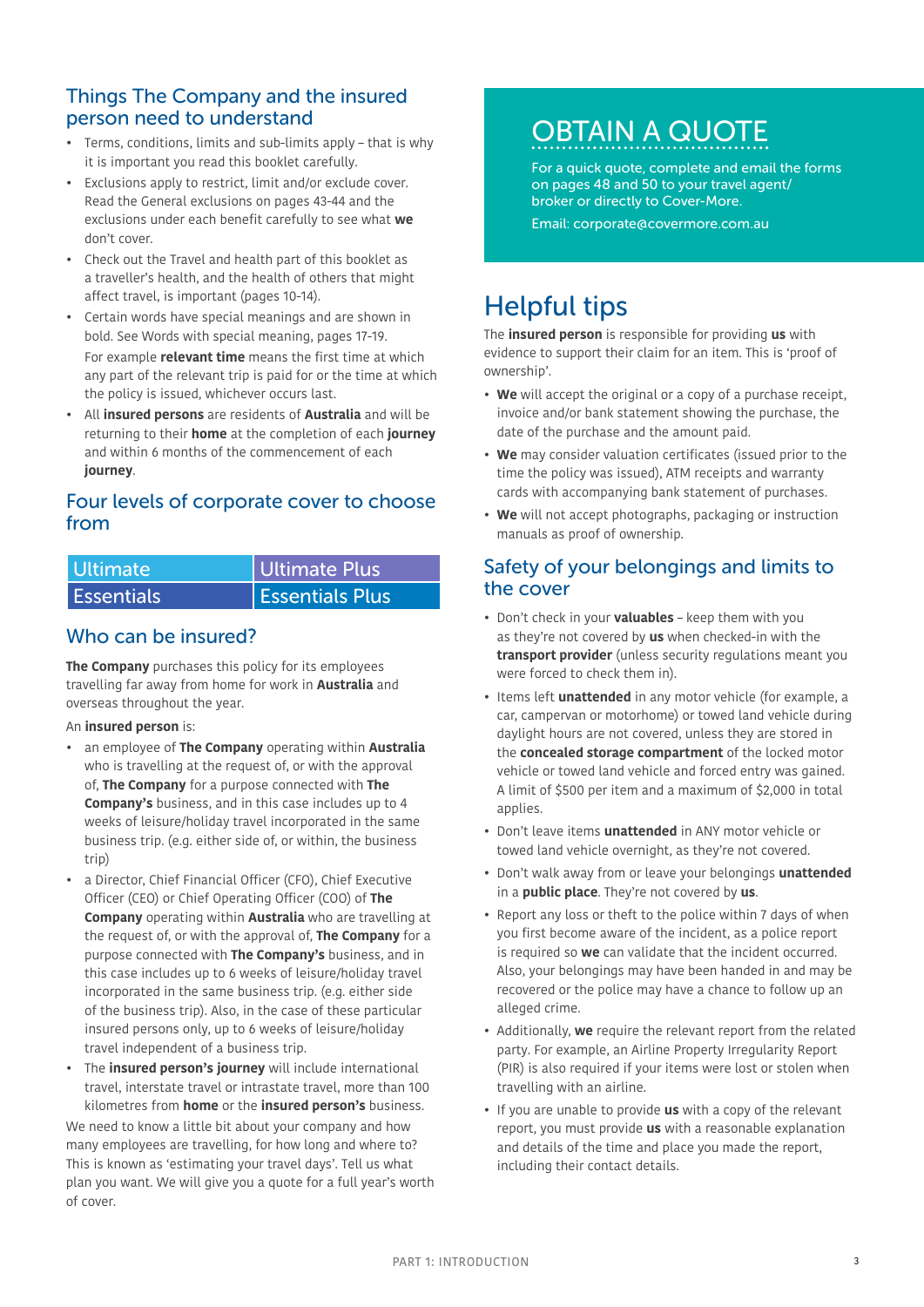## Reciprocal Healthcare Agreement

The Australian Government and the governments of certain countries have an agreement where Australian residents are provided with subsidised essential medical treatment (which, in turn, minimises your claim with **us**). The agreement is known as a Reciprocal Healthcare Agreement (RHA). Please visit humanservices.gov.au/medicare or dfat.gov.au for details of RHAs with **Australia**.

# Medical and hospital cover in Australia

**We** will not pay any benefit or provide cover if the provision of a payment, benefit or cover would result in **us** contravening the Health Insurance Act 1973 (Cth), the Private Health Insurance Act 2007 (Cth) or the National Health Act 1953 (Cth) or any applicable legislation (whether in **Australia** or not).

# <span id="page-3-0"></span>24 hour emergency assistance

We hope you have a great trip but should something go wrong, we're here to help.

When travelling, **The Company** or the **insured person** have access to **our** emergency assistance team of doctors, nurses, case managers and travel agents 24 hours a day, 365 days a year.

**Our** team provides the following services to all policyholders:

- **• Help to find a medical facility and monitor the insured person's medical care**
- **• Paying bills**

Becoming ill overseas can be very expensive. Significant medical expenses can be paid by **us** directly to the hospital if **the insured person's** claim is approved.

**• Keeping an insured person travelling or getting them home**

**Our** team can decide if and when it is appropriate to bring an **insured person home** and will coordinate the entire exercise.

**• Help if passports, travel documents or credit cards are lost**

If **The Company** or an **insured person** need assistance in contacting the issuer of the document, our emergency assistance team can help.

**• Help to change travel plans** If **The Company's** or the **insured person's** travel consultant is not available to assist with rescheduling in an emergency, our team can help.

Certain services are subject to the claim being approved.

## When and what number should you call?

**The Company** or **the insured person**, or someone on your behalf, should phone **our** emergency assistance team as soon as possible if **the insured person** requires hospitalisation, if their medical expenses will exceed \$2,000 or if he/she wants to return early.

When calling, please have the following information at hand:

- The corporate policy number
- A phone number to call you back on.
- Please call **Australia** DIRECT and TOLL FREE from:

| <b>USA</b> | 1800 937 9763 | Canada 1800 645 8714 |  |
|------------|---------------|----------------------|--|
|            |               |                      |  |

**UK** 0800 892 014 **NZ** 0800 445 524

Charges apply if calling from a pay phone or mobile phone.

From all other countries or if you experience difficulties with the numbers above:

**Call direct:** +61 2 8907 5619 **Fax:** +61 2 9954 6250

# <span id="page-3-1"></span>Claims

### How to make a claim

### **Visit claims.covermore.com.au**

Complete a claim form and email or post it to us. Follow the checklist to gather the supporting documents you need to submit with it.

Email your claim form and scanned supporting documents to claimsprocessing@covermore.com.au, or

If you can't upload documents, post the documents to us. Post them to:

Cover-More

Corporate Travel Insurance Claims Department Private Bag 913 North Sydney NSW 2059 Australia

**We** need original supporting documents, so if you are uploading your documents, please hold on to them as we may request them. If you are posting them, keep a copy.

### **When will I hear back about the claim?**

**We** process claims as quickly as possible. You will hear back within 10 working days from the time **we** receive the claim. **We** may approve and settle, investigate or decline the claim or request further information.

You can also call Cover-More on 1300 72 88 22 (within Australia) or +61 2 8907 5000 (from overseas) for help.

**Check that the amount you want to claim is higher than any excess applicable to your claim.**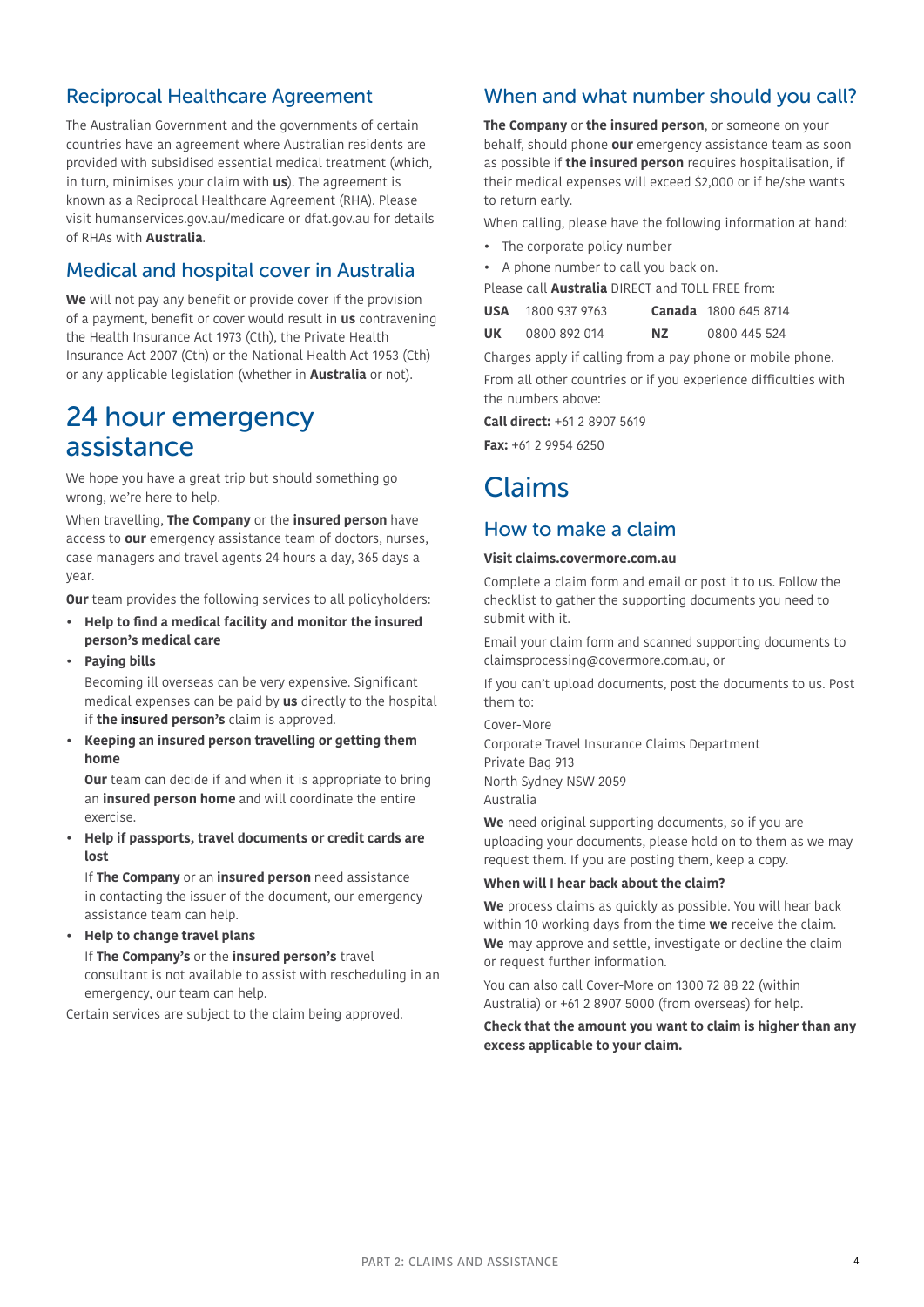# <span id="page-4-0"></span>Benefits table – Corporate Essentials and Essentials Plus

This is a summary of the benefits provided only. Please read the PDS carefully to understand what this policy covers. Importantly, please note that conditions, exclusions, limits and sub-limits apply.

|                            |                                                                                                                                   |                           | <b>Corporate Essentials</b>                 | <b>Corporate Essentials Plus</b>            |
|----------------------------|-----------------------------------------------------------------------------------------------------------------------------------|---------------------------|---------------------------------------------|---------------------------------------------|
| <b>Summary of benefits</b> |                                                                                                                                   | <b>Excess</b><br>applies? | Maximum benefit limit<br>per insured person | Maximum benefit limit<br>per insured person |
|                            | 24 hour emergency assistance                                                                                                      |                           | Included                                    | Included                                    |
|                            | Medical evacuation^                                                                                                               |                           | Included                                    | Included                                    |
| $1*$                       | Overseas medical and dental expenses^                                                                                             |                           |                                             |                                             |
|                            | Overseas medical expenses                                                                                                         | Yes                       | \$10,000,000~                               | \$Unlimited~                                |
|                            | Overseas dental expenses                                                                                                          | Yes                       | \$2,500                                     | \$2,500                                     |
| $2^*$                      | <b>Hospital incidentals</b>                                                                                                       | $\overline{\phantom{m}}$  |                                             | \$5,000                                     |
| 3                          | Alternative staff or Resumption of assignment                                                                                     | $\overline{\phantom{0}}$  |                                             | \$10,000                                    |
| $4*$                       | Additional expenses^                                                                                                              | Yes                       | \$10,000,000                                | \$Unlimited                                 |
| $5*$                       | <b>Travel delay</b><br>Includes up to \$200 after 6 hours delay and \$200 again<br>after each full 24 hour delay period.          | Yes                       | \$1,000                                     | \$2,000                                     |
| 6                          | Missed transport connection^                                                                                                      | $\qquad \qquad -$         |                                             |                                             |
| $7*$                       | Amendment or cancellation costs^                                                                                                  | Yes                       | \$10,000                                    | <b>\$Unlimited</b>                          |
| $8*$                       | Luggage and travel documents<br>See page 8 for the limits for luggage items and for the<br>option to increase the limit per item. | Yes                       | \$7,500                                     | \$15,000                                    |
| 9*                         | Delayed luggage allowance                                                                                                         | Yes                       | Up to \$1,000 after 12 hours                | Up to \$2,000 after 12 hours                |
| 10                         | Money                                                                                                                             | Yes                       |                                             | \$1,000                                     |
| 11                         | Rental car insurance excess                                                                                                       | $\overline{\phantom{0}}$  | \$4,000                                     | \$8,000                                     |
| 12                         | Kidnap and ransom                                                                                                                 |                           | \$100,000                                   | \$250,000                                   |
| $13*$                      | Hijacking                                                                                                                         |                           |                                             | \$10,000                                    |
|                            |                                                                                                                                   |                           |                                             |                                             |
| $14*$                      | Loss of income (due to injury) $^{\wedge}$                                                                                        |                           | $\overline{\phantom{0}}$                    | \$36,000                                    |
| $15*$                      | Disability <sup>^</sup>                                                                                                           | $\overline{\phantom{0}}$  |                                             | \$50,000                                    |
| $16*$                      | Accidental death <sup>^</sup>                                                                                                     |                           |                                             | \$50,000                                    |
|                            | ♦ The cumulative limit for Section 14, 15 and 16 is:                                                                              |                           |                                             | \$50,000                                    |

| 17 | Personal liability                     |                          | \$1,000,000                                                                                            | \$5,000,000 |
|----|----------------------------------------|--------------------------|--------------------------------------------------------------------------------------------------------|-------------|
| 18 | Extra territorial workers compensation |                          |                                                                                                        | \$500,000   |
| 19 | Identity theft protection              |                          |                                                                                                        | \$10,000    |
| 39 | <b>COVID-19 benefits</b>               | $Yes - as$<br>applicable | See SECTION 39: COVID-19 benefits on pages 39-42 for<br>the full details of what is and isn't covered. |             |

~Cover will not exceed 18 months from onset of the illness, condition or injury.

\*Sub-limits apply.

^Please refer to [Age limits and associated cover restrictions on page 8.](#page-7-3)

Refer to policy condition 1. Excess on page [19](#page-18-2) for information about the excess.

**This table should be read in conjunction with the Policy Wording for full details of the conditions, exclusions, limits, sub-limits and aggregate limits that apply to particular benefits.**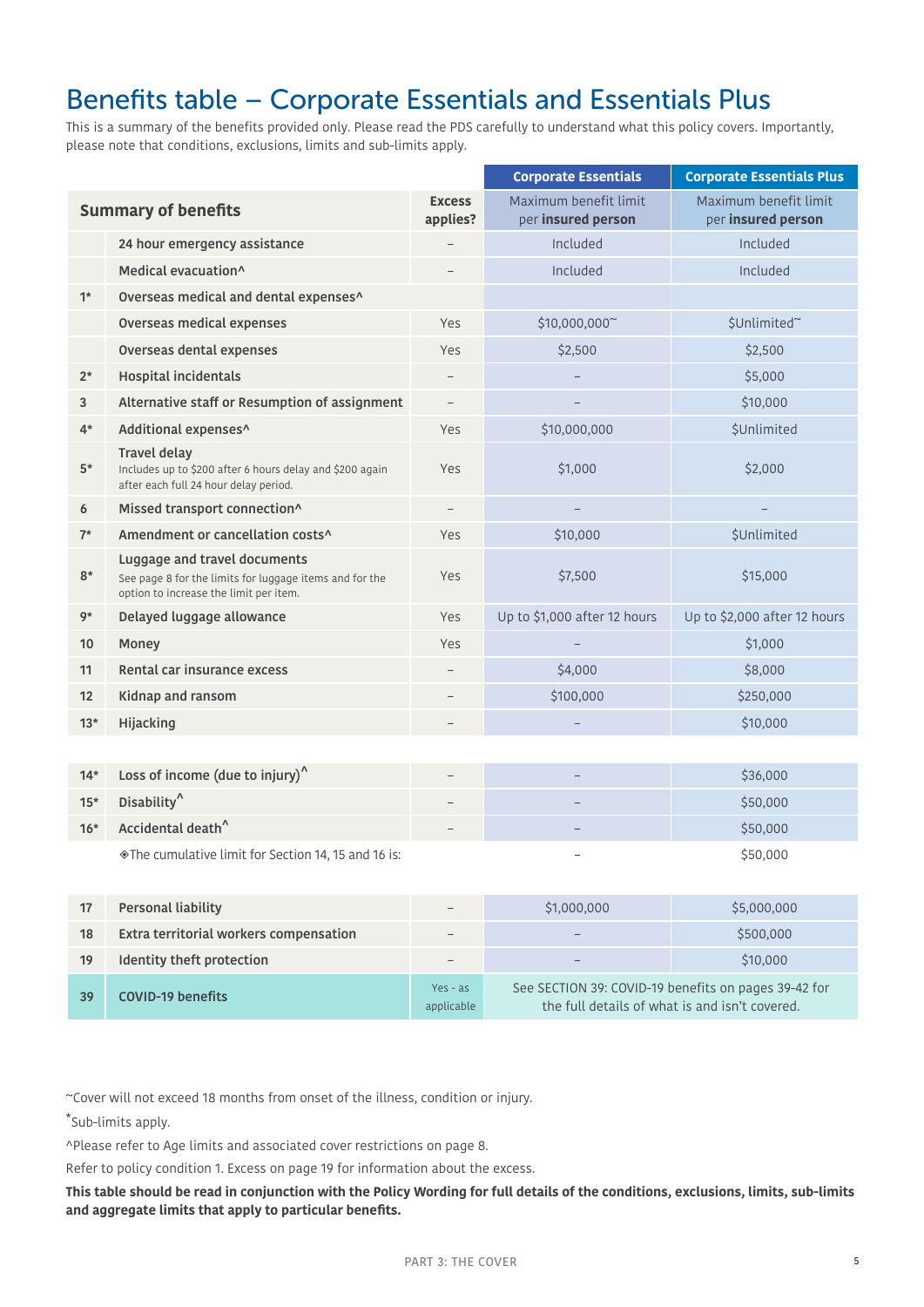# Benefits table – Corporate Ultimate and Ultimate Plus

This is a summary of the benefits provided only. Please read the PDS carefully to understand what this policy covers. Importantly, please note that conditions, exclusions, limits and sub-limits apply.

|                            |                                                                                                                                   | <b>Corporate Ultimate</b> | <b>Corporate Ultimate Plus</b>                                                                        |                                             |
|----------------------------|-----------------------------------------------------------------------------------------------------------------------------------|---------------------------|-------------------------------------------------------------------------------------------------------|---------------------------------------------|
| <b>Summary of benefits</b> |                                                                                                                                   | <b>Excess</b><br>applies? | Maximum benefit limit<br>per insured person                                                           | Maximum benefit limit<br>per insured person |
|                            | 24 hour emergency assistance                                                                                                      |                           | Included                                                                                              | Included                                    |
|                            | Medical evacuation <sup>^</sup>                                                                                                   | $\overline{\phantom{0}}$  | Included                                                                                              | Included                                    |
| $1*$                       | Overseas medical and dental expenses^                                                                                             |                           |                                                                                                       |                                             |
|                            | Overseas medical expenses                                                                                                         | Yes                       | \$Unlimited~                                                                                          | \$Unlimited~                                |
|                            | Overseas dental expenses                                                                                                          | Yes                       | \$2,500                                                                                               | \$2,500                                     |
| $2^*$                      | <b>Hospital incidentals</b>                                                                                                       | $\overline{\phantom{a}}$  | \$5,000                                                                                               | \$10,000                                    |
| 3                          | Alternative staff or Resumption of assignment                                                                                     | $\overline{\phantom{a}}$  | \$15,000                                                                                              | \$15,000                                    |
| $4*$                       | Additional expenses^                                                                                                              | Yes                       | <b>\$Unlimited</b>                                                                                    | <b>\$Unlimited</b>                          |
| $5*$                       | <b>Travel delay</b><br>Includes up to \$200 after 6 hours delay and \$200 again<br>after each full 24 hour delay period.          | Yes                       | <b>\$Unlimited</b>                                                                                    | <b>\$Unlimited</b>                          |
| 6                          | Missed transport connection^                                                                                                      | $\overline{\phantom{0}}$  | \$10,000                                                                                              | \$20,000                                    |
| $7*$                       | Amendment or cancellation costs^                                                                                                  | Yes                       | <b>\$Unlimited</b>                                                                                    | <b>\$Unlimited</b>                          |
| $8*$                       | Luggage and travel documents<br>See page 8 for the limits for luggage items and for the<br>option to increase the limit per item. | Yes                       | \$20,000                                                                                              | \$40,000                                    |
| 9*                         | Delayed luggage allowance                                                                                                         | Yes                       | Up to \$2,000 after 8 hours                                                                           | Up to \$3,000 after 8 hours                 |
| 10                         | Money                                                                                                                             | Yes                       | \$3,000                                                                                               | \$3,000                                     |
| 11                         | Rental car insurance excess                                                                                                       |                           | \$10,000                                                                                              | \$12,000                                    |
| 12                         | Kidnap and ransom                                                                                                                 |                           | \$500,000                                                                                             | \$500,000                                   |
| $13*$                      | Hijacking                                                                                                                         |                           | \$30,000                                                                                              | \$30,000                                    |
|                            |                                                                                                                                   |                           |                                                                                                       |                                             |
| $14*$                      | Loss of income (due to injury)^                                                                                                   |                           | \$54,000                                                                                              | \$144,000                                   |
| $15*$                      | Disability^                                                                                                                       |                           | \$100,000                                                                                             | \$250,000                                   |
| $16*$                      | Accidental death^                                                                                                                 |                           | \$100,000                                                                                             | \$250,000                                   |
|                            | ◈ The cumulative limit for Section 14, 15 and 16 is:                                                                              |                           | \$100,000                                                                                             | \$250,000                                   |
| 17                         | <b>Personal liability</b>                                                                                                         |                           | \$5,000,000                                                                                           | \$5,000,000                                 |
| 18                         | Extra territorial workers compensation                                                                                            |                           | \$1,000,000                                                                                           | \$1,000,000                                 |
| 19                         | Identity theft protection                                                                                                         |                           | \$15,000                                                                                              | \$15,000                                    |
| 39                         | <b>COVID-19 benefits</b>                                                                                                          | $Yes - as$<br>applicable  | See SECTION 39: COVID-19 benefits on pages 39-42 for<br>the full details of what is and isn't covered |                                             |

~Cover will not exceed 18 months from onset of the illness, condition or injury.

\*Sub-limits apply.

^Please refer to [Age limits and associated cover restrictions](#page-7-3)  [on page 8](#page-7-3).

Refer to policy condition 1. Excess on page [19](#page-18-2) for information about the excess.

**This table should be read in conjunction with the Policy Wording for full details of the conditions, exclusions, limits, sub-limits and aggregate limits that apply to particular benefits.**

# TURN THE PAGE FOR EXTRA BENEFITS

See the next page for extra benefits included and an optional benefits pack The Company can also purchase for the Ultimate or Ultimate Plus plan.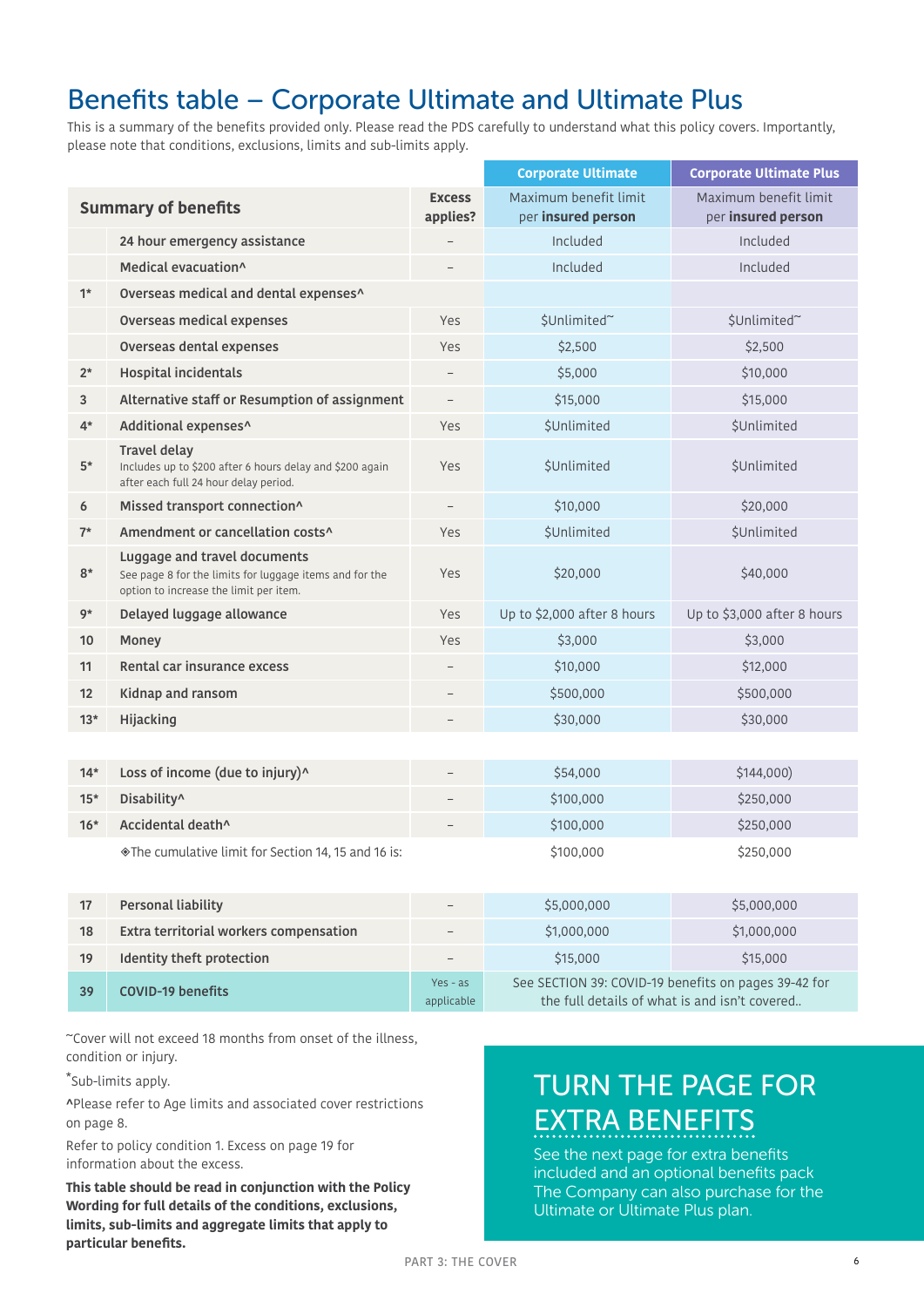# Benefits table – Corporate Ultimate and Ultimate Plus Extras

This is a summary of the extra benefits included and available to purchase on the Ultimate and Ultimate Plus plans. Please read the PDS carefully to understand what this policy covers. Importantly, please note that conditions, exclusions, limits and sub-limits apply.

|       |                                                                             | <b>Corporate Ultimate</b>                   | <b>Corporate Ultimate Plus</b>              |
|-------|-----------------------------------------------------------------------------|---------------------------------------------|---------------------------------------------|
|       |                                                                             | <b>INCLUDED EXTRAS</b>                      | <b>INCLUDED EXTRAS</b>                      |
|       | <b>Summary of EXTRA benefits</b>                                            | Maximum benefit limit<br>per insured person | Maximum benefit limit<br>per insured person |
| 20    | Kidnapping and detainment                                                   |                                             |                                             |
|       | Media/image protection                                                      | \$10,000                                    | \$10,000                                    |
|       | Trauma counselling up to \$500 per visit                                    | \$5,000                                     | \$5,000                                     |
|       | Personal legal costs as a result of being detained                          | \$30,000                                    | \$30,000                                    |
| 21    | Loss of income (due to sickness)                                            | \$36,000                                    | \$144,000                                   |
| 22    | Tuition expenses \$500 per month for 6 months                               | \$3,000                                     | \$3,000                                     |
| $23*$ | Injury resulting in surgery                                                 | Up to \$20,000                              | Up to \$20,000                              |
| $24*$ | Injuring resulting in fractured bones                                       | Up to \$5,000                               | Up to \$5,000                               |
| $25*$ | Injuring resulting in loss of teeth or dental procedures                    | Up to \$5,000                               | Up to \$5,000                               |
| 26    | Political unrest and disaster evacuation                                    | \$25,000                                    | \$50,000                                    |
| 27    | Personal car excess &/or repairs                                            | \$2,000                                     | \$2,000                                     |
| 28    | Personal car loss of no claim bonus and/or \$500 per week<br>for a hire car | \$2,500                                     | \$2,500                                     |

### \*Sub-limits apply.

Benefits 29-38 below are all available if **The Company** selects the Optional Extra Benefits Package and pays **us** the additional premium.

|    |                                                | <b>Corporate Ultimate</b>                        | <b>Corporate Ultimate Plus</b>                   |
|----|------------------------------------------------|--------------------------------------------------|--------------------------------------------------|
|    |                                                | <b>OPTIONAL</b><br><b>EXTRA BENEFITS PACKAGE</b> | <b>OPTIONAL</b><br><b>EXTRA BENEFITS PACKAGE</b> |
|    | <b>Summary of OPTIONAL EXTRAS benefits</b>     | Maximum benefit limit<br>per insured person      | Maximum benefit limit<br>per insured person      |
| 29 | Court attendance benefit \$100 per day         | \$1,000                                          | \$1,000                                          |
| 30 | Independent financial advice                   | \$5,000                                          | \$5,000                                          |
| 31 | Spouse or partner accidental death benefit     | \$25,000                                         | \$25,000                                         |
| 32 | Dependent child assistance                     |                                                  |                                                  |
|    | Education fund supplement per dependent child  | \$5,000                                          | \$5,000                                          |
|    | Maximum per family                             | \$15,000                                         | \$15,000                                         |
|    | Orphaned benefit per dependent child           | \$10,000                                         | \$10,000                                         |
|    | Maximum per family                             | \$30,000                                         | \$30,000                                         |
| 33 | Partner retraining benefit (age limit 65)      | \$10,000                                         | \$10,000                                         |
| 34 | Corporate image protection                     | \$15,000                                         | \$15,000                                         |
| 35 | Home and/or motor vehicle modification benefit | \$10,000                                         | \$10,000                                         |
| 36 | Unexpired membership benefit                   | \$500                                            | \$500                                            |
| 37 | <b>Keys and locks</b>                          | \$1,000                                          | \$1,000                                          |
| 38 | Home burglary benefit                          | \$1,000                                          | \$1,000                                          |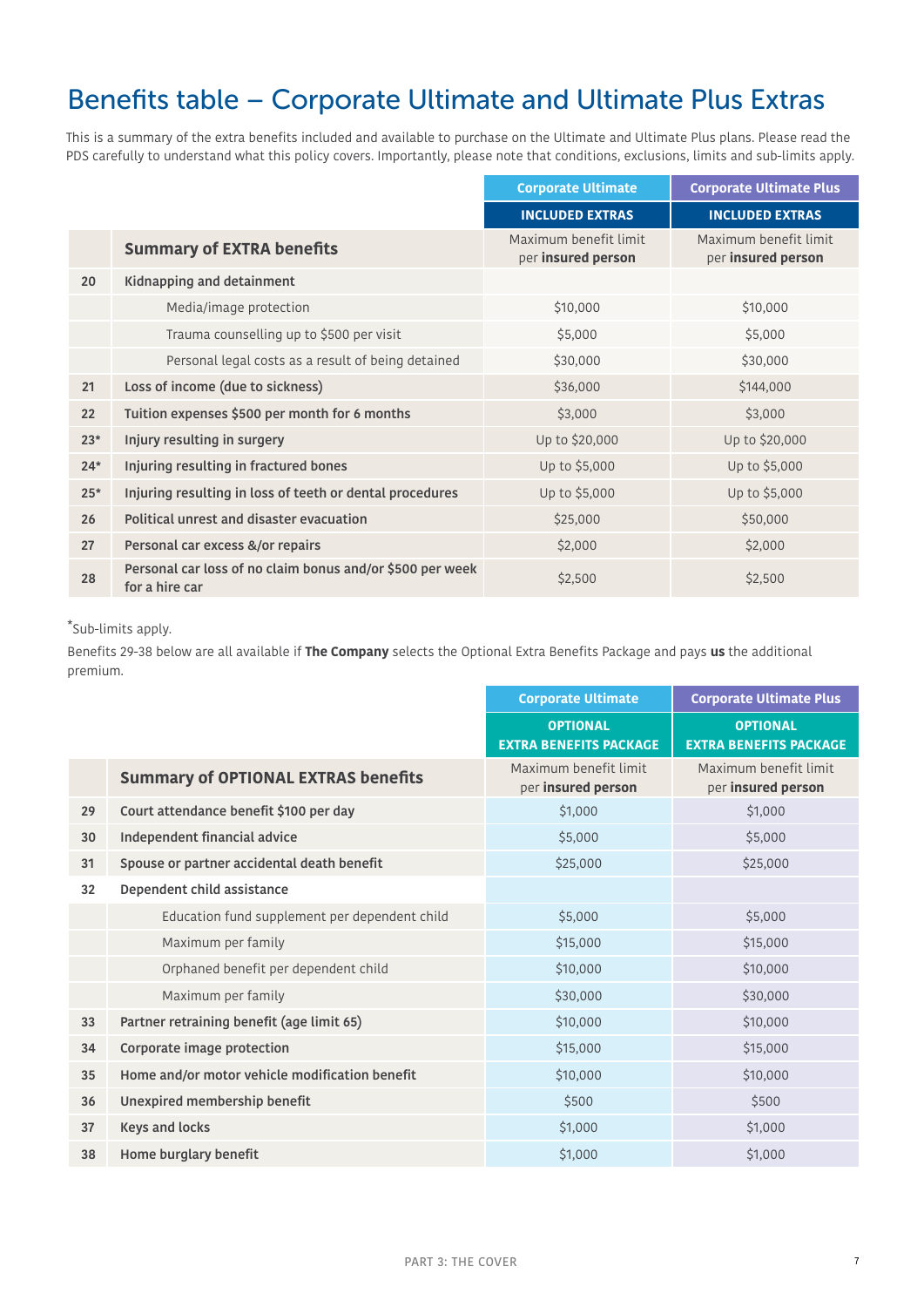# <span id="page-7-3"></span>Age limits and associated cover restrictions

There is no maximum age limit for **insured persons** under this policy, however the following conditions apply to all plans.

### **Persons aged 75 and over**

In respect to each **insured person** aged 75 years or over at the time the policy was issued to **The Company**:

### **[SECTION 1: Overseas medical and dental expenses](#page-22-1) and [SECTION 4: Additional expenses](#page-23-0)**

• An excess of \$5,000 applies to each claim

#### **[SECTION 15: Disability](#page-31-0)**

- No benefit will be payable
- **[SECTION 16: Accidental death](#page-32-0)**
- The maximum benefit limit is \$25,000

### **[SECTION 14: Loss of income \(due to injury\)](#page-30-0) and [SECTION](#page-34-0)  [21: Loss of income \(due to sickness\)](#page-34-0) (where available)**

• No benefit will be payable

**[SECTION 6: Missed transport connection](#page-24-0) and [SECTION 7:](#page-25-0)  [Amendment or cancellation costs](#page-25-0)**

• Benefits are limited to a maximum of \$5,000

### **Persons aged under 18**

In respect to each **insured person** under this policy aged under 18 years of age at the time the policy was issued to **The Company**:

#### **[SECTION 15: Disability](#page-31-0)**

• for 15.1 Bodily injury – disability lump sum benefit the maximum benefit payable for injury types 2-19 under the Schedule of disability according to bodily injury type is \$50,000.

#### **[SECTION 16: Accidental death](#page-32-0)**

• The maximum benefit limit is \$25,000

### **COVID-19 Special excess**

In addition to the policy excess, a special excess will apply to:

- SECTION 4: Additional expenses if the **insured person**  is diagnosed with COVID-19 on their trip: Overseas trip – \$250, Domestic trip – \$250.
- SECTION 7: Amendment or cancellation costs if the **insured person** or their travelling companion is diagnosed with COVID-19 on their trip: Overseas trip – \$500, Domestic trip – \$250.

If there is a claim under both sections, the higher special excess will be deducted. The special excess applies in addition to any other excess. You cannot remove this special excess.

What that means is, for example, if the **insured person** claims for **additional** accommodation costs and cancellation costs because they were diagnosed with COVID-19 on their overseas trip, **we** would deduct an excess of \$560 in total from the claim. (\$60 excess + \$500 special excess).

# <span id="page-7-0"></span>Policy inclusions and choices

### <span id="page-7-1"></span>Luggage item limits automatically included in the cover

The following limits apply to any one item, set or pair of items (including attached and unattached accessories):

| Item                           | <b>Item limit</b> |
|--------------------------------|-------------------|
| Phone                          | \$1,000           |
| Smart watch                    | \$1,000           |
| Camera                         | \$4,000           |
| Video camera                   | \$4,000           |
| Drone (with or without camera) | \$1,000           |
| Laptop computer                | \$4,000           |
| Tablet computer                | \$4,000           |
| Artificial limb                | \$1,000           |
| Dentures (full or partial)     | \$1,000           |
| Removable dental appliance     | \$1,000           |
| Medical device                 | \$1,000           |
| Jewellery                      | \$1,000           |
| Watch                          | \$1,000           |
| Any other item                 | \$1,000           |

## Increase luggage item limits

**The Company** or the **insured person** may increase the item limit by paying an extra amount in order to increase cover for items which are valued at more than the limits shown above. A single item limit may be increased to \$10,000 by paying an additional premium.

Receipts or valuations must be attached to your Enrolment Form.

### <span id="page-7-2"></span>Existing medical conditions and **Pregnancy**

See Travel and health pages [10-](#page-9-0)[13.](#page-12-2)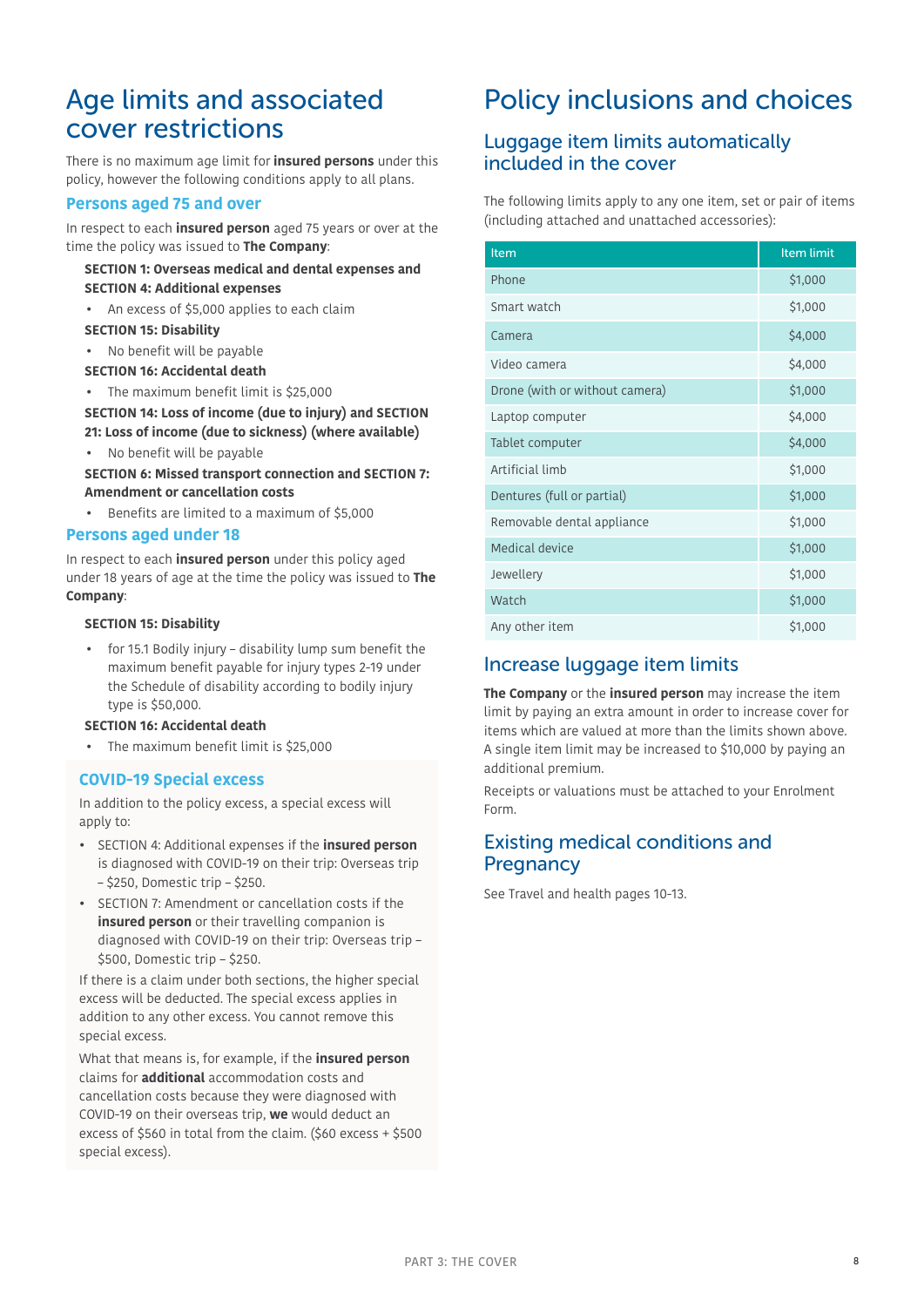### Activities cover

**We** offer a comprehensive list of automatically included activities. Please check the lists below to make sure any activities you plan to take part in are covered.

Activities automatically included in **The Company's** cover for **insured persons**:

- 
- Abseiling Jet Skiing
- - Archery Kayaking
	- Ballooning Paragliding
- Bungy Jumping Parasailing
- - Flying Fox Scuba Diving
- Horse Riding Snorkelling

the terms of cover.

- 
- Jet Boating White Water Rafting Participation in any of the activities listed above is subject to

There is no cover for these activities if the **insured person** is racing, or participating in a professional capacity.

There is no personal liability cover for use or ownership of waterborne craft or mechanically-propelled vehicles.

Conditions apply to scuba diving. See exclusion 23 on page [44](#page-43-1).

# <span id="page-8-0"></span>Motorcycle/moped riding

The **insured person** may wish to hire a motorcycle (including a moped) as the driver or a pillion passenger during their **journey**. If the **insured person** chooses to do so they will only be covered if:

- the engine capacity is 250cc or less
- while in control of a motorcycle or moped the **insured person** holds a valid Australian motorcycle rider's licence or Australian motor vehicle driver's licence
- while the **insured person** is a passenger the driver holds a valid licence for riding that vehicle
- the **insured person** is wearing a helmet
- the **insured person** is not participating in a **Professional** capacity
- the **insured person** is not racing, and
- the **insured person** is not participating in motocross.

**Note:** No cover will apply under SECTION 17: Personal liability. This means **The Company** and/or the **insured person** is responsible to pay costs associated with damage to the vehicle or property or injury to another person.

### <span id="page-8-1"></span>Snow skiing, snowboarding and snowmobiling

If an **insured person** wishes to be covered for these activities during their **journey** they will only be covered if they are:

- snow skiing or snowboarding **on-piste**
- not participating in a **professional** capacity, and
- not racing.

### <span id="page-8-2"></span>Cooling-off period

**The Company** can cancel or change its policy with **us** at any time.

If **The Company** cancels its policy with **us** for any reason within the cooling-off period, which is within 21 days of the date of purchase, **we** will refund **The Company** its money.

**Our** cooling-off period ensures a refund of the entire premium unless anyone insured under the Policy purchased by **The Company**:

- has made a claim under the Policy
- intends to make a claim under the Policy, or
- has departed on their **journey**.

If **The Company** wishes to cancel the Policy and receive a full refund, please contact the providing entity or Cover-More by calling 1300 72 88 22, or email corporate@covermore.com.au within the cooling-off period.

<span id="page-8-3"></span>Please refer to ["Cancelling The Company's policy" on page](#page-45-1)  [46](#page-45-1) for more information about cancelling outside the cooling-off period.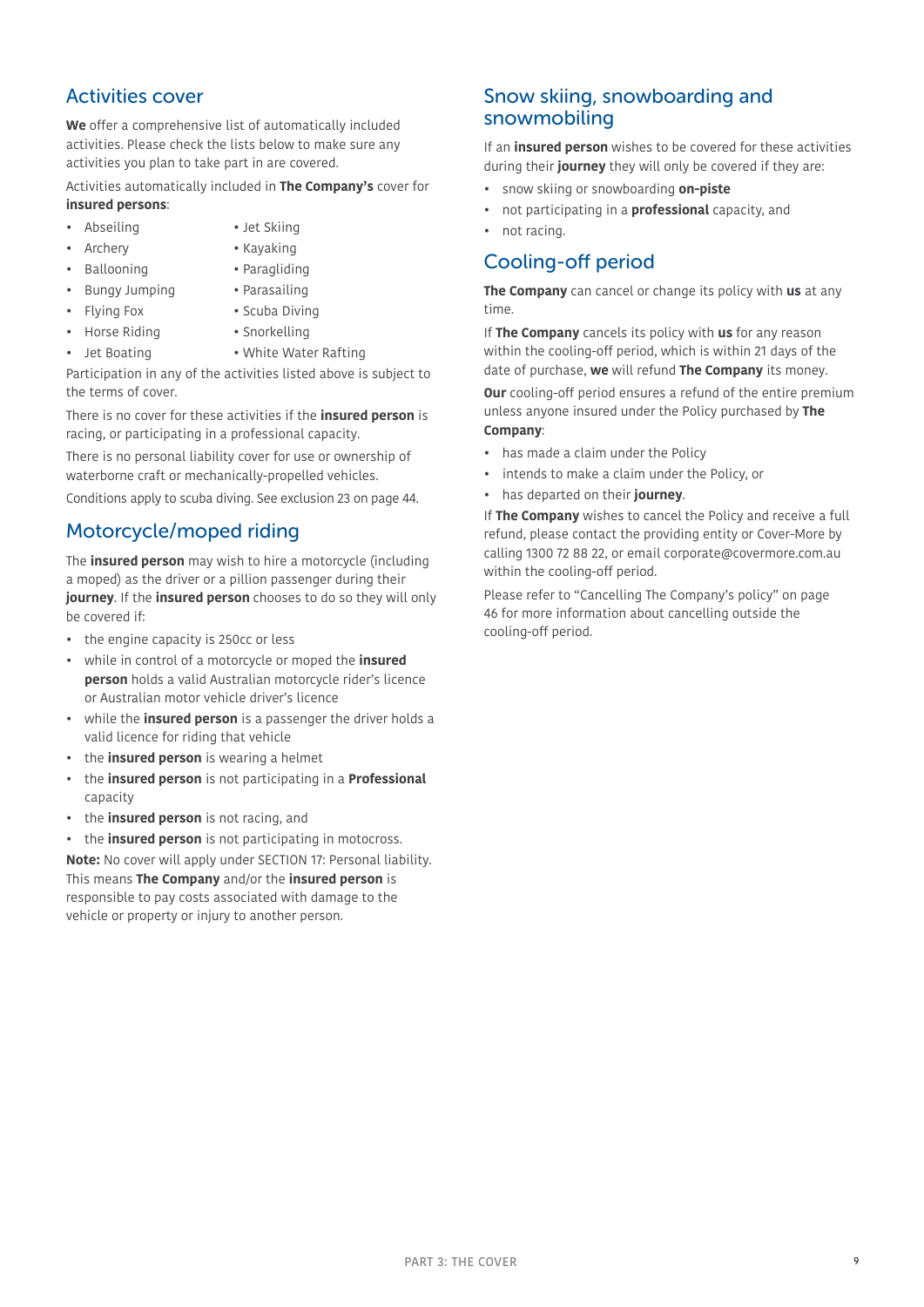# <span id="page-9-0"></span>Travel and health

This policy excludes claims arising from, or exacerbated by, an **existing medical condition** or related new infections except for those existing medical conditions we automatically include on pages [10](#page-9-2)-11.

However, **we** may separately provide cover for an **insured person's existing medical condition**. If cover is applied for and approved by **us**, **The Company** or the **insured person** must pay **us** an extra premium.

The application must be completed at the **relevant time**.

**Relevant time** means the first time at which any part of the relevant trip is paid for, or the time at which the policy is issued, whichever occurs last.

## What is an Existing Medical Condition?

<span id="page-9-1"></span>**Existing medical condition(s)** means a disease, illness, medical or dental condition or physical defect that, at the **relevant time**, meets any of the following:

- a. Within the last 12 months, advice, medication or treatment (including investigation or advice for treatment) has been received or prescribed by a **medical practitioner**.
- b. Is a chronic or ongoing (whether chronic or otherwise) disease, illness, medical or dental condition medically documented prior to the **relevant time**.

If an **insured person** has an **existing medical condition** that is not covered, **we** will not pay any claims arising from, or exacerbated by, that condition. This means that **The Company**  and/or the **insured person** will have to pay for any overseas medical emergency and any associated costs, which can be prohibitive in some countries.

**Insured persons** unsure whether or not they have an **existing medical condition** can call Cover-More on 1300 72 88 22 for help.

### If the insured person's existing medical condition is not automatically accepted

If the **insured person's existing medical condition** is not automatically accepted (see [Existing medical conditions we](#page-9-2)  [automatically include on page 10\)](#page-9-2) **we** will not provide any cover for any claims arising from, or exacerbated by, that condition.

If the **insured person** wants to take cover for **existing medical condition(s)**, they will need to apply for a variation of cover with **us**. If **we** accept the **insured person's** application for cover of **existing medical conditions**, an extra **premium** is payable to **us**.

To complete an assessment, please call Cover-More on 1300 72 88 22.

### <span id="page-9-2"></span>Existing medical conditions we automatically include

**We** automatically include cover for an **existing medical condition** shown in the tables following, provided:

- in the 12 months prior to the **relevant time**, the **insured person** had not been hospitalised (including day surgery or emergency department attendance) for that condition
- the **insured person** is not under investigation for that condition
- the **insured person** is not awaiting investigation, surgery, treatment or procedures for that condition, and
- the **insured person's** condition meets any criteria shown.

All time frames are measured in relation to the **relevant time**, unless specified otherwise.

| <b>Conditions</b>              |                             |
|--------------------------------|-----------------------------|
| Acne                           | Eczema                      |
| <b>ADHD (Attention Deficit</b> | Gastric Reflux (GORD)       |
| Hyperactivity Disorder)        |                             |
| <b>Bunions</b>                 | Glaucoma                    |
| Carpal Tunnel Syndrome         | Gout                        |
| Cataracts                      | Hay Fever                   |
| Cleft Palate                   | Hormone Replacement Therapy |
| Cochlear Implant               | Hypothyroidism including    |
|                                | Hashimoto's Disease         |
| Coeliac Disease                | Lipoma                      |
| Congenital Adrenal             | Macular Degeneration        |
| Hyperplasia                    |                             |
| Congenital Blindness           | Meniere's Disease           |
| Congenital Deafness            | Rhinitis                    |
| Conjunctivitis                 | Rosacea                     |
| Dengue Fever                   | Sinusitis                   |
| Dry Eye Syndrome               | Tinnitus                    |
| Dunustrone Contracture         |                             |

Dupuytrens Contracture

| <b>Condition</b> | <b>Criteria</b>                                                                                               |
|------------------|---------------------------------------------------------------------------------------------------------------|
| <b>Anxiety</b>   | Provided the <b>insured person</b> :                                                                          |
|                  | has not been diagnosed with<br>٠<br>Depression in the last 3 years                                            |
|                  | in the last 12 months, the <b>insured</b><br><b>person'</b> prescribed medication<br>hasn't changed           |
|                  | is not currently waiting to see<br>٠<br>a mental health clinician (e.g.<br>psychologist or psychiatrist), and |
|                  | has not previously been required to<br>cancel or curtail their travel plans<br>due to his/her/their Anxiety.  |
| Asthma           | Provided the <b>insured person</b> :                                                                          |
|                  | is under 60 years of age<br>has not smoked for at least the last<br>18 months                                 |
|                  | does not need prescribed oxygen<br>outside of a hospital, and                                                 |
|                  | has no other lung condition or                                                                                |

disease.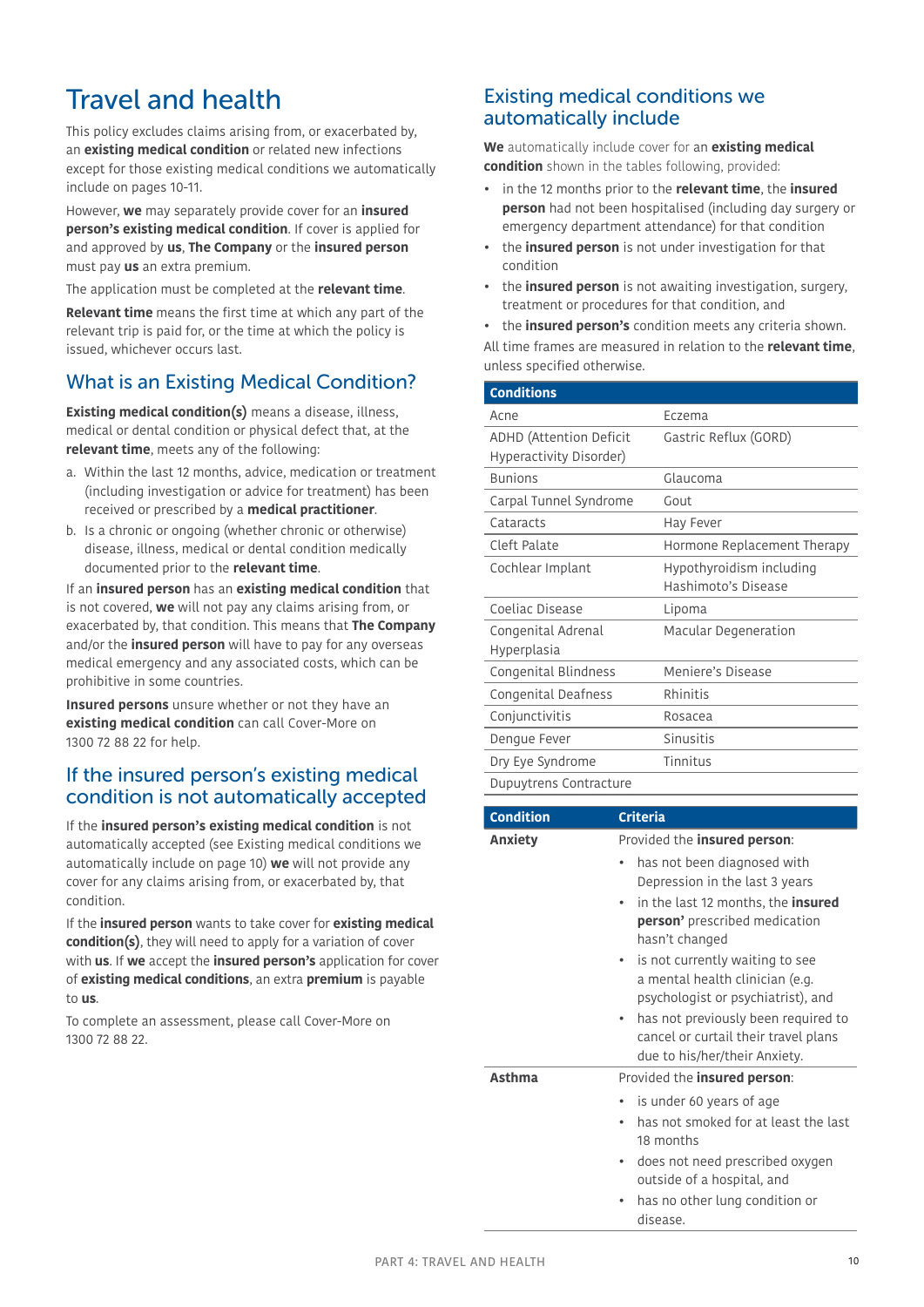| <b>Condition</b>                                 | <b>Criteria</b>                                                                                                 |
|--------------------------------------------------|-----------------------------------------------------------------------------------------------------------------|
| *Diabetes                                        | Provided:                                                                                                       |
| (type 1 or type<br>2) or glucose                 | First diagnosed more than 6<br>months ago                                                                       |
| intolerance                                      | No complications in last 12 months                                                                              |
|                                                  | No kidney, eye or neuropathy<br>۰<br>complications, and                                                         |
|                                                  | No cardiovascular disease.                                                                                      |
| <b>Depression</b>                                | Provided the insured person:                                                                                    |
|                                                  | has not been hospitalised for this<br>condition in the last 2 years                                             |
|                                                  | in the last 12 months, the <b>insured</b><br>person's prescribed medication<br>hasn't changed                   |
|                                                  | is not currently waiting to see<br>a mental health clinician (e.g.<br>psychologist or psychiatrist), and        |
|                                                  | has not previously been required to<br>cancel or curtail their travel plans<br>due to his/her/their Depression. |
| <b>Ear Grommets</b>                              | Provided no current infection                                                                                   |
| <b>Hiatus Hernia</b>                             | Provided no surgery is planned                                                                                  |
| *Hypercholes-                                    | Provided no cardiovascular disease                                                                              |
| terolaemia<br>(High Cholesterol)                 | and/or no diabetes                                                                                              |
| *Hyperlipidaemia                                 | Provided no cardiovascular disease                                                                              |
| (High Blood<br>Lipids)                           | and/or no diabetes                                                                                              |
| *Hypertension<br>(High<br><b>Blood Pressure)</b> | Provided no cardiovascular disease<br>and/or no diabetes                                                        |
|                                                  |                                                                                                                 |

\*These conditions are risk factors for cardiovascular disease. If the **insured person** has a history of cardiovascular disease, and it is an **existing medical condition**, cover for these conditions are also excluded.

### If the insured person's existing medical condition is not automatically included

#### If the **insured person's existing medical condition**:

- is not automatically included, and/or
- includes one or more conditions not listed above

he/she/they will need to complete an online health assessment by declaring all their **existing medical conditions** to **us**.

To be clear, the conditions **we** automatically include only apply if the **insured person** does not have other **existing medical conditions** beyond those on this list.

See ["How to complete a health assessment" on page 12.](#page-11-0)

### Existing medical conditions that cannot be covered

This policy does not provide cover for claims which in any way relate to, or are exacerbated by:

- conditions involving drug or alcohol dependency
- travel booked or undertaken against the advice of any **medical practitioner**
- routine or cosmetic medical or dental treatment during the **journey**, even if the **insured person's existing medical condition** has been approved, or
- conditions for which the **insured person** is travelling to seek advice, treatment or review or to participate in a clinical trial.

### Medical conditions that are undiagnosed or awaiting specialist opinion

**We** are unable to offer cover for any medical conditions that the **insured person** was aware of, or a reasonable person in their circumstances should have been aware of, or arising from signs or symptoms that the **insured person** was aware of, or a reasonable person in their circumstances should have been aware of, before commencing any cover described in this booklet, and for which at that time:

- the **insured person** had not yet sought a medical opinion regarding the cause
- the **insured person** was under investigation to define a diagnosis, or
- the **insured person** was awaiting specialist opinion.

The **insured person** will still be eligible for the other benefits provided by the policy and he/she/they may apply for cover for other **existing medical conditions**. However, there will be no cover for claims arising from, or exacerbated by, any of the above.

If the **insured person** receives a diagnosis before they depart on their **journey**, they may be able to complete a health assessment and, if approved, add **existing medical condition**  cover to **The Company's** policy by paying **us** the required premium.

### Important points to note

### **Chronic lung conditions**

If the **insured person** has a chronic lung condition\*, he/she/ they must complete a health assessment for that condition at the **relevant time** or, at the latest, before departing on their **journey**, have it approved by **us** and pay the extra premium to be covered. If the **insured person** doesn't, he/she/they will not be covered for claims arising from, or exacerbated by:

- that condition
- a respiratory infection e.g. Influenza, or
- a lung infection e.g. Pneumonia.

\*Chronic lung condition includes Chronic Asthma, Chronic Bronchitis, Chronic Obstructive Pulmonary Disease (COPD), Emphysema or Pulmonary Fibrosis.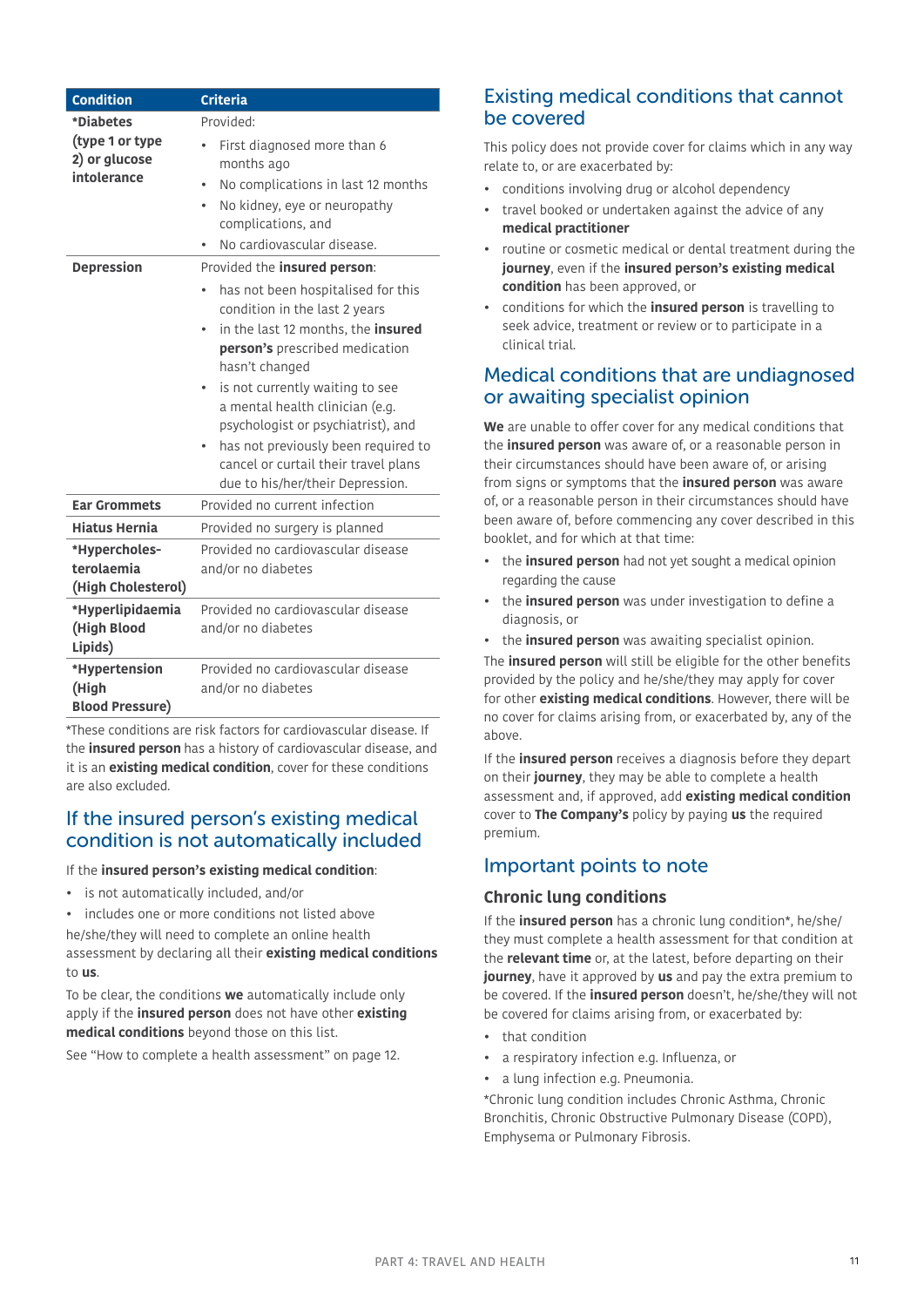#### **What does this mean?**

For example, if the **insured person** has COPD and is diagnosed with a respiratory infection, his/her claim will not be covered because **we** consider the respiratory infection to complicate, and be a complication of, the underlying existing medical condition, COPD.

### **Cardiovascular Disease**

If the **insured person** has a condition involving their heart and blood vessels, collectively known as Cardiovascular Disease\*, he/she/they must complete a health assessment for that condition at the **relevant time** or, at the latest, before departing on their **journey**, have it approved by **us** and pay the extra premium to be covered. If the **insured person** doesn't, he/she/they will not be covered for claims arising from, or exacerbated by:

- that condition, or
- another heart/cardiovascular system problem including a Heart Attack or Stroke.

\*Cardiovascular Disease includes Aneurysms, Angina, Cardiac Arrhythmias (disturbances in heart rhythm) Cardiomyopathy, Cerebrovascular Accident (CVA or Stroke), previous heart surgery (including valve replacements, bypass surgery or stents), Myocardial Infarction (Heart Attack) or Transient Ischaemic Attack (TIA).

### **What does this mean?**

For example, if the **insured person** has ever been diagnosed with Coronary Artery Disease, also known as Ischaemic Heart Disease (IHD), it is a life-long condition. The risk of disease is elevated whether or not he/she/they had been treated with bypass surgery or coronary artery stent insertion.

If the **insured person** has not told us about their condition, **we** have not approved it and he/she/they has/have not paid the additional premium, **we** will not be able to consider your claim if something goes wrong before or during the **journey** with respect to these conditions.

### **Reduced immunity**

If the **insured person** reduced immunity at the r**elevant time** (e.g. as the result of a medical condition or medical treatment), he/she/they must complete a health assessment at the **relevant time** or, at the latest, before departing on their **journey**, have it approved by **us** and pay the extra premium to be covered. If the **insured person** doesn't, he/ she/they will not be covered for claims arising from, or exacerbated by, the underlying medical condition or a new infection.

#### **What does this mean?**

For example, if the **insured person** currently suffers from a condition that is associated with significant immunosuppression or he/she/they requires/require medication that significantly impairs immune function (e.g. Methotrexate, Azathioprine or high dose steroids), the **insured person** should tell **us** about their condition. Otherwise **we** won't be able to cover a claim if the **insured person** develops an opportunistic infection with respect to these conditions.

### <span id="page-11-0"></span>How to complete a health assessment

The **insured person** can complete a health assessment over the phone by calling Cover-More on 1300 72 88 22.

- The **insured person** needs sufficient knowledge about each **existing medical condition** to be able to complete a full declaration so **we** can assess the risk. For example, **we** need to know the name of the medical condition you take medication for, rather than the name of
- Check all **existing medical conditions** have been disclosed to **us** at the **relevant time** or, at the latest, before departing on the **journey**.

the medication. Check with your doctor first if unsure.

- **We** will provide the **insured person** with their assessment outcome and number.
- If **we** can approve The **insured person's** health assessment, they or **The Company** must pay **us** an extra premium to add cover for **his/her existing medical conditions** to the policy for a variation of cover.

Special conditions, limits and excesses may apply depending on the **insured person's existing medical condition**, age, trip destination and duration. This will be stated on the Certificate of Insurance, or separately advised to the **insured person** in writing.

### <span id="page-11-1"></span>What happens if I have an existing medical condition but do not take steps to cover it under this travel insurance policy?

**We** will not pay any claims arising from, or exacerbated by, the **insured person's existing medical condition** if:

- he/she/they does/do not apply for this cover for that **existing medical condition** at the **relevant time** or, at the latest, before departing on the **journey**
- he/she/they applies/apply for this cover for that **existing medical condition** and **we** do not agree to provide cover, or
- **we** agree to provide cover for that **existing medical condition** and the **insured person** does not pay the required extra premium.

This means, for example, that **The Company** or the **insured person** will have to pay for an overseas medical emergency which can be very expensive in some countries.

If you have any questions about **existing medical conditions**, please call Cover-More on 1300 72 88 22.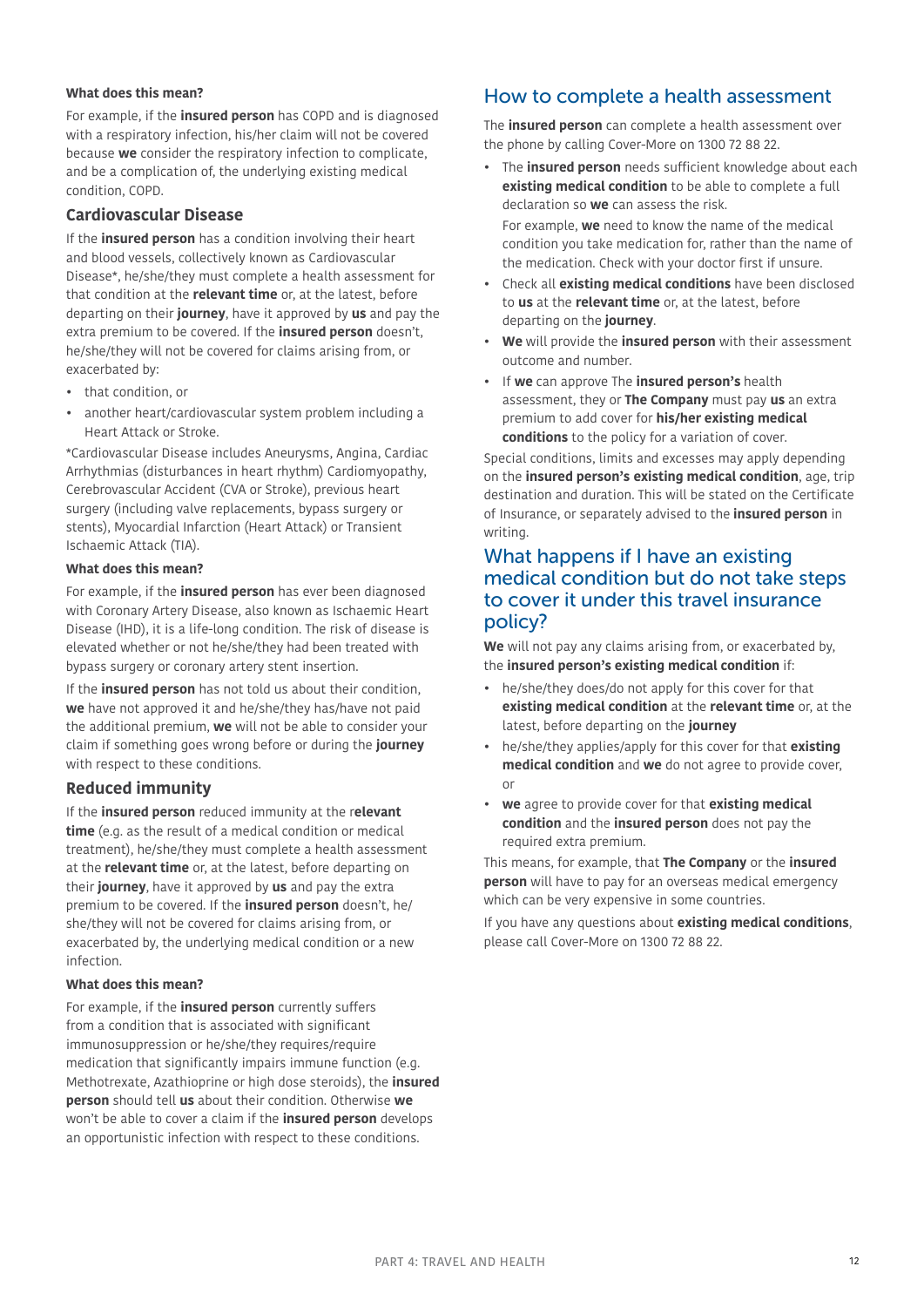# <span id="page-12-0"></span>**Pregnancy**

If the **insured person** knows they are pregnant at the **relevant time**, they will need complete a health assessment and apply for cover if:

- there have been complications with this pregnancy or a previous pregnancy
- it is a multiple pregnancy e.g. twins or triplets, or
- the conception was medically assisted e.g. using assisted fertility treatment including hormone therapies or IVF.

Relevant time means the first time when a part of the relevant trip is paid for or the time when the policy is issued, whichever occurs last.

The **insured person** can complete a health assessment to apply for cover by calling Cover-More on 1300 72 88 22.

## Pregnancy restrictions

<span id="page-12-2"></span>Whether or not the **insured person** has to apply for pregnancy cover, the following restrictions apply to claims arising in any way from the pregnancy of any person:

- Cover is only provided for serious, unexpected pregnancy complications that occur up until the 24th week of pregnancy i.e. up to 23 weeks, 6 days. Gestational age is measured in weeks and days and is calculated from the last known date of the menstrual period or calculated from staging ultrasound.
- Childbirth is not covered.
- Costs relating to the health or care of a newborn child are not covered, irrespective of the stage of pregnancy when the child is born.

# WHAT DOES THIS MEAN?

The Company and the insured person should consider if our products are right for them if the insured person is travelling after 20 weeks as costs for childbirth and neonatal care overseas can be expensive.

### <span id="page-12-1"></span>Health of other people impacting the insured person's travel (non-traveller)

This policy has cover if the **insured person** needs to change his/her trip due to the health of a **relative** or his/her business partner who is not travelling. In some circumstances the maximum **we** will pay is \$1,000.

When **The Company** or the **insured person** books a trip please carefully consider the health of loved ones not travelling with the **insured person**. Where applicable, the **insured person** should let **The Company** know of any impediments to business related travel.

### **What is covered?**

**We** will pay for claims arising from the sudden disabling injury, sickness or disease or death of a **relative** or an **insured person's** business partner who is not travelling with the **insured person** if, at the **relevant time**, that person:

- a. in the last 12 months, had not been hospitalised (including day surgery or emergency department attendance) for a condition that was in any way related to, or exacerbated by, the condition that gave rise to the claim
- b. was not residing in a facility such as a nursing home, an aged care facility, a residential aged care home, a high and/or low care facility, a privately owned accommodation facility such as Supported Residential Services or Facilities (SRS/SRF) or, a residential care facility);
- c. was residing independently at home or in a retirement home or village, including independent living arrangements, and they did not require home care or flexible care services;
- d. was not on a waiting list for, or did not know they needed surgery, inpatient treatment or tests at a hospital or clinic;
- e. did not have a drug or alcohol addiction; and
- f. did not have a **terminal illness**.
- **What are the restrictions and limits?**

If any point a-f cannot be met e.g. if the **insured person's** non-travelling **relative** was in a nursing home or did have a **terminal illness**, the maximum **we** will pay is \$1,000 under all sections of the policy combined.

• For reference, **relative** means a person who is the **insured person's** spouse; parent, parent-in-law, stepparent, guardian; grandparent; child, foster child, grandchild; brother, brother-in-law, half-brother, stepbrother, sister, sister-in-law, half-sister, stepsister; daughter, daughter-inlaw, stepdaughter, son, son-in-law, stepson; fiancé, fiancée; uncle, aunt; or niece, nephew.

### **What isn't covered?**

No payment will be made under this policy for:

- Claims related to non-travellers who aren't the **insured person's relative** or business partner.
- Claims where **The Company** or the **insured person** are aware of a circumstance which is likely to give rise to a claim.
- Claims which in any way relate to circumstances **The Company** or the **insured person** knew of, or a person in **The Company's** or the **insured person's** circumstances would have reasonably known or foreseen, at the **relevant time**, that could lead to the **journey** being delayed, abandoned or cancelled.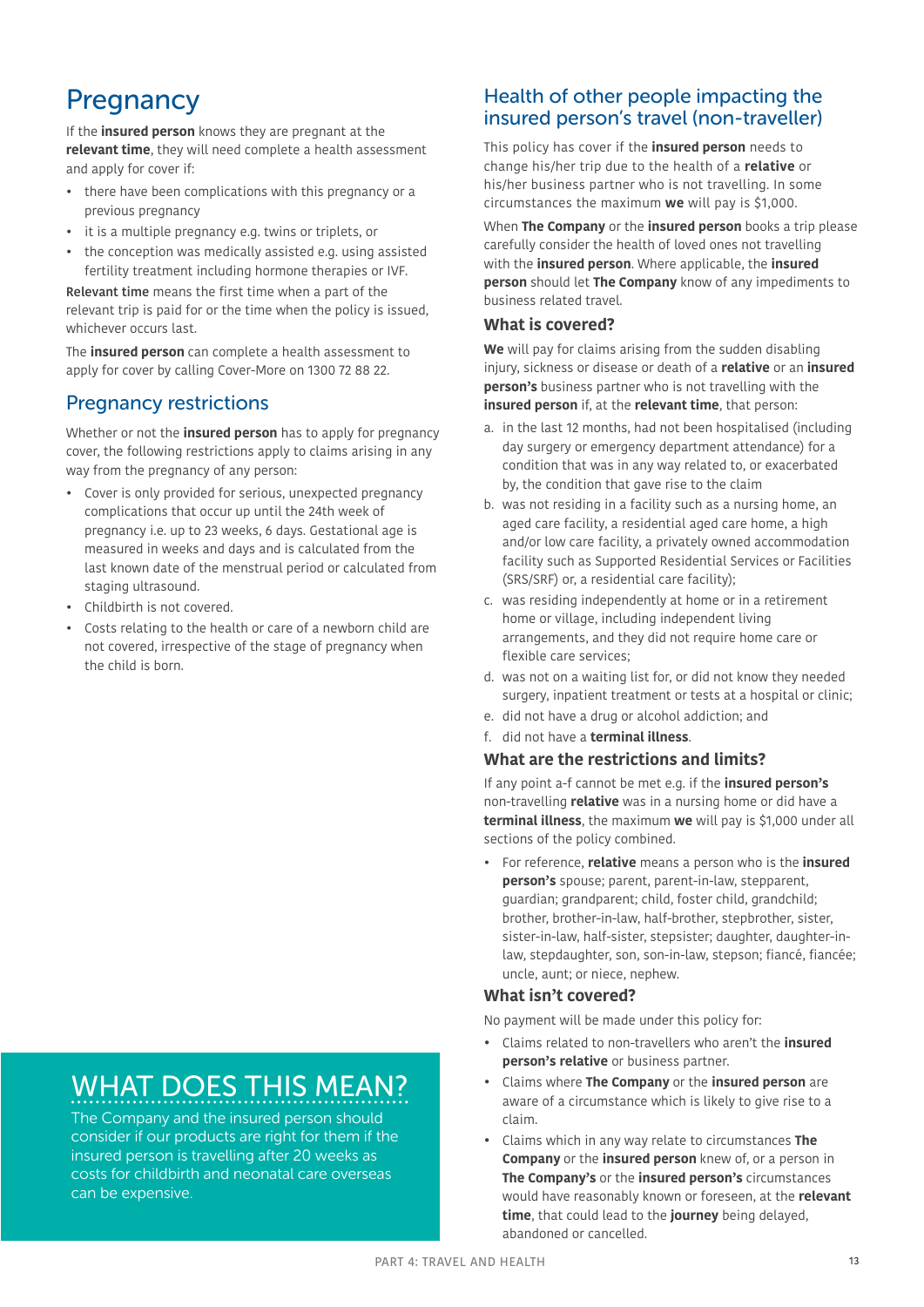#### **For example:**

- Jim's father was hospitalised after a serious accident. After hearing the bad news, Jim cancelled his upcoming trip and received a 50% refund.
	- He then bought a travel insurance policy so he could claim the rest of the money back.

 When Jim bought the policy, he had already cancelled the trip so his claim would not be covered.

#### <span id="page-13-3"></span>**For example:**

• Khalida's mother had been unwell for several months and was booked to have medical tests. Khalida organised a holiday and travel insurance. Unfortunately, the test results showed her mother had a serious sickness so Khalida cancelled her holiday to spend time with her mother. Because her mother was having tests after being unwell when Khalida bought her policy, her claim would not be covered as she knew at that time, or a person in her circumstances would have reasonably known or foreseen, that she may need to cancel her trip due to her mother's health.

# <span id="page-13-0"></span>Important information

### <span id="page-13-1"></span>Who issues and insures this product?

### **Zurich Australian Insurance Limited**

ZAIL is the insurer and is part of the Zurich Insurance Group, a leading multi-line insurer that serves its customers in global and local markets. Zurich provides a wide range of general insurance and life insurance products and services in more than 210 countries and territories. Zurich's customers include individuals, small businesses, and mid-sized and large companies, including multinational corporations.

Zurich Australian Insurance Limited PO Box 677, North Sydney NSW 2059

### **Cover-More and the providing entity**

This product is issued by Cover-More on behalf of the insurer. Cover-More administers the products (including customer service, health assessments and claims management) and arranges the issue of the insurance, either directly to **The Company** or through the appointment of authorised representatives. Alternatively, another financial services licensee or its authorised representatives may arrange the issue of this insurance.

The person who provides **The Company** with this PDS is the providing entity. The capacity in which they act is displayed in the Financial Services Guide on [47](#page-46-0) of this booklet.

### <span id="page-13-2"></span>Duty to take reasonable care not to make a misrepresentation

This is a consumer insurance contract under the Insurance Contracts Act 1984 (Cth) (Act).

Under the Act, **The Company** has a duty to take reasonable care not to make a misrepresentation to **us**.

Before the **insured person** enters into an application for a variation of cover (i.e. **existing medical condition** cover) with **us**, the **insured person** has a duty to take reasonable care not to make a misrepresentation to **us**.

This duty applies whenever **The Company** or the **insured person** (as applicable) enters enter into, renews, extends or varies this contract of insurance.

In all cases (as applicable) **we** will ask **The Company** or the **insured person** questions that are relevant to **our** decision to insure **The Company** or the **insured person** and on what terms.

It is important to understand **The Company** is answering **our** questions in this way for **The Company** and anyone else **The Company** wants covered by the contract.

It is important to understand the **insured person** (applying for a variation of cover) is answering our questions in this way for the **insured person**.

As applicable, when **The Company** or the **insured person**  answers the questions **The Company** or the **insured person**  must give a true and accurate account of matters. **The Company** or the **insured person's** response should tell **us** everything that **The Company** or the **insured person** knows about the question because the response is relevant to whether **we** offer **The Company** or the **insured person** insurance and the terms **we** offer **The Company** or the **insured person**.

A misrepresentation made fraudulently is made in breach of the duty to take reasonable care not to make a misrepresentation.

#### **Circumstances relevant to your duty**

Whether or not **The Company** or the **insured person** took reasonable care not to make a misrepresentation will be determined with regard to all the relevant circumstances.

If **we** know, or ought to know about **The Company's** or the **insured person's** particular characteristics or circumstances, **we** will consider these to determine if **The Company** or the **insured person** took reasonable care not to make a misrepresentation to **us**.

**We** may consider the following matters to determine if **The Company** or the **insured person** (as applicable) took reasonable care not to make a misrepresentation to **us**:

- the type of consumer insurance contract in question, and its target market
- explanatory material or publicity produced or authorised by **us**
	- how clear, and how specific, the questions **we** asked were
- how clearly **we** communicated to you the importance of answering those questions and the possible consequences of failing to do so
- whether or not an agent/insurance broker was acting for **The Company** or the **insured person**, or
- whether the contract was a new contract or was being renewed, extended, varied or reinstated.

**The Company** or the **insured person** is not to be taken to have made a misrepresentation merely because **The Company**  or they:

- failed to answer a question, or
- gave an obviously incomplete or irrelevant answer to a question.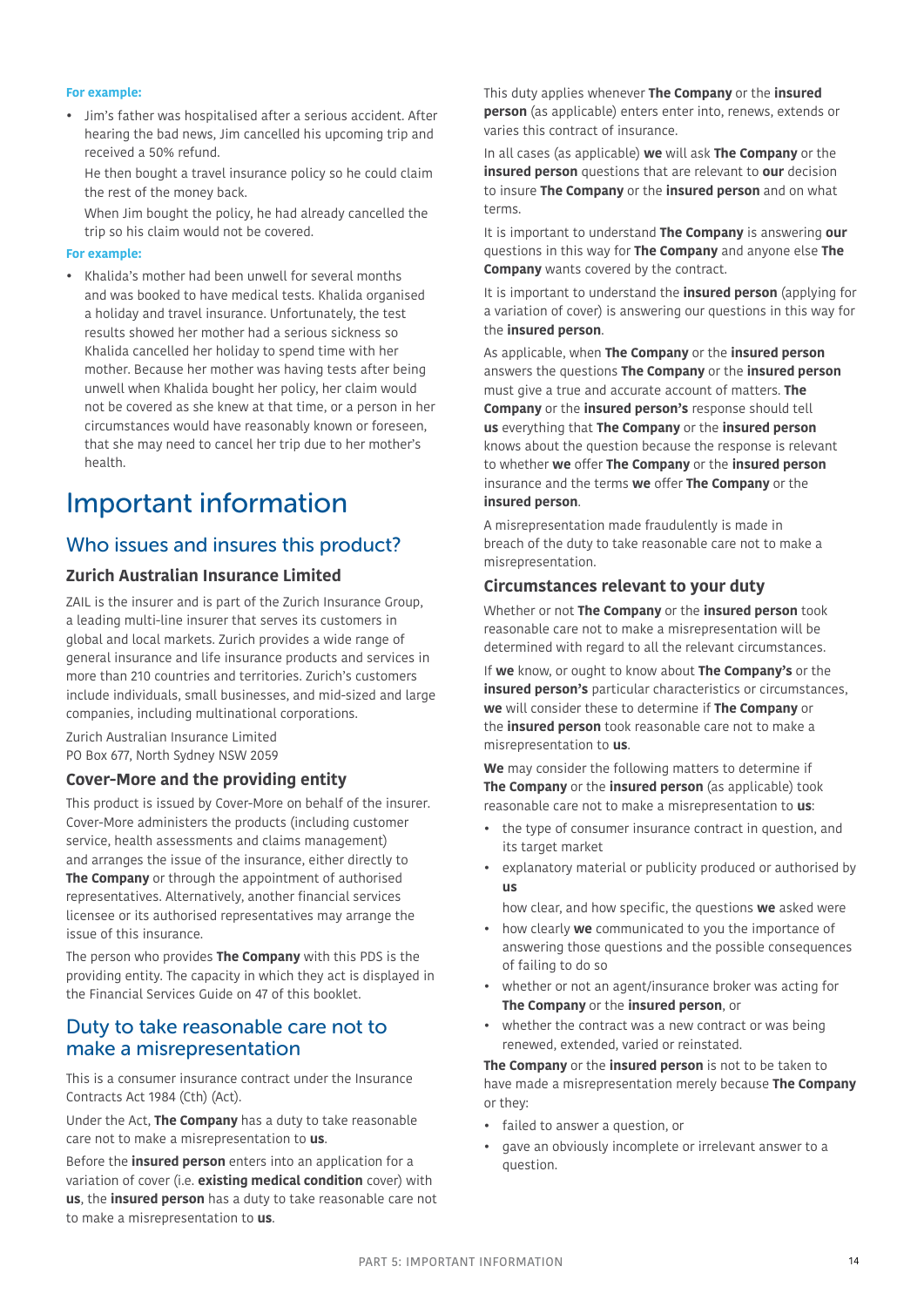### **Consequences if The Company or the insured person fails to take reasonable care and do make a misrepresentation**

If **The Company** does not take reasonable care when answering **our** questions and the result is **The Company**  does make a misrepresentation to **us**, **we** may cancel **The Company's** contract or reduce the amount **we** will pay **The Company** or the **insured person** if **The Company** or the **insured person** makes a claim, or both.

If the **insured person** does not take reasonable care when answering **our** questions and the result is **The Company** or the **insured person** does make a misrepresentation to **us**, **we** may cancel the **insured person's** variation or reduce the amount **we** will pay the **insured person** if the **insured person** makes a claim, or both.

If **The Company** or the **insured person's** failure to take reasonable care not to make a misrepresentation to **us** is fraudulent, **we** may refuse to pay a claim and treat the contract as if it never existed.

## <span id="page-14-0"></span>When and how benefits are provided

The benefits for which **The Company** and the **insured person** are insured under this policy issued to **The Company** are payable:

• when an insured event occurs during the **period of insurance** causing **The Company** or the **insured person** to suffer loss or damage or incur legal liability, and the claim is accepted by **us**.

After calculating the amount payable **we** will either:

- pay for specified **additional** expenses
- pay the person to whom **The Company** or the **insured person** is legally liable
- pay the cash value, repair cost or arrange replacement of the **insured person's** personal items (after deducting reasonable depreciation where applicable), or
- pay **The Company** or the **insured person**.

## <span id="page-14-1"></span>The amount payable for this insurance

The amount **we** charge **The Company** for this insurance policy and an **insured person** for a variation of cover is the total amount of the premium that **we** calculate to cover the risk and any relevant government charges (such as Goods and Services Tax (GST) and stamp duty).

Some factors that **we** take into consideration when calculating **The Company's** premium include:

- the estimated number of **journeys** per annum to both overseas and domestic locations, and
- the average duration per trip (total travel days).

The premium will be detailed on the Certificate of Insurance.

At the end of each annual renewal period, premiums may be adjusted depending on the actual travel undertaken, claims history and currency fluctuations.

### <span id="page-14-2"></span>The amount The Company or the insured person pay towards a claim

The excess is the first amount of a claim that **we** will not pay for. It is deducted from the claim if it is approved by **us**.

The excess applies per event i.e. if the **insured person** falls over and needs medical treatment, and smashed their smart phone in the fall, the excess will be deducted once.

Unless specified otherwise (for example in writing in this PDS or on the Certificate of Insurance **we** give to **The Company**) the claimant is required to pay the first \$60 arising from any one event on each **journey** in respect of Sections 1, 4, 6, 7, 8, 9 and 10 of the policy and for Section 39 where relevant. For each separate claimable event, a separate excess will be applied.

### **Special excess**

In addition to the policy excess, a special excess will apply to:

- SECTION 4: Additional expenses if the **insured person** is diagnosed with COVID-19 on their trip: Overseas trip – \$250, Domestic trip – \$250.
- SECTION 7: Amendment or cancellation costs if the **insured person** or their travelling companion is diagnosed with COVID-19 on their trip: Overseas trip – \$500, Domestic trip – \$250.

If there is a claim under both sections, the higher special excess will be deducted. The special excess applies in addition to any other excess. You cannot remove this special excess.

What that means is, for example, if the **insured person** claims for **additional** accommodation costs and cancellation costs because they were diagnosed with COVID-19 on their overseas trip, **we** would deduct an excess of \$560 in total from the claim. (\$60 excess + \$500 special excess).

### <span id="page-14-3"></span>How various factors affect the amount payable

**We** consider a number of factors in calculating the **amount payable**. The following is a guide on these key factors, how they combine and how they may impact the assessment of risk and, therefore, **The Company's** and/or **the insured person's** premium.

- **Area** higher risk areas cost more.
- **Trip duration** the longer the trip duration, the higher the cost may be.
- **Variation of cover for existing medical conditions and pregnancy** (where available) – an additional premium may apply if a health assessment is completed and cover is offered by us.
- **Extra cover options** (where available) an additional premium may apply.

## <span id="page-14-4"></span>How a claim settlement is calculated

When **we** pay a claim **we** consider a number of aspects in calculating the settlement. These include:

- the amount of loss or damage or liability
- the excess
- the maximum benefit limits and sub-limits
- reasonable depreciation, and
- the terms and conditions of the policy.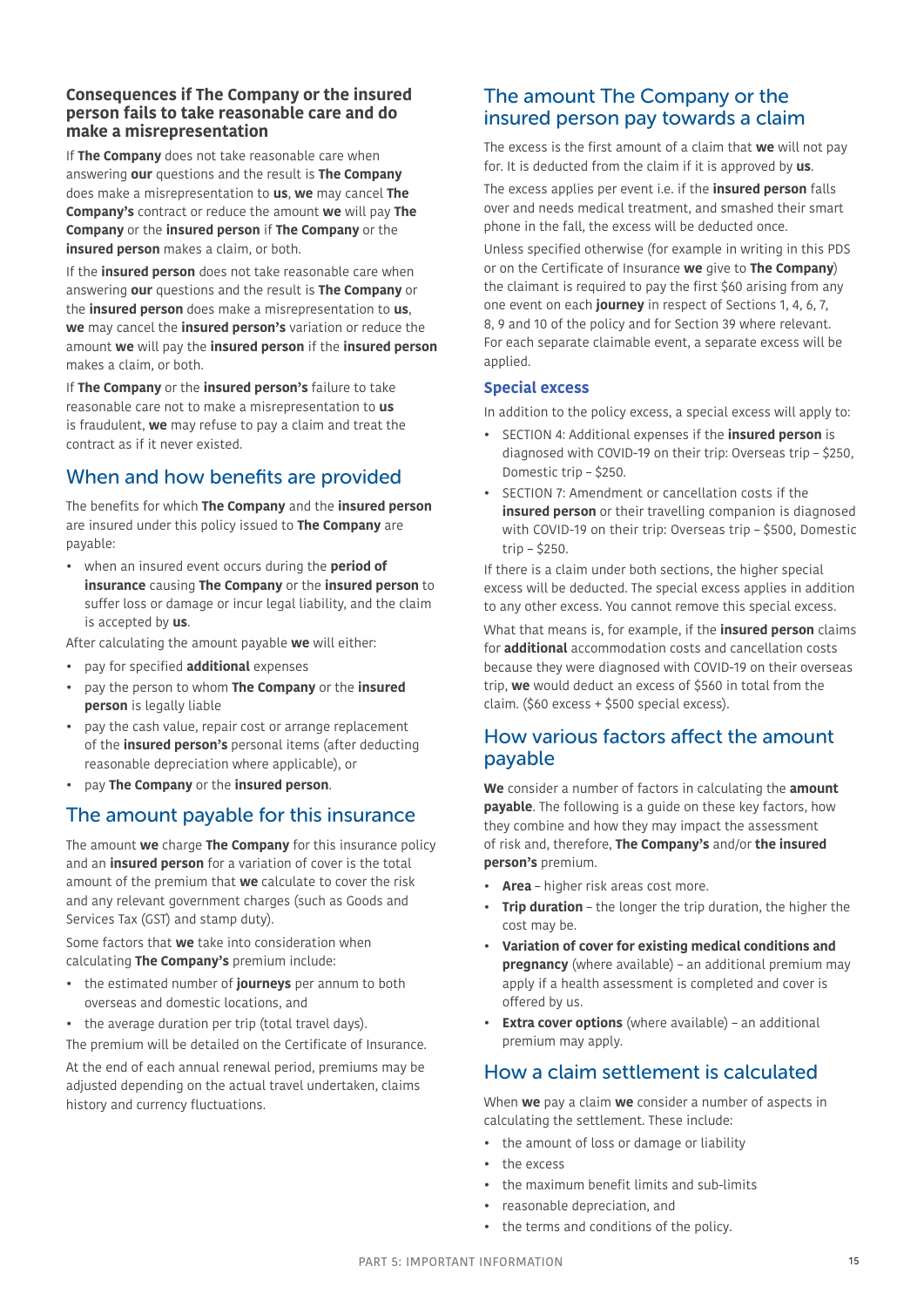The following example illustrates how **we** will calculate claim settlement.

- The **insured person's** new video camera with an original purchase price of \$4,500 is stolen from a hotel room
- The **insured person** had not paid an additional amount to **us** to increase the standard item limit.

The claim settlement would be calculated as follows:

- Consider the original purchase price of the video camera \$4,500 (no depreciation applies because the video camera was new).
- Consider the maximum item limit payable for cameras and video equipment – \$4,000. This item limit applies in this case.
- Consider the excess. As there is an excess of \$60, this excess is deducted. This results in a claim settlement of \$3,940 or **we** may replace the item. **Our** choice will have regard to the circumstances of the claim and consider any preference **The Company** or **the insured person** may have.

# <span id="page-15-0"></span>Policy wording

The benefits described in this policy wording should be read in conjunction with Age limits and associated cover restrictions (page [8](#page-7-3)), Policy inclusions and choices (pages [8-](#page-7-0)[9\)](#page-8-3), Travel and health (pages [10](#page-9-0)[-14\)](#page-13-3), Duty to take reasonable care not to make a misrepresentation (pages [14-](#page-13-2)15), Words with special meaning (pages [17](#page-16-0)[-19](#page-18-1)), Policy conditions (pages [19-](#page-18-0)[22](#page-21-0)) and General exclusions (pages [43](#page-42-0)[-44](#page-43-0)).

### **THE POLICY IS NOT VALID UNLESS THE CERTIFICATE OF INSURANCE IS ISSUED TO THE COMPANY.**

Subject to the payment of the premium (**amount payable**) which includes stamp duty and fees payable to the agent, **we** will provide the protection detailed in the Benefits tables (pages 5-7) for the relevant plan purchased by **The Company**  subject to the terms and conditions of this policy. The Plan type purchased will be shown on the Certificate of Insurance.

### Most important

The policy will only operate if all of the following conditions are satisfied by **The Company** and **insured persons**:

- a. **The Company** and **insured persons** are not aware of any circumstance that is likely to give rise to a claim.
- b. All **insured persons** are residents of **Australia** with a valid Australian Medicare card or currently living in **Australia** with a visa allowing him/her/them to live, work or study in **Australia** and will be returning to their **home** at the completion of each **journey** and within 6 months of the commencement of each **journey**.
- c. The **insured person** is:
	- i. an employee of **The Company** operating within **Australia** who is travelling at the request of, or with the approval of, **The Company** for a purpose connected with **The Company's** business, and in this case includes up to 4 weeks of leisure/holiday travel incorporated in the same business trip. (e.g. either side of, or within, the business trip)
	- ii. a Director, Chief Financial Officer (CFO), Chief Executive Officer (CEO) or Chief Operating Officer (COO) of **The Company** operating within **Australia** who are travelling at the request of, or with the approval of, **The Company** for a purpose connected with **The Company's** business, and in this case includes up to 6 weeks of leisure/ holiday travel incorporated in the same business trip. (e.g. either side of the business trip). Also, in the case of these particular insured persons only, up to 6 weeks of leisure/holiday travel independent of a business trip.
- d. The **insured person's journey** will include international travel, interstate travel or intrastate travel, more than 100 kilometres from **home** or the **insured person's** business.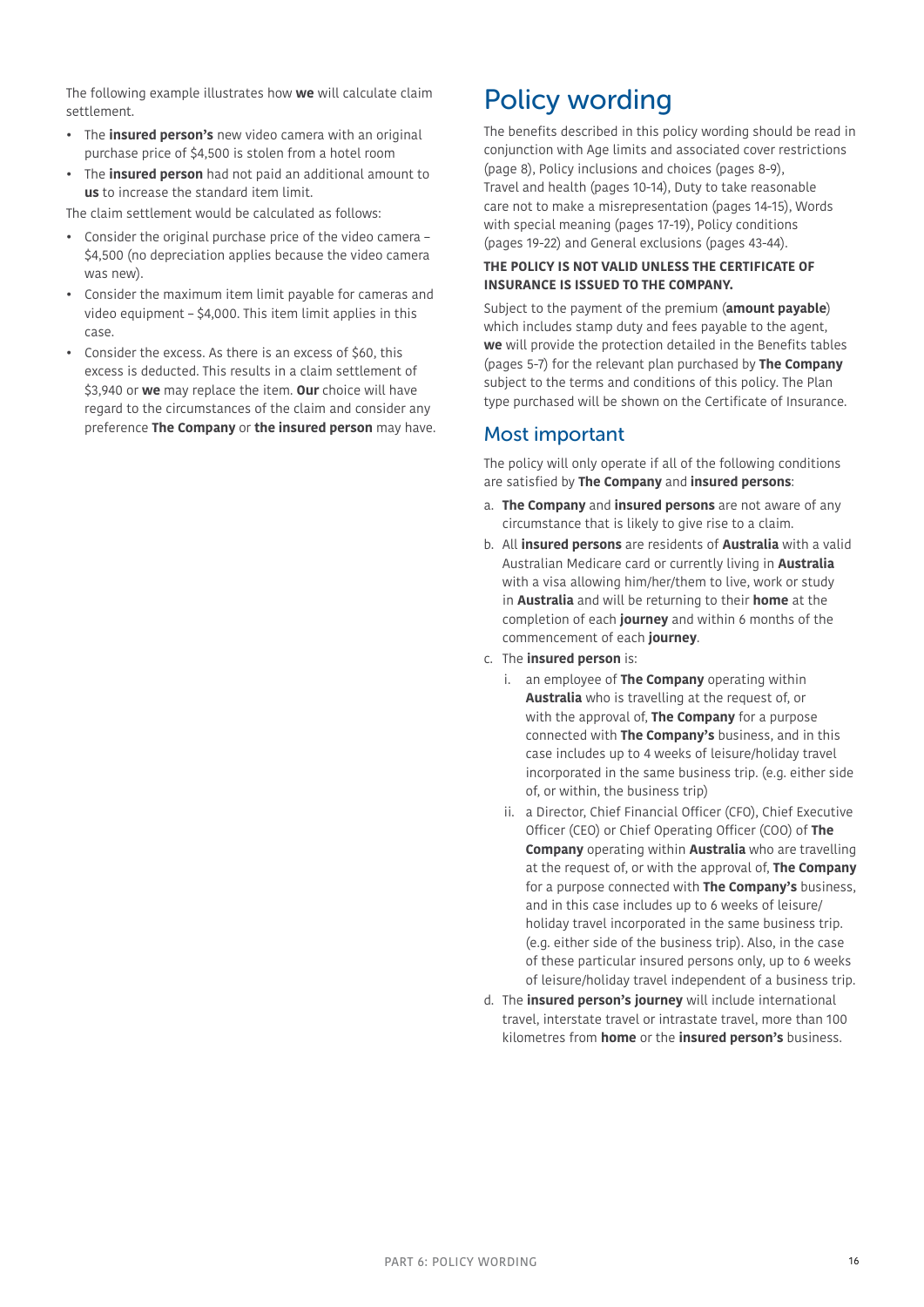## <span id="page-16-0"></span>Words with special meaning

In this booklet words in bold have the meanings shown below. The use of the singular shall also include the use of the plural and vice versa.

**we**, **our**, **us** means Zurich Australian Insurance Limited (ZAIL).

**The Company** / **insured** means the principal corporate entity referred to in the Certificate of Insurance. I.e. The Company that is policyholder of this policy.

**insured person**(**s**) means an employee of the **insured** with which **we** have an insurance contract. This insurance automatically extends to include an **accompanying** spouse or partner and **accompanied children** travelling with the employee. The number of **accompanied children** is limited to 6. **We** may use he/she, him/her, them/their/they, you/your to refer to the insured person. **The Company** may nominate persons travelling at the request of, or with the approval of, **The Company** for a purpose connected with **The Company's** business, who do not fall within the definition described here. However **we** must agree to include that person as a nominated insured person and the required premium must be paid to **us**.

**accident** means a single event that:

- a. is caused by violent, external and visible means (independently of any other cause)
- b. results in **injury**, which is both unexpected and undesired by an **insured person**, and
- c. occurs during the **journey**.

**accompanying** means travelling with, or travelling separately from but with the intention to meet, depart from or continue travelling with, the **insured person** employed by **The Company** who is on a **journey**.

**accompanied children** means the **insured person's** children or grandchildren who are travelling with the **insured person** on the **journey**, provided they are not in full-time employment, they are financially dependent on the **insured person** and they are under the age of 21 years. However, **accompanied children** never means an infant born on the **journey**.

act of terrorism means any act by a person, alone or with an organisation or foreign government, who:

- a. uses or threatens force or violence
- b. aims to create public fear, or
- c. aims to resist or influence a government, or has ideological, religious, ethnic or similar aims.

**additional** means the cost of the accommodation or transport the **insured person** actually uses less the cost of the accommodation or transport they expected to use had the **journey** proceeded as planned.

**amount payable** means the total amount payable for this insurance cover shown on Certificate of Insurance **we** provide to **The Company**.

**Australia** means the area enclosed by the territorial waters of the Commonwealth of **Australia** (including Norfolk Island) where Medicare benefits are payable. Australian has a corresponding meaning.

**baggage** means personal property and/or **business property** belonging to **The Company** or the **insured person** or for which an **insured person** is legally responsible and taken on or acquired during the **journey** but does not include household furniture or effects.

**business property** means office equipment and the replacement value of plans, business papers, specifications, manuscripts and stationery for which the **insured person** is legally responsible and taken on, or acquired during, the **journey**.

**civil war** means a state of armed conflict or rebellion, insurrection, revolution or sedition between different parties belonging to the same country using military-like force to achieve economic, geographic, nationalistic, political, racial, religious or other ends.

#### **close business colleague** means:

- a. the **insured person's** fellow employee whose duties and responsibilities directly affect the **insured person's** work, or
- b. a person, who is not a fellow employee but, where the business relationship of that person with the **insured person** necessitates the **insured person's** immediate return, but does not include any travelling companion.

**computer system** means any computer, hardware, software, communications system, electronic device (including, but not limited to, smart phone, laptop, tablet, wearable device), server, cloud or microcontroller including any similar system or any configuration of the aforementioned and including any associated input, output, data storage device, networking equipment or back up facility, owned or operated by the coach, airline, shipping line, cruise line or railway company that the **insured person** was due to travel on.

**concealed storage compartment** means a boot, glove box, enclosed centre console, or concealed cargo area of a motor vehicle.

#### **conveyance** means:

- a. any bus, coach, ferry, helicopter, hovercraft, hydrofoil, ship, taxi, tram, monorail, train or any other non-commercial vehicle provided and operated by a carrier duly licensed for the regular transportation of fare-paying passengers, and
- b. any aircraft provided and operated by an airline or an air charter company, which is duly licensed for the regular transportation of fare-paying passengers.

**cyber act** means an unauthorised, malicious or criminal act or series of related unauthorised, malicious or criminal acts, regardless of time and place, or the threat or hoax thereof involving access to, processing of, use of or operation of any Computer System.

### **cyber incident** means any:

- a. **cyber act** or error or omission or series of related errors or omissions involving access to, processing of, use of or operation of any **computer system**, or
- b. **cyber act** including any partial or total unavailability or failure or series of related partial or total unavailability or failures to access, process, use or operate any **computer system**.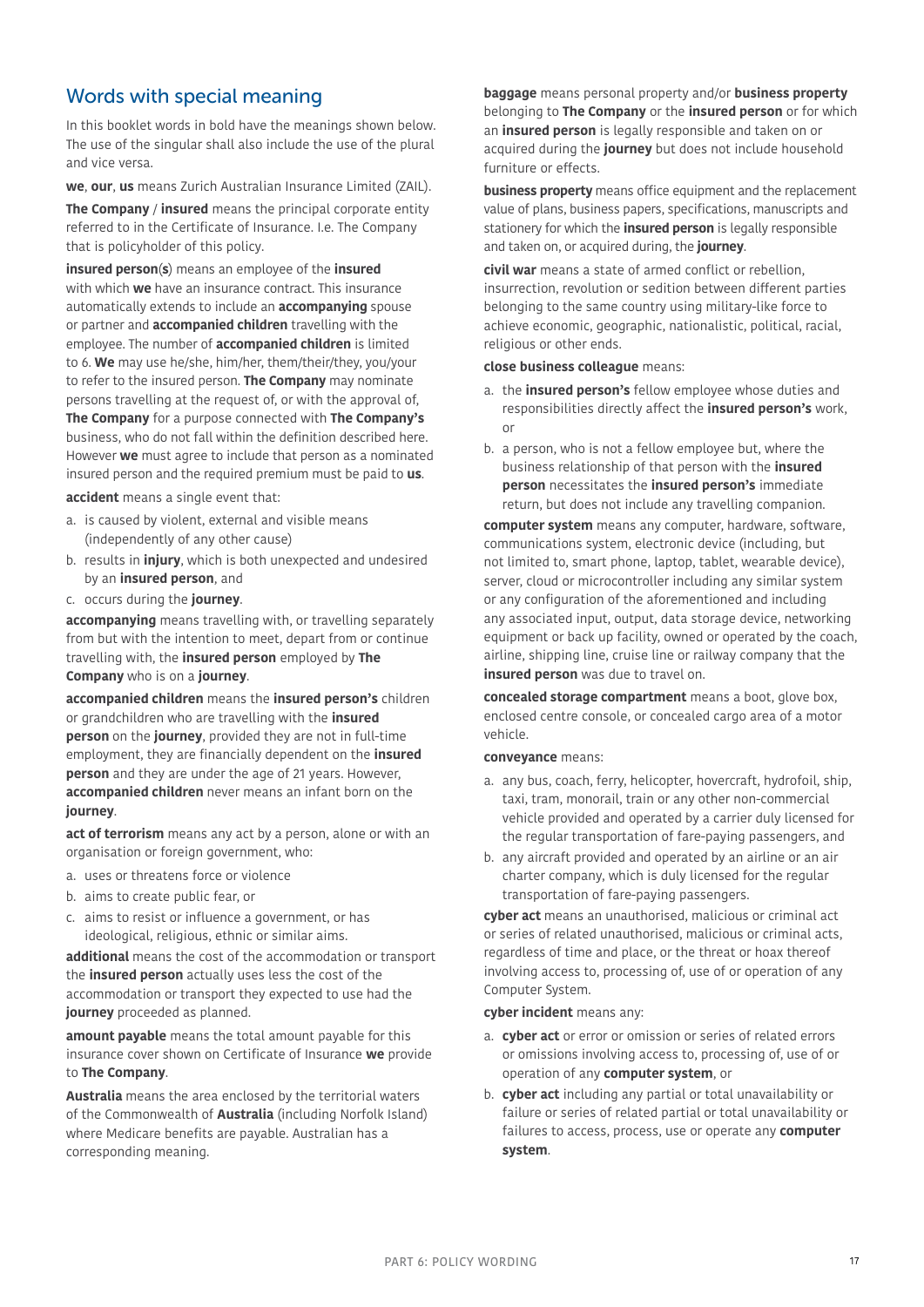### **dependent child/children** means the **insured person's**

unmarried children who are under the age of 21 years and who primarily depend on the **insured person** for their maintenance and support. Also includes the **insured person's** unmarried child of any age who is physically or mentally incapable of self-support.

**disabling injury, sickness or disease** means a disabling injury, sickness or disease that first shows itself during the **period of insurance** and requires immediate treatment by a qualified **medical practitioner** or dentist.

**documents** means papers or other items containing references to the **insured person's** identity including, but not limited to, the following:

- **Passport**
- Driver's licence
- Credit, debit and bank cards
- Share certificates
- Birth certificate
- Bank and/or building society account details
- Insurance documents
- Utilities account details
- Membership numbers of professional bodies.

**epidemic** means a fast-spreading contagious or infectious disease or illness in an area as documented by a recognised public health authority.

**existing medical condition(s)** means a disease, illness, medical or dental condition or physical defect that, at the **relevant time**, meets any of the following:

- a. Within the last 12 months, advice, medication or treatment (including investigation or advice for treatment) has been received or prescribed by a **medical practitioner**.
- b. Is a chronic or ongoing (whether chronic or otherwise) disease, illness, medical or dental condition medically documented prior to the **relevant time**.

**extortion** means any threat or connected series of threats communicated to **The Company** or to the **insured person** for the purpose of demanding **ransom monies** to kill, physically injure or kidnap the **insured person**, provided that **ransom monies** are not in the possession of the **insured person** at the time of the threat.

**extortion** or **ransom monies** means a consideration paid for the return of a kidnap victim or consideration paid to terminate or end an extortion, to a person believed to be responsible for the kidnap or extortion (as the case may be) and includes but is not limited to cash, securities, marketable goods or services, property or monetary instruments.

**home** means the **insured person's** usual place of residence in **Australia**.

**identity theft** means the theft of personal data or documents relating to the **insured person's** identity, which results:

- 1. in fraudulent use to obtain **money**, goods or services, or
- 2. in the **insured person** incurring expenses to:
	- a. stop further fraudulent use
	- b. replace such **documents**
	- c. restore the **insured person's** credit rating and bank/ mortgage/loan accounts, and
	- d. amend or rectify records regarding the **insured person's** true name or identity.

**injury** or **injured** means loss of life or a disabling bodily injury resulting from an **accident** that occurred during the journey. **Injury** does not include any illness, sickness or disease.

**insolvency** means bankruptcy, provisional liquidation, liquidation, insolvency, appointment of a receiver or administrator, entry into a scheme of arrangement, statutory protection, presentation of a petition for the compulsory winding up of, stopping the payment of debts or the happening of anything of a similar nature under the laws of any jurisdiction.

**international waters** means waters outside the jurisdiction territory of any country.

**journey** means the period commencing at the time the **insured person** leaves **home** or his/her normal place of business in **Australia**, whichever occurs last, and ceasing at the time the **insured person** returns **home** or to his/her normal place of business in **Australia**, whichever occurs first.

**kidnap**, **kidnapped** or **kidnapping** means the **insured person**  being illegally seized by force and held captive by a previously unknown and unrelated party for the purpose of demanding payment or concessions in return for the release of the **insured person**.

**limb** means the entire arm (being between the shoulder and wrist) or leg (being between the hip and the ankle).

**medical practitioner** means a person qualified and registered to practise medicine. **Medical practitioner** does not include the **insured person**, an **insured person's relative** or **The Company's** director or employee.

**natural disaster** means a major adverse event resulting from natural processes of the Earth; examples are bushfire, hurricane, tornado, volcanic eruption, earthquake, tsunami, falling object from space (including a meteorite), and in general any extraordinary atmospheric, meteorological, seismic, or geological phenomenon. It does not mean an **epidemic** or **pandemic**.

**pandemic** means an **epidemic** that is expected to affect an unusually large number of people or involves an extensive geographic area.

**period of insurance** means from the time the **insured person**  commences each **journey** until the earliest of the following times:

- a. The time to the time the **insured person** completes each **journey**
- b. The expiry date shown on **The Company's** Certificate of Insurance
- c. To the completion of 6 months from the commencement of each **journey**, whichever occurs first.

Cover under [SECTION 7: Amendment or cancellation costs](#page-25-0) begins from the **relevant time**. The dates on **The Company's** Certificate of Insurance can only be changed with **our** consent.

**permanent** means a period of time lasting 12 consecutive months after the expiry of which there is no reasonable prospect of improvement.

**permanent total disablement** means temporary total disablement that has lasted for 12 consecutive months and at the expiry of that time is certified by a **medical practitioner** as:

a. being beyond hope of improvement, and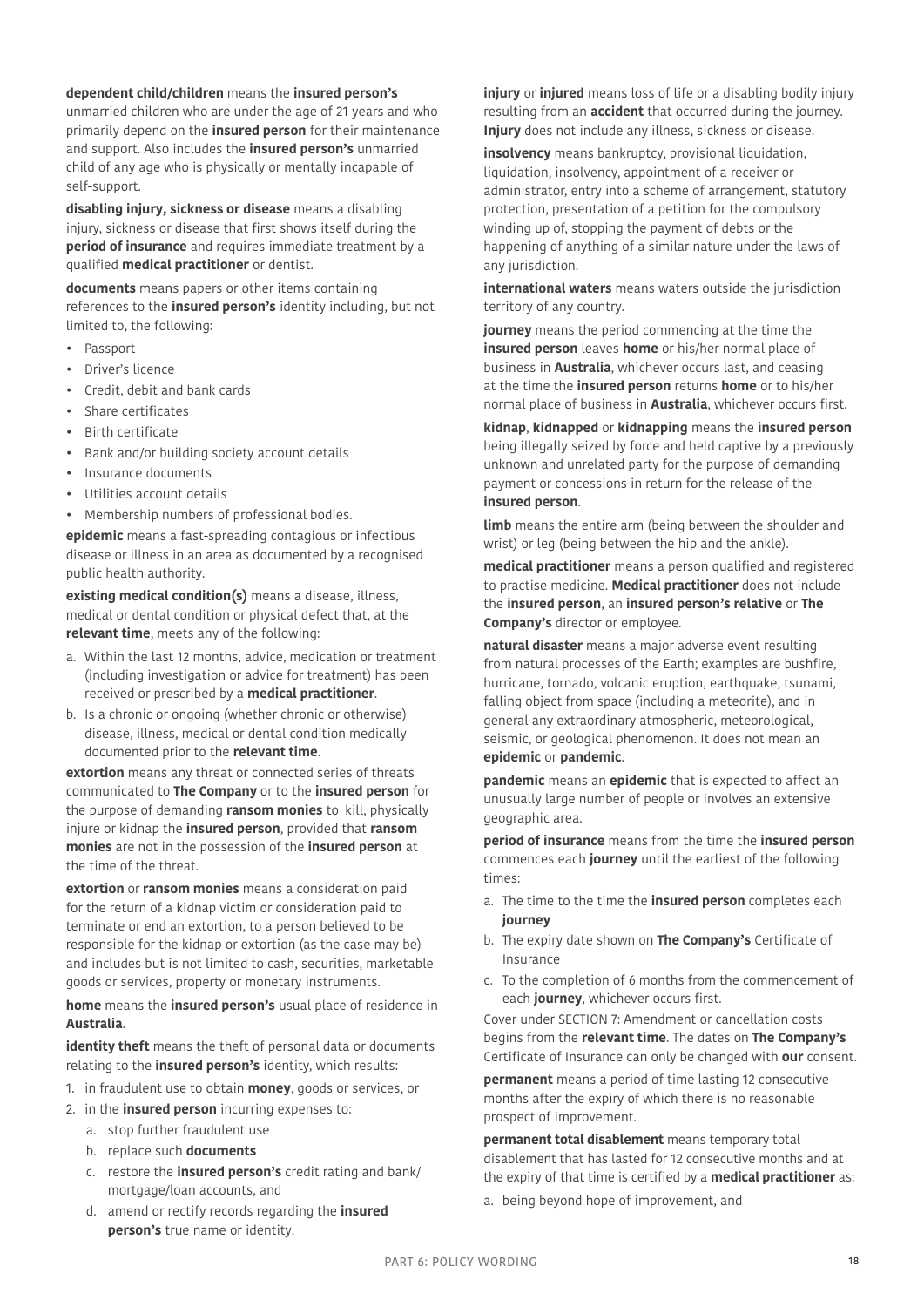b. entirely preventing the **insured person** forever from engaging in any occupation, business, profession or employment for which the insured person is reasonably qualified by education, training or experience.

**professional** means (in relation to a sporting activity) undertaking any activity for which financial payment is received from another person or party.

**public place** means any place the public has access to, including but not limited to airports, bus terminals, buses, cruise ships, planes, stations, taxis, trains, wharves and beaches, galleries, hotels, hotel foyers and grounds, museums, private car parks, public toilets, shops, streets, restaurants and general access areas.

**relative** means a person who is the **insured person's** spouse; parent, parent-in-law, stepparent, guardian; grandparent; child, foster child, grandchild; brother, brother-in-law, half-brother, stepbrother, sister, sister-in-law, half-sister, stepsister; daughter, daughter-in-law, stepdaughter, son, sonin-law, stepson; fiancé, fiancée; uncle, aunt; or niece, nephew.

**relevant time** means the first time at which any part of the relevant trip is paid for or the time at which the policy is issued, whichever occurs last.

**rental car** means a campervan/motorhome that does not exceed 6 tonnes, SUV, sedan, station wagon, hatchback, people mover, coupe, convertible, four-wheel drive or mini bus rented from a licensed motor vehicle rental company or agency.

**sickness** means a disabling sickness or disease that first shows itself during the **period of insurance** and requires immediate treatment by a qualified **medical practitioner**.

**spouse** or **partner** means a person who is legally married to the **insured person** or a partner of the **insured person** who has been cohabiting with the **insured person** for a period of at least 3 continuous months.

**temporary partial disablement** means the inability of the **insured person** to wholly and continuously engage in a substantial part of their usual occupation, and is under the regular care of and acting in accordance with the instructions or advice of a medical practitioner.

**temporary total disablement** means the inability of the **insured person** to wholly and continuously engage in their usual occupation, and is under the regular care of and acting in accordance with the instructions or advice of a medical practitioner.

**terminal illness** means a medical condition for which a terminal prognosis has been given by a **medical practitioner** and is likely to result in death.

**tooth** or **teeth** means a sound and natural permanent tooth but does not include first or milk teeth, dentures, implants and dental fillings.

**transport provider** means a properly licensed coach operator, airline, cruise line, shipping line or railway company.

**travel documents** means passports, travel tickets, visas, entry permits and other similar documents in the possession or control of the **insured person**.

**unattended** means not on the **insured person** or within his/ her/their sight and reach.

<span id="page-18-1"></span>**valuables** means articles made of or containing gold, silver or precious metals; precious stones; jewellery; audio, video or electrical equipment of any kind (including computer games, headphones, hard drives or power banks/battery packs, portable navigation equipment/global positioning (GPS) devices or media); binoculars; computers (including laptops, notebooks and tablets), mobile phones; photographic equipment (including cameras and accessories, video cameras, GoPros), smart phones; telescopes and watches.

# <span id="page-18-0"></span>Policy conditions

### <span id="page-18-2"></span>**1. Excess**

The excess is the first amount of a claim that **we** will not pay for. It is deducted from the claim if it is approved by **us**.

The excess applies per event i.e. if the **insured person** falls over and needs medical treatment, and smashed their smart phone in the fall, the excess will be deducted once.

- a. In respect of Section 1 of the policy, for claims arising from any one event on each **journey**, **we** will not pay the first:
	- i. \$60 if the **insured person who is the subject of the claim** was under 75 years of age at the time the policy was issued to The Company, or
	- ii. \$5,000 if the **insured person who is the subject of the claim** was aged 75 and over at the time the policy was issued to The Company.
- b. In respect of Section 4, 5, 6, 7, 8, 9 and 10, and for Section 39: COVID-19 Benefits where relevant, **we** will not pay the first \$60 arising from any one event on each **journey**.

An additional excess may apply in certain circumstances, such as cover for **existing medical conditions** where the **insured person** does not meet the provisions under [Existing medical](#page-9-2)  [conditions we automatically include on page 10.](#page-9-2) If an additional excess applies **we** will notify **The Company** and/or the **insured person** in writing.

### **Special excess**

In addition to the policy excess, a special excess will apply to:

- SECTION 4: Additional expenses if the **insured person** is diagnosed with COVID-19 on their trip: Overseas trip – \$250, Domestic trip – \$250.
- SECTION 7: Amendment or cancellation costs if the **insured person** or their travelling companion is diagnosed with COVID-19 on their trip: Overseas trip – \$500, Domestic trip – \$250.

If there is a claim under both sections, the higher special excess will be deducted. The special excess applies in addition to any other excess. You cannot remove this special excess.

What that means is, for example, if the **insured person** claims for **additional** accommodation costs and cancellation costs because they were diagnosed with COVID-19 on their overseas trip, **we** would deduct an excess of \$560 in total from the claim. (\$60 excess + \$500 special excess).

### **2. Limits of liability**

The total limits of **our** liability inclusive of **accompanied children** and the **insured person's spouse** or **partner** combined shall be the amounts shown in the Benefits table for each Section of the policy, unless otherwise agreed in writing by **us** or in respect to where additional **baggage** cover has been purchased.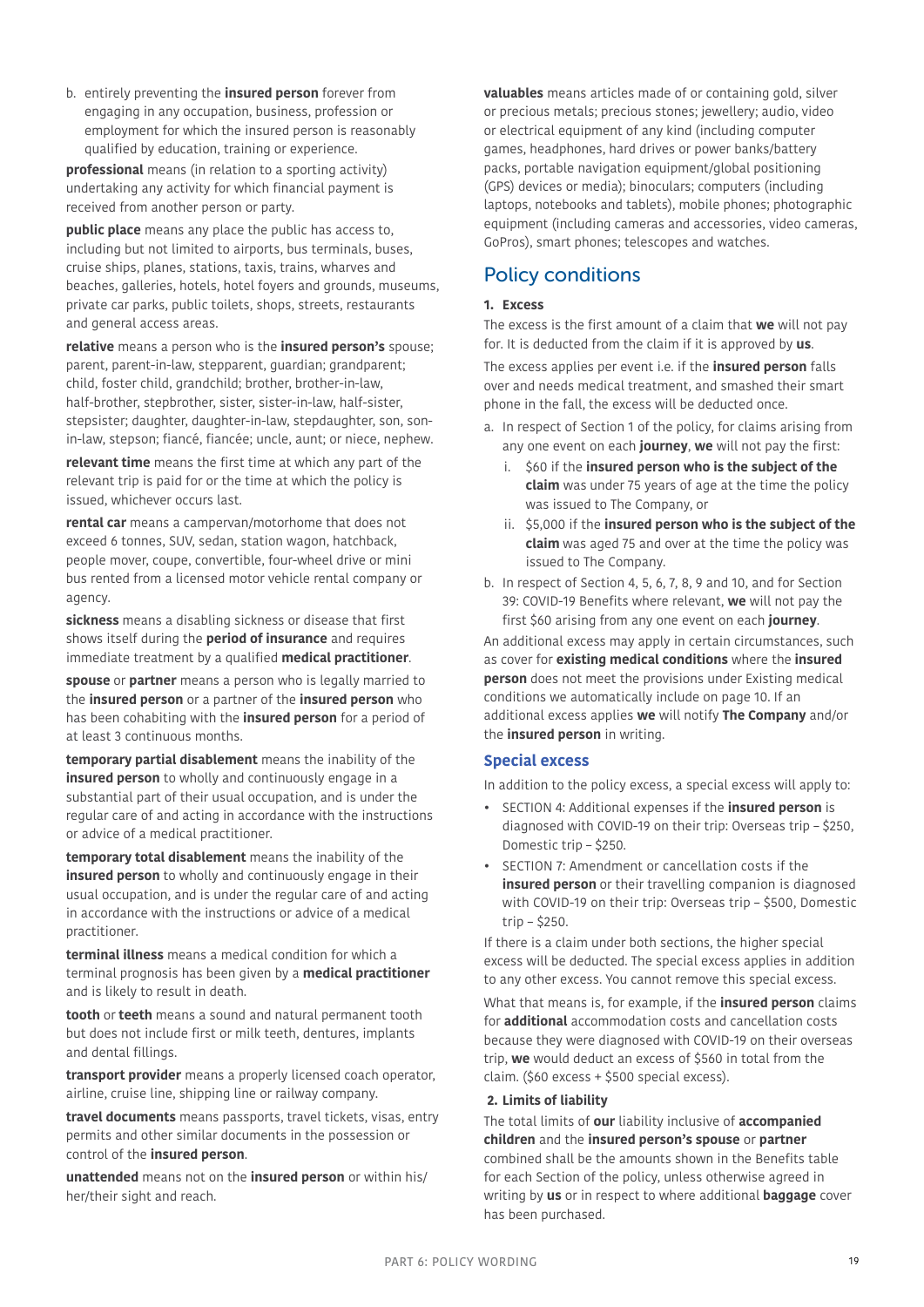### **3. Adjustment of premium**

**We** and **The Company** understand and agree that at the end of the **period of insurance**, should the travel days vary from the original estimated days, it will be necessary to adjust the premium. The adjustment will be in the form of extra premium payable to Cover-More or credits in favour of **The Company**. Any additional payments due to **us** apply to both renewals and expired policies. Credits apply only to renewal policies and will not exceed 50% of the total proposed premium. Any credits which bring the renewal premium under **our** minimum policy value will be forfeited.

### **4. Claims**

- a. The **insured person** must report the theft or accidental loss of their **baggage**, personal effects, **business property**, **documents**, travel documents or money to the police, the **transport provider** or accommodation provider as relevant within 7 days of first becoming aware of the loss or theft. The **insured person** should obtain a report confirming the incident to submit to **us** with his/her claim.
- b. If the insured person suffers a **disabling injury, sickness or disease** or an **injury**, **The Company** and/or the **insured person** must:
	- obtain and follow medical advice, including undertaking treatment, as prescribed from a **medical practitioner**, and
	- obtain a certificate from a **medical practitioner** confirming the nature and extent of the **disabling injury, sickness or disease**.
- c. **The Company** and/or the **insured person** must not make any offer, promise of payment, or admit any liability without **our** written consent.
- d. **The Company** and/or the **insured person** must take all reasonable steps to prevent or minimise a claim. This includes the **insured person** taking adequate and reasonable precautions to protect themselves, their **baggage**, personal effects, **business property**, travel documents and money.
- e. **The Company** and/or the **insured person** must advise **us** of any claim, or occurrence that may give rise to a claim, as soon as possible and within 60 days of the **insured person**  returning **home** from the relevant **journey**.
- f. If there is a delay in claim notification, or **The Company**  and/or the **insured person** does not provide sufficient detail for **us** to consider their claim, **we** can reduce any claim payable by the amount of prejudice **we** have suffered because of the delay.
- g. **The Company** and/or the **insured person** must, at their own expense, supply any documents in support of the claim that **we** may request. This can include proof of an **insured person's** residential status and age, an original police report, a Property Irregularity Report (PIR), travel documents, receipts, valuations, a repair quote, a death certificate and/or medical certificate. If required **we** may ask **The Company** or the **insured person** to translate into English any documents to enable **us** to assess their claim.
- h. For claims relating to a mobile phone or device with phone capabilities **The Company** or the **insured person** must supply **us** with the IMEI (International Mobile Equipment Identity). **The Company** or the **insured person** must block the IMEI number (by Australian telecommunication providers) of the stolen or lost mobile phone or device.
- i. **The Company** and the **insured person** must co-operate fully in the assessment or investigation of their claim.
- j. When making a claim, **The Company** and/or the **insured person** are responsible for assisting **us** and acting in an honest and truthful manner. If **The Company** and/or the **insured person**, or anyone acting on your behalf, use fraudulent, false or exaggerated means to make a claim under this policy, **we** may not pay the claim in whole or in part. **The Company** and/or the **insured person** acknowledge and agree that **we** may report **The Company**  and/or the **insured person** to the appropriate authorities and either party may be prosecuted.
- k. If **we** agreed to pay a claim under **The Company's** policy **we** will base any claim payment on the GST inclusive costs (up to the relevant limits of liability). If **The Company** and/ or the **insured person** are entitled to claim an input tax credit in respect of a cost for which a claim is made, or would be entitled to an input tax credit if you were to incur the relevant cost (i.e. in replacing a lost or stolen item), the amount **we** would otherwise pay will be reduced by the amount of that input tax credit.
- l. If **The Company** and/or the **insured person** are entitled to claim an input tax credit in respect of the premium **The Company** paid **us** for this insurance, either party must inform **us** of the amount of that input tax credit (as a percentage) at the time a claim is first made.

If **The Company** and/or the **insured person** fails to do so, either party may have a liability for Goods and Services Tax (GST) if **we** pay **The Company** and/or the **insured person** an amount in respect of any of the cover provided.

- m. **We** will be entitled at **our** expense to have any **insured person** medically examined or in the event of death, a post-mortem examination carried out. **We** will give the **insured person** or their legal representative reasonable notice of the medical examination.
- n. If **we** have agreed that a claim is covered by **The Company's** policy **we** will make reasonable progress payments.
- o. In the event that a claim has been approved and paid by **us** under [SECTION 8: Luggage and travel documents](#page-26-0) in respect of any property, **we** will be entitled to take and keep possession of the property and to deal with it in any manner **we** see fit.

### **5. Claims are payable in Australian dollars**

All claims and amounts payable are paid in Australian dollars at the rate of exchange applicable at the time the expenses were incurred. **We** will pay the **insured person**, unless the **insured person** tells **us** to pay someone else, by direct credit to an Australian bank account the **insured person** nominates. In the case of the **insured person's** death **we** will pay their estate.

### **6. If The Company and/or the insured person can claim from anyone else, we will only make up the difference**

In the case that policy condition 8. Other insurance (on this page) does not apply, if **The Company** and/or the **insured person** can make a claim against someone in relation to a loss or expense in respect of any of the covers provided and they do not pay **The Company** and/or the **insured person** the full amount of your claim, **we** will make up the difference. **The Company** and/or the **insured person** must claim from them first.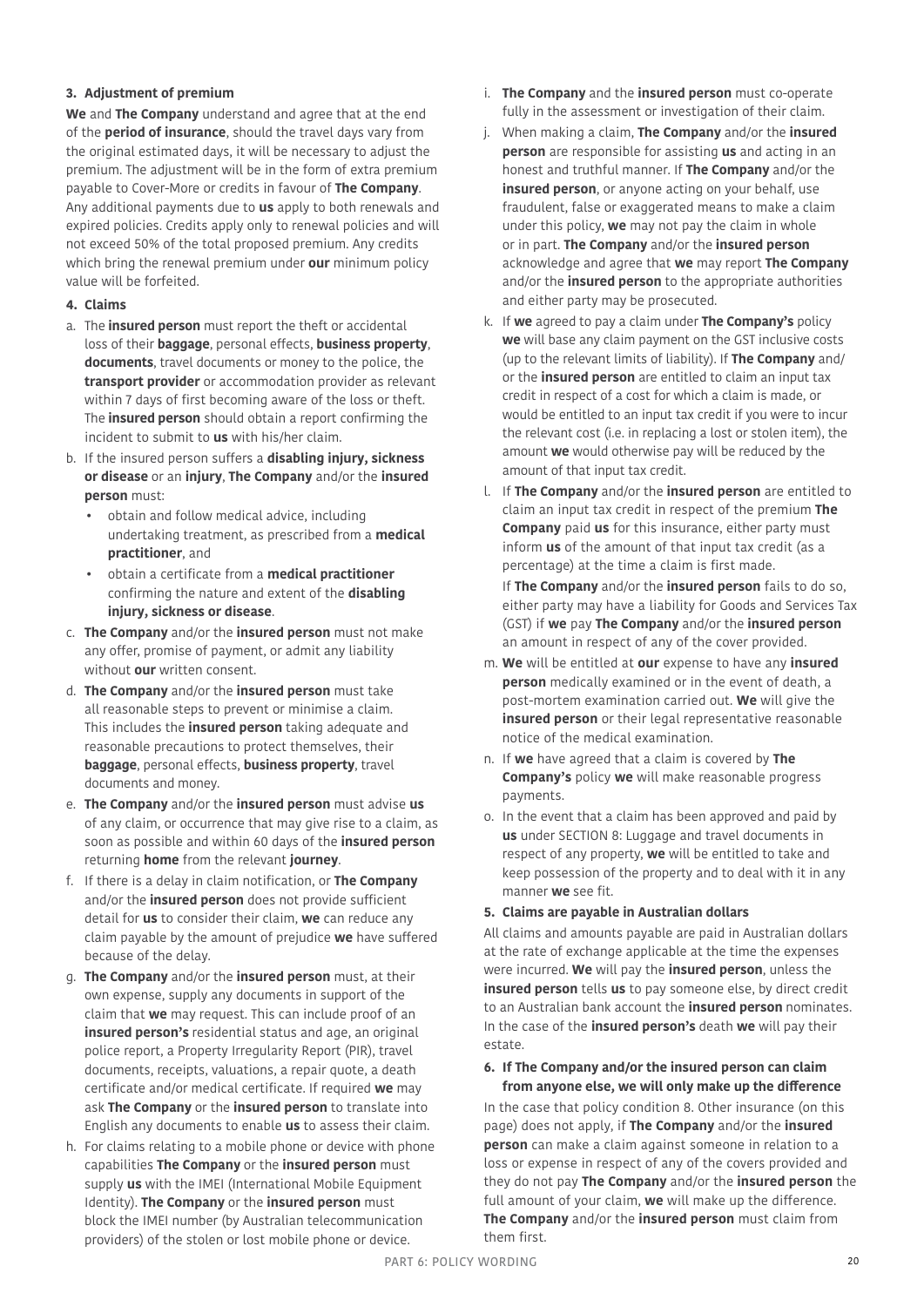### **7. The Company and/or the insured person must help us to make any recoveries**

**We** have the right to recover, from any other party in **The Company's** and/or the **insured person's** name, money payable under the policy or to choose to defend any action brought against you. **The Company** and/or the **insured persons** must provide reasonable assistance to **us**.

**We** will apply any money **we** recover from someone else under a right of subrogation in the following order:

- 1. To **us**, **our** costs (administration and legal) arising from the recovery
- 2. To **us**, an amount equal to the amount that **we** paid to **The Company** and/or the **insured person** in respect of any of the covers provided
- 3. To the **insured person**, their uninsured loss (less the applicable excess)
- 4. To the **insured person**, their excess.

Once **we** pay **The Company's** and/or the **insured person's** total loss, **we** will keep all money left over.

If **we** have paid **The Company's** and/or the **insured person's** total loss and either of you receive a payment from someone else for that loss or damage, **The Company** and/or the **insured person** must pay **us** the amount of that payment up to the amount of the claim **we** paid you.

If **we** pay you (i.e. **The Company** and/or the **insured person)** for lost or damaged property and you later recover the property or it is replaced by a third party, you must pay **us** the amount of the claim **we** paid you.

#### **8. Other insurance**

If **The Company** and/or the **insured person** are insured, or entitled to receive a benefit or make a claim, under any other insurance policy in respect of the same loss as **The Company's** and/or the **insured person's** claim under **our**  covers, then:

- **The Company** and/or the **insured person** must give **us** full details of the other insurance policy,
- to the extent permitted by law, **we** will not be liable to provide indemnity until the indemnity amount under any other policy is exhausted, or
- **we** may seek, from the other insurer, contribution for any amounts **we** have paid.

### **9. Subrogation**

**We** may, at **our** discretion, undertake in **The Company's** and/ or the **insured person's** name and on your behalf, control and settlement of proceedings for **our** own benefit to recover compensation or secure indemnity from any party in respect of any of the covers provided.

**The Company** and/or the **insured person** must assist **us** and give **us** permission to do everything required to recover compensation or secure indemnity from other parties, to which **we** may become entitled or subrogated, upon **us** accepting your claim in respect of any of the covers provided. This is regardless of whether **we** have yet paid your claim, whether or not the amount **we** pay **The Company** and/or the **insured person** is less than full compensation for your loss or whether your claim is paid under a non-indemnity or an indemnity clause.

### **10.Policy interpretation**

The policy will be interpreted in accordance with the law of the Australian State or Territory in which it is issued.

#### **11. Emergency assistance**

Where **The Company's** and/or the **insured person's** claim is excluded or falls outside the policy coverage, the giving of emergency assistance will not in itself be an admission of liability.

Medical standards, sanitary conditions, reliability of telephone systems and facilities for urgent medical evacuations differ from country to country. Responsibility for any loss, medical complication or death resulting from any factor reasonably beyond **our** control cannot be accepted by **our** emergency assistance, Cover-More or **us**.

#### <span id="page-20-0"></span>**12.Automatic extension of insurance**

Where the **insured person's journey** is necessarily extended due to an unforeseeable circumstance outside their control, the **insured person's period of insurance** will be extended until they are physically able to travel **home** by the quickest and most direct route. The **period of insurance** will not be extended for any other reason.

#### **13.Sanctions**

Notwithstanding any other terms, **we** shall not be deemed to provide cover or make any payments or provide any service or benefit to any person or other party to the extent that such cover, payment, service, benefit and/or any business or activity of the person would violate any applicable trade or economic sanctions law or regulation.

### **14.Special conditions, limitations, excesses and amounts payable**

If in the last 5 years the **insured person**:

- a. made 3 or more travel insurance claims
- b. had insurance declined or cancelled or had a renewal refused or claim rejected, or
- c. been in prison or had any criminal conviction (other than driving offences)

cover must be separately applied for and accepted by **us**. It may be subject to special conditions, limitations, excesses and amounts payable.

**We** will notify **The Company** and/or the **insured person** in writing of these before **we** issue the policy.

### **15.Automatic reinstatement of sums insured**

In respect of the individual cover applying to any one **insured person**, the sums insured will be reinstated on the completion of each **journey**.

### **16.Policy conditions applying to [SECTION 1: Overseas](#page-22-1)  [medical and dental expenses](#page-22-1) and [SECTION 4: Additional](#page-23-0)  [expenses](#page-23-0) only**

- a. **We** have the option of returning the **insured person** to **Australia** if the cost of medical and/or **additional** expenses overseas are likely to exceed the cost of returning the **insured person** to **Australia**, subject always to medical advice. **We** also have the option of evacuating the **insured person** to another country.
- b. In all cases the cost of evacuation or to bring the **insured person** back to **Australia** will only be met if their claim is approved by **us** and it was arranged by, and deemed necessary by, **our** emergency assistance network.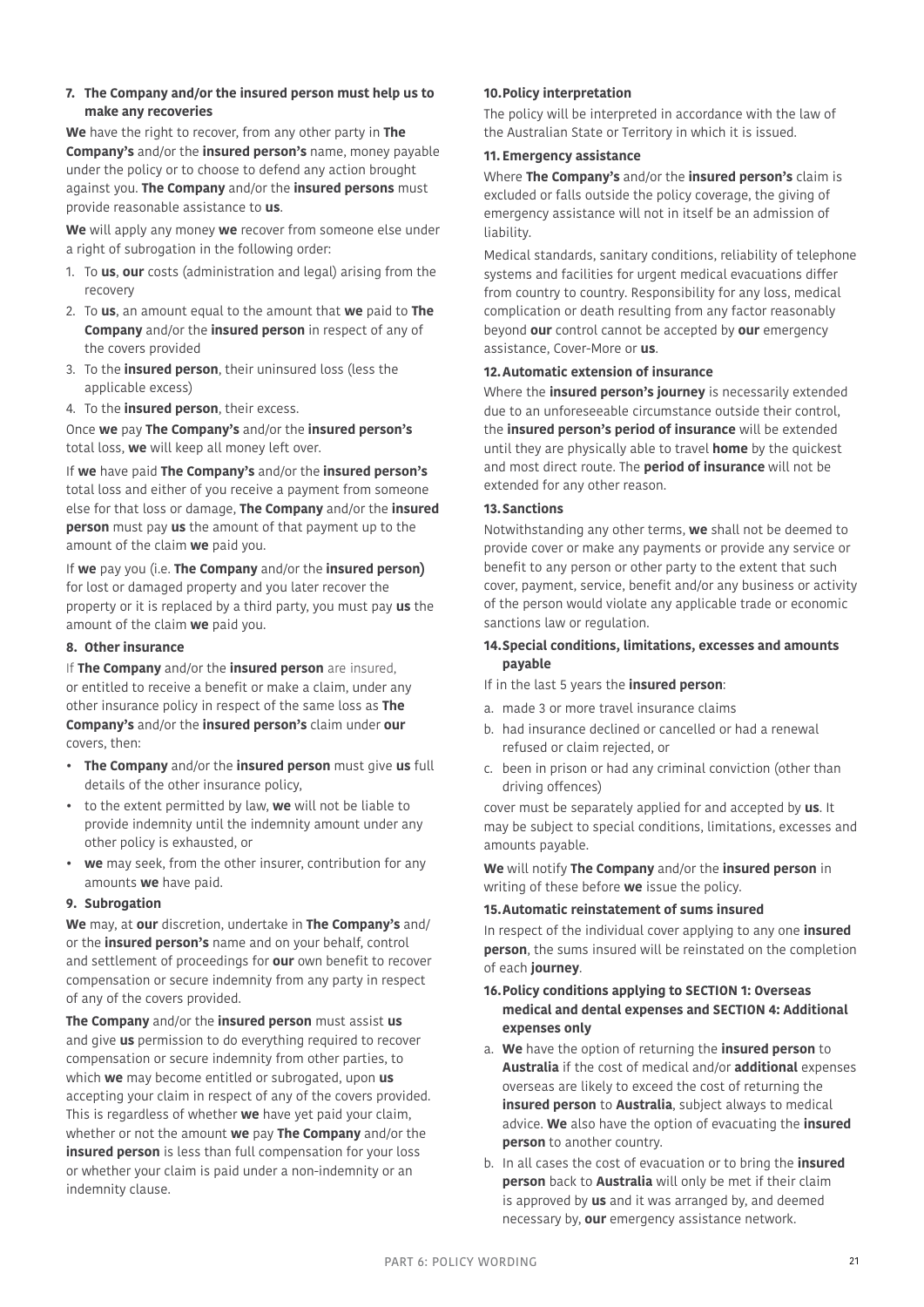- c. If **we** request that the **insured person** be moved to another hospital, return to **Australia** or be evacuated to another country and **The Company** or the **insured person** refuses, **we** will only consider:
	- i. your costs and expenses per Sections 1 and 4 (as applicable) incurred up to the time of **our** request, and
	- ii. the lesser of:
		- an amount equivalent to the costs and expenses per Sections 1 and 4 (as applicable) that you would have incurred after **our** request had you moved to another hospital, returned to **Australia** or been evacuated to another country as requested, or
		- your costs and expenses actually incurred after **our** request.
- d. If the **insured person** is hospitalised **we** will pay for a share room. If a share room is not available **we** will pay to upgrade the **insured person** to a single room.
- e. If the **insured person** does not hold a return airline ticket an amount equal to the cost of an economy class one way ticket will be deducted from the **insured person's** claim for repatriation expenses.

### **17. Policy condition applying to [SECTION 12: Kidnap and](#page-29-0)  [ransom](#page-29-0) only**

**The Company** and the **insured person** must take all reasonable precautions to protect the confidentiality of this insurance. This policy is a reimbursement policy only. **We** will not act as negotiator or intermediary or furnish advice in dealing with the kidnappers. In the event of any **kidnapping**  occurring, any local law enforcement authorities must be informed of the ransom demand within 24 hours or as soon as possible. These authorities must be also informed of the serial numbers of any currency paid to secure the release of the **insured person** and any other relevant details of property or security used to meet a demand.

- **18.Policy conditions applying to [SECTION 14: Loss of income](#page-30-0)  [\(due to injury\)](#page-30-0) (due to injury), [SECTION 15: Disability](#page-31-0) and [SECTION 16: Accidental death](#page-32-1) only**
- a. If the **conveyance** the **insured person** is travelling in disappears, sinks or crashes and their body has not been found after 12 months they will be presumed to have died.
- b. Where the **insured person** and any number of other people insured by this policy are entitled to claim under this Section as a result of any one occurrence or event, **our** maximum accumulated liability for all policyholders collectively will be limited to \$4,000,000. In this instance, **we** will be entitled to reduce the amount payable on a pro-rata basis if **our** maximum accumulated liability would otherwise be exceeded.
- c. The **insured person** must obtain and follow advice and treatment given by a qualified **medical practitioner** as soon as possible after suffering an **injury** or **sickness**, during the **period of insurance**.
- d. **Our** maximum liability under Section 14, 15 and 16 combined will not exceed \$50,000 on the Essentials Plus plan, \$100,000 on the Ultimate plan and \$250,000 on the Ultimate Plus plan in respect to any one **insured person** unless an additional amount of cover has been approved by **us**.
- e. Refer to ["Age limits and associated cover restrictions" on](#page-7-3)  [page 8](#page-7-3) for limits on cover.

### **19.Policy conditions applying to [SECTION 18: Extra](#page-33-0)  [territorial workers compensation](#page-33-0) only**

- a. In the event of any occurrence giving rise to indemnity under this Section, **we** shall be entitled to exercise any right of recovery against any third party in the **insured person's** name or **The Company's** name and for **our** own benefit and the **insured person** and/or **The Company** shall give **us** all such assistance as **we** may reasonably require.
- b. The **insured person** and/or **The Company** shall, if required by **us**, make available to **us** such information and documentation with respect to any claim including medical reports, report of injury forms, claims forms and any other documentation which comes into the **insured person's** or **The Company's** possession and the **insured person** and/or **The Company** shall, if required by **us**, authorise **us** to have access to the files and information held by any Workers' Compensation Insurer with whom **The Company** has effected insurance.
- **20. Policy conditions applying to [SECTION 26: Political](#page-35-0)  [unrest and natural disaster evacuation](#page-35-0) only**

If the **insured person** is required to leave the country they are travelling in, **our** emergency assistance service must be contacted beforehand to confirm cover. Where possible, **our** emergency assistance service will make the travel arrangements and, in all cases, **we** will decide where to send the **insured person**.

### **21. War and civil war**

**The Company** must tell **us** within 7 days of an outbreak of war or civil war in any of the following; Afghanistan, Chechnya, Iraq, North Korea, Somalia or Syria whether **The Company** has **insured persons** located within or travelling to the war or civil war affected area. **We** will then decide based on the situation at the time whether:

- a. to continue to provide coverage under the policy
- b. reduce the level of benefits provided to the insured person, or
- c. to charge an additional premium.

Unless otherwise agreed in writing by **us**, all cover under the policy will cease after the seventh day of any outbreak of war or civil war within any of the countries declared above.

### <span id="page-21-0"></span>**22. Good faith**

Where **our** emergency assistance team provides a service in good faith to any person not insured under this policy, **The Company** shall reimburse **us** for all costs incurred.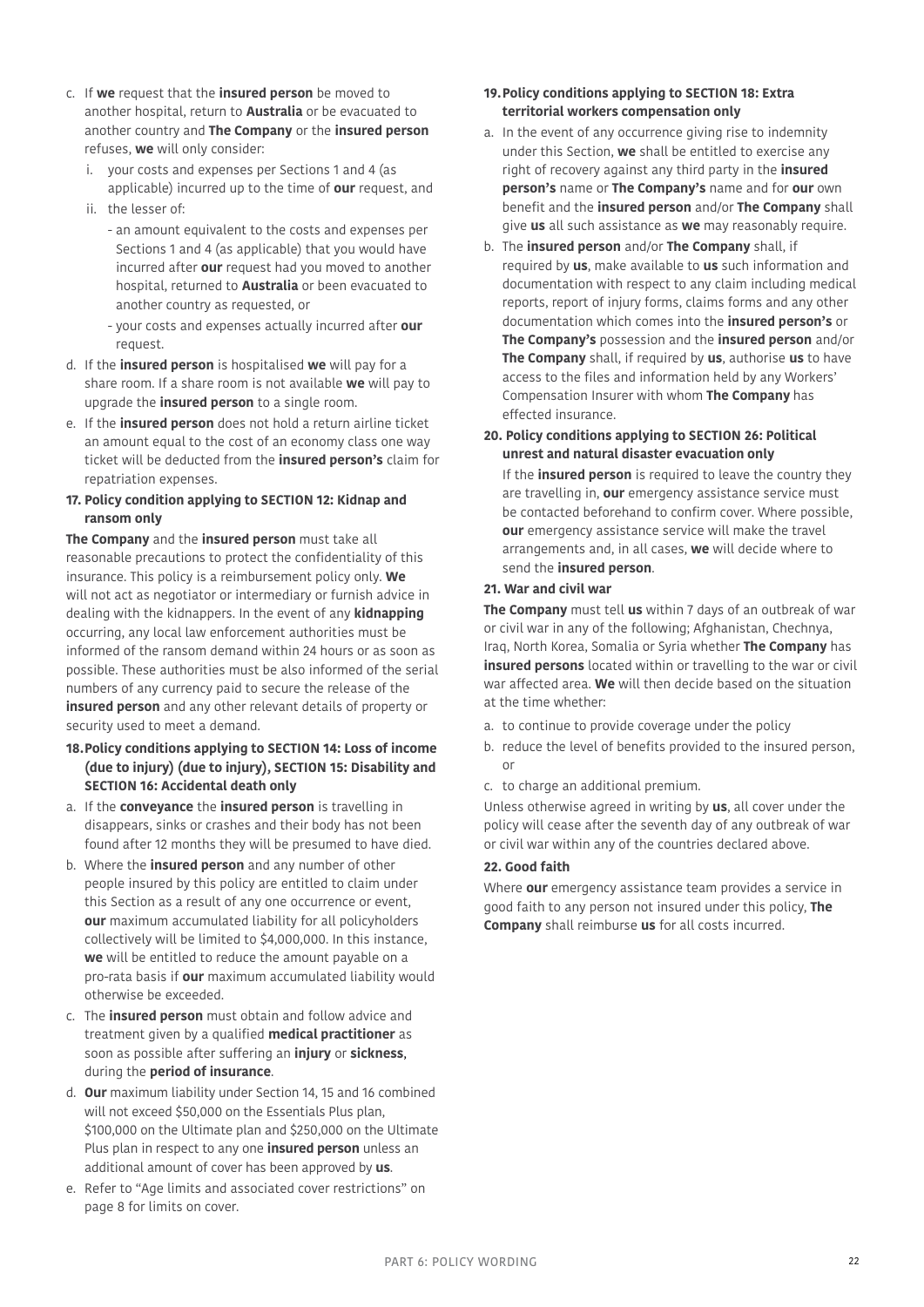# <span id="page-22-0"></span>The benefits

## <span id="page-22-1"></span>SECTION 1: Overseas medical and dental expenses

### **Overseas medical expenses**

If during the **period of insurance** the **insured person** suffers a **disabling injury, sickness or disease we** will pay the usual and customary cost of medical treatment and ambulance transportation that is provided outside **Australia** by, or on the advice of, a qualified **medical practitioner**.

### **Overseas dental expenses**

If during the **period of insurance** the **insured person** suffers a **disabling injury, sickness or disease we** will pay up to \$2,500 for the usual and customary cost of emergency dental treatment provided outside **Australia** by or on the advice of a qualified medical practitioner or dentist to relieve pain or temporarily restore function. For example, if the **insured person** has a sore tooth and need a regular filling or if a capped front tooth breaks and a temporary cap is required.

### **Please note**

Cover applies for a maximum of 18 months from the date of onset of suffering the **disabling injury, sickness or disease**. If any costs or expenses are incurred without **our** approval and before contacting **us**, **we** will only cover any such costs or expenses or for any evacuation/repatriation or airfares if **we** would have approved them up to an amount **we** would have otherwise incurred, had contact been made and approval provided.

Overseas medical and dental expenses cover may end less than 18 months from the date of suffering the **disabling injury, sickness or disease** as **we** do not provide cover if these expenses are incurred outside the **period of insurance**. In certain circumstances The **period of insurance** will automatically extend for a period of time – see Policy condition [12. Automatic extension of insurance on page 21](#page-20-0) for more information.

The maximum benefit limit for Overseas medical expenses is:

| <b>Essentials</b> | <b>Essentials</b><br><b>Plus</b> | <b>Ultimate</b> | Ultimate<br><b>Plus</b> |
|-------------------|----------------------------------|-----------------|-------------------------|
| \$10,000,000      | SUnlimited                       | SUnlimited      | SUnlimited              |

The maximum benefit limit for Overseas dental expenses is:

| <b>Essentials</b> | <b>Essentials</b><br><b>Plus</b> | <b>Ultimate</b> | <b>Ultimate</b><br><b>Plus</b> |
|-------------------|----------------------------------|-----------------|--------------------------------|
| \$2,500           | \$2,500                          | \$2,500         | \$2,500                        |

### **We will not pay for:**

1. medical treatment, dental treatment or ambulance transportation provided in **Australia**.

 This exclusion does not apply to medical treatment provided while on a ship (including cruise ship, passenger ship or passenger ferry) even if that ship is within Australian territorial waters. However, this additional benefit does not apply to any medical treatment provided on Australian inland waterways or while the ship is tied up in an Australian port

- 2. expenses arising from any disease that is transmitted when giving or taking a drug, unless the giving or taking of the drug is supervised by a **medical practitioner** and the disease is not excluded anywhere else in this cover
- 3. dental expenses involving the use of precious metals, teeth whitening or involving cosmetic dentistry, or preventative or routine dental treatment
- 4. continuation or follow-up treatment (including medication and ongoing immunisations)started prior to the **journey**
- 5. medical treatment, dental treatment or ambulance transportation provided in the **insured person's** country of residence
- 6. claims where the **insured person** received medical care under a Reciprocal Healthcare Agreement, or
- 7. expenses if, despite the advice given following **The Company's** and/or the **insured person's** call to our 24 hour emergency assistance provider, the **insured person** received private hospital or medical treatment where public funded services or care is available in **Australia** or under any Reciprocal Healthcare Agreement between the Australian Government and the government of any other country.

Also refer to: General exclusions, pages [43](#page-42-0)[-44](#page-43-0). Policy conditions, pages [19](#page-18-0)[-22.](#page-21-0)

# SECTION 2: Hospital incidentals

If the **insured person** is hospitalised for more than 48 continuous hours during the **period of insurance** while he/ she/they is/are overseas and his/her/their claim is approved, **we** will also reimburse incidental expenses they pay for such as TV rental, magazines, newspapers and/or hospital phone calls. **We** will reimburse up to \$100 for each 24 hour period.

Original receipts for these expenses must be produced in support of the claim.

|  | The maximum benefit limit for this section is: $\,$ |  |  |  |  |  |
|--|-----------------------------------------------------|--|--|--|--|--|
|--|-----------------------------------------------------|--|--|--|--|--|

| <b>Essentials</b> | <b>Essentials</b><br><b>Plus</b> | <b>Ultimate</b> | <b>Ultimate</b><br><b>Plus</b> |
|-------------------|----------------------------------|-----------------|--------------------------------|
|                   | \$5,000                          | \$5,000         | \$10,000                       |

Also refer to: General exclusions, pages [43](#page-42-0)[-44](#page-43-2). Policy conditions, pages [19](#page-18-0)[-22.](#page-21-0)

### <span id="page-22-2"></span>SECTION 3: Alternative staff or resumption of assignment

If, during the **period of insurance**, the insured person suffers a **disabling injury, sickness or disease** or passes away and a claim is approved under [SECTION 1: Overseas medical and](#page-22-1)  [dental expenses](#page-22-1) or [SECTION 7: Amendment or cancellation](#page-25-0)  [costs](#page-25-0) of this policy **we** will pay under point 1 or point 2 of this Section.

### **1. Alternative staff**

a. the costs for a replacement employee to complete the original assignment if, a qualified **medical practitioner** and the emergency assistance network deem it necessary that the **insured person** return **home**.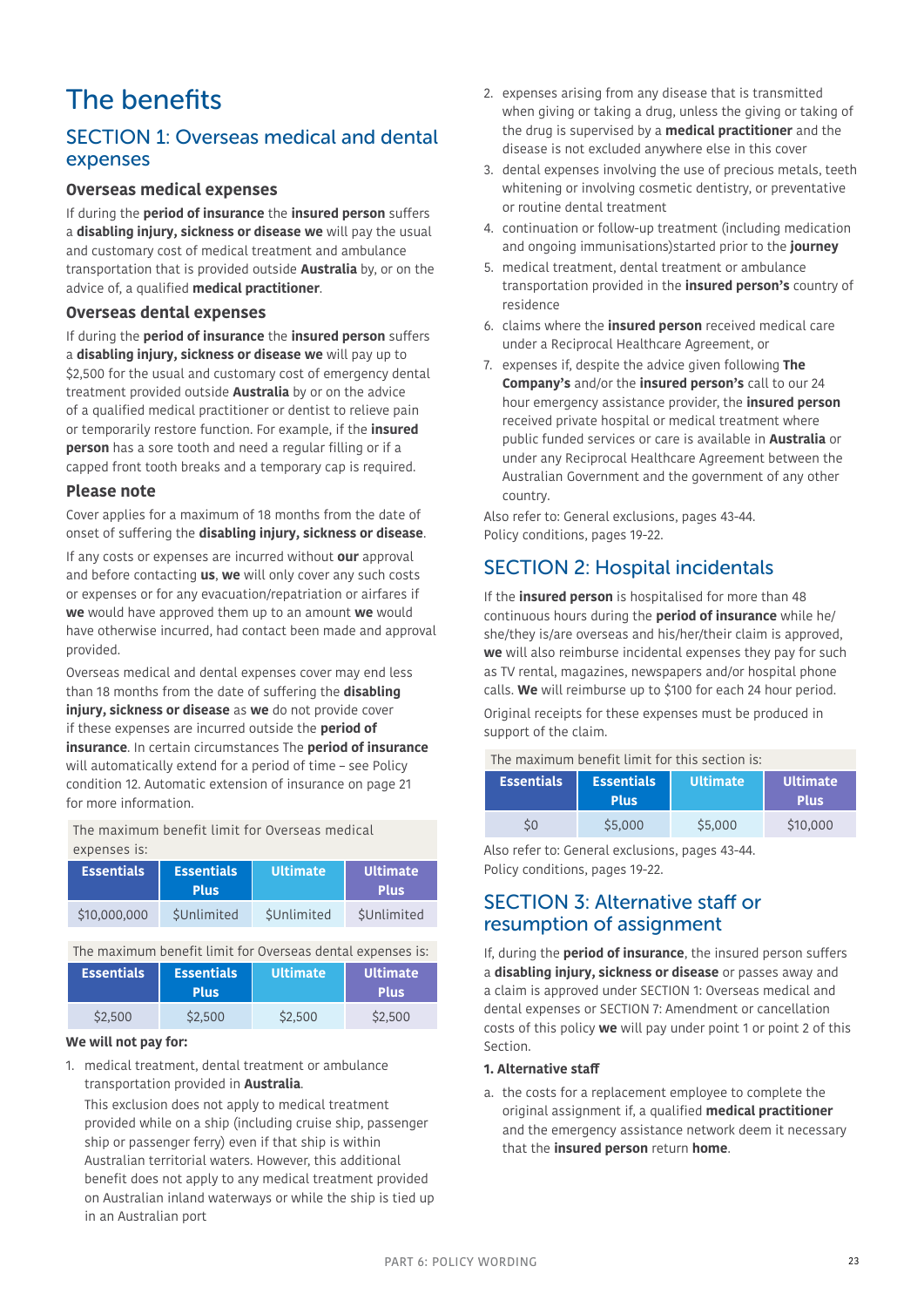The replacement person will for the purposes of this Travel Insurance be deemed to be entitled to benefits under this policy while on the replacement **journey**, subject to the terms and conditions of the policy and provided he/she/ they complies/comply with the requirements of the Duty to take reasonable care not to make a misrepresentation.

#### **2. Resumption of assignment expenses**

a. the costs incurred in returning the **insured person** to recommence an assignment within 90 days of returning to **Australia**.

In any event, expenses will be limited to a business class air flight (or economy if that was the class of ticket used by the **insured person** on the original **journey**) and other essential expenses incurred in such transportation of the **insured person**.

The maximum benefit limit for this section is:

| <b>Essentials</b> | <b>Essentials</b><br><b>Plus</b> | <b>Ultimate</b> | <b>Ultimate</b><br><b>Plus</b> |
|-------------------|----------------------------------|-----------------|--------------------------------|
| \$0               | \$10,000                         | \$15,000        | \$15,000                       |

#### **We will not pay for:**

1. any expenses that **The Company** or the **insured person** had paid, budgeted for or incurred prior to the commencement of a **journey** as part of the original travel budget allocation for that **journey**.

Also refer to: General exclusions, pages [43-](#page-42-0)[44.](#page-43-0) Policy conditions, pages [19](#page-18-0)-[22](#page-21-0).

### <span id="page-23-0"></span>SECTION 4: Additional expenses

### **1. If the insured person becomes sick**

Cover is subject to the written advice of the treating qualified **medical practitioner** and acceptance by **our** emergency assistance team. If the **insured person's** claim is coverable, **we** or **our** emergency assistance team will not unreasonably withhold or delay **our** acceptance.

If during the **period of insurance** the **insured person** suffers a **disabling injury, sickness or disease**, **we** will pay the reasonable **additional** accommodation (room rate only) expenses and **additional** transport expenses, at the same fare class and accommodation standard as originally booked, incurred by:

- a. the **insured person**. The benefit ceases when the **insured person** is able to continue their **journey**, travel **home** or on the completion of the **period of insurance**, whichever is the earlier
- b. the **insured person's** travelling companion who remains with or escorts the **insured person** until the **insured person** is able to continue their **journey**, travel **home** or on the completion of the **period of insurance**, whichever is the earlier, or
- c. up to 2 people (e.g. parent or close relative) who travel to and remain with the **insured person** following them being hospitalised as an inpatient. The benefit ceases when the **insured person** is able to continue their **journey**, travel **home** or on the completion of the **period of insurance**, whichever is the earlier.

Room rate only means that other expenses the **insured person** may incur such as food, drinks, groceries, laundry etc. are not included.

**We** will also pay the reasonable expenses incurred in returning the **insured person's rental car** to the nearest depot if they suffer a **disabling injury, sickness or disease** provided that, on the written advice of the treating qualified **medical practitioner**, the **insured person** was unfit to drive it.

### <span id="page-23-1"></span>**2. If the insured person dies**

If the **insured person** dies during the **period of insurance**, **we** will pay:

- a. the reasonable costs incurred overseas, charged by a funeral director for arranging the **insured person's** funeral service and a cemetery for his/her burial, or a crematorium for the **insured person's** cremation incurred overseas, and
- b. the cost of bringing the **insured person's** remains to **Australia**, including from the inbound port or airport to his/ her **home** or nominated funeral home.

In either event:

- the maximum amount **we** will pay in total will not exceed \$20,000, or
- if the **insured person** holds a valid Schengen Visa and he/ she/they dies/die in a Schengen member state during the **period of insurance** the maximum amount **we** will pay in total will not exceed 30,000EUR for expenses incurred in that Schengen member state.

### **3. If a relative or the insured person's business partner not travelling with the insured person becomes sick**

**We** will pay reasonable **additional** transport expenses at the same fare class as originally booked if the **insured person** is required to return **home** due to the sudden **disabling injury, sickness or disease** or death of a **relative** or their business partner.

### **4. If the insured person's home is destroyed by fire, earthquake or flood**

**We** will pay the reasonable **additional** transport expenses at the same fare class as originally booked for the **insured person's** early return **home** if it is totally destroyed by fire, earthquake or flood while he/she/they is/are on their **journey**.

### **5. Other circumstances**

**We** will pay the **insured person's** reasonable **additional** accommodation (room rate only) and **additional** transport expenses, at the same fare class and accommodation standard as originally booked, incurred on the **journey** due to an unforeseeable circumstance outside the **insured person's** control and resulting from:

- a. disruption of the **insured person's** scheduled transport because of riot, strike or civil commotion occurring after the commencement of the **journey** provided he/she/they acts/act reasonably in avoiding **additional** costs
- b. disruption of the **insured person's** scheduled transport because of a **cyber incident** provided he/she/they acts/act reasonably in avoiding **additional** costs
- c. loss of passport or **travel documents** except involving government confiscation or articles sent through the mail
- d. a **natural disaster**
- e. a collision of a motor vehicle, watercraft, aircraft or train in which the **insured person** is travelling;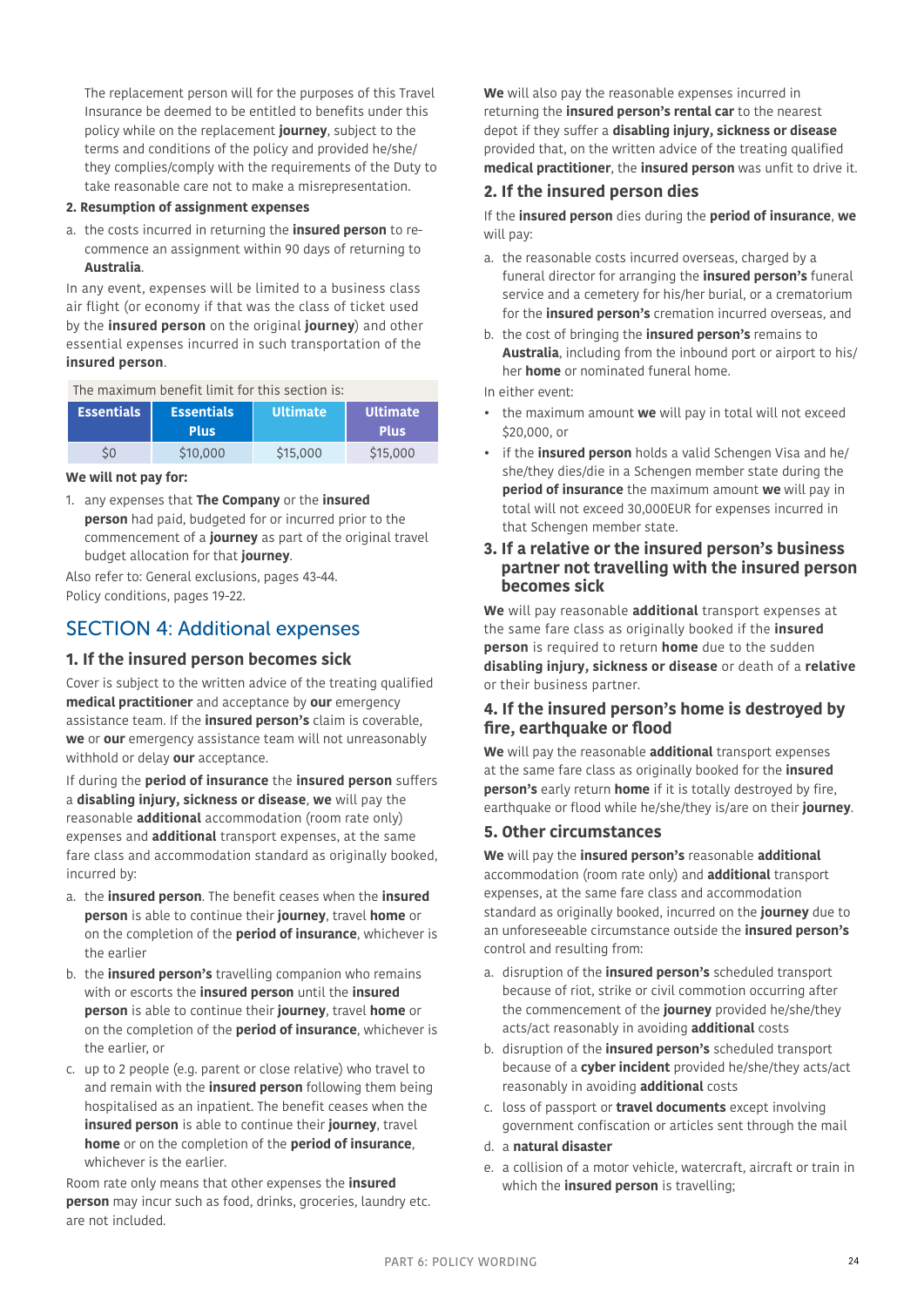f. the **insured person's** scheduled transport being delayed for at least 12 hours due to severe weather conditions. **We** will pay up to \$300 providing written confirmation from the **transport provider** has been obtained.

If the **insured person** is unable to provide **us** with a copy of the relevant report confirming the delay, they must provide **us** with a reasonable explanation and details of the time and place the delay occurred, including any contact details you were provided with for the provider of the scheduled transport.

Room rate only means that other expenses the **insured person** may incur such as food, drinks, groceries, laundry etc. are not included.

The maximum benefit limit for this section is:

| <b>Essentials</b> | <b>Essentials</b><br><b>Plus</b> | <b>Ultimate</b> | <b>Ultimate</b><br><b>Plus</b> |
|-------------------|----------------------------------|-----------------|--------------------------------|
| \$10,000,000      | SUnlimited                       | SUnlimited      | SUnlimited                     |

#### **We will not pay for:**

- 1. any costs or expenses incurred prior to the **insured person** being certified by a qualified **medical practitioner** as unfit to travel
- <span id="page-24-1"></span>2. claims under Section 4.3 caused by an **epidemic**, **pandemic** or outbreak of a contagious disease or any derivative or mutation of such viruses.
- 3. claims caused by the death, injury, sickness or disease of the **insured person's relative** or business partner who is not travelling, unless at the **relevant time** that person:
	- a. in the last 12 months, had not been hospitalised (including day surgery or emergency department attendance) for a condition that was in any way related to, or exacerbated by, the condition that gave rise to the claim
	- b. was not residing in a facility such as a nursing home, an aged care facility, a residential aged care home, a high and/or low care facility, a privately owned accommodation facility such as Supported Residential Services or Facilities (SRS/SRF) or, a residential care facility
	- c. was residing independently at home or in a retirement home or village, including independent living arrangements, and they did not require home care or flexible care services
	- d. was not on a waiting list for, or did not know they needed surgery, inpatient treatment or tests at a hospital or clinic
	- e. did not have a drug or alcohol addiction, and
	- f. did not have a **terminal illness**

 If any point a-f cannot be met e.g. if the **insured person's**  non-travelling **relative** was in a nursing home or did have a **terminal illness**, which means the **insured person's** claim would otherwise be excluded, **we** will pay no more than \$1,000 under all Sections of the policy combined.

Also refer to: General exclusions, pages [43-](#page-42-0)[44.](#page-43-0) Policy conditions, pages [19](#page-18-0)-[22](#page-21-0).

## SECTION 5: Travel delay

If the **insured person's** pre-booked transport is temporarily delayed for at least 6 hours during the **journey** due to an unforeseeable circumstance outside their control, **we** will reimburse them:

- 1. up to \$300 for reasonable **additional** hotel accommodation (room rate only) expenses incurred, and
- 2. the cost of the unused prepaid accommodation (if the insured person has to pay for new accommodation) less any refund they are entitled to from the supplier of the original accommodation.

**We** will also reimburse up to these limits again for each full 24 hour period that the delay continues beyond initial 6 hour delay.

Room rate only means that other expenses the **insured person** may incur such as food, drinks, groceries, laundry etc. are not included.

The **insured person** must claim from the **transport provider** first, and provide **us** with written confirmation from the **transport provider** of the cause and period of the delay and the amount of compensation offered by them. The **insured person** must also provide **us** with receipts for the expenses incurred.

#### The maximum benefit limit for this section is:

| <b>Essentials</b> | <b>Essentials</b><br><b>Plus</b> | <b>Ultimate</b> | <b>Ultimate</b><br><b>Plus</b> |
|-------------------|----------------------------------|-----------------|--------------------------------|
| \$1,000           | \$2,000                          | SUnlimited      | SUnlimited                     |

#### **We will not pay for:**

<span id="page-24-2"></span>1. claims caused by an **epidemic**, **pandemic** or outbreak of a contagious disease or any derivative or mutation of such viruses.

Also refer to: General exclusions, pages [43](#page-42-0)[-44](#page-43-0). Policy conditions, pages [19](#page-18-0)[-22.](#page-21-0)

### <span id="page-24-0"></span>SECTION 6: Missed transport connection

For missed connections during the **period of insurance**. Cover applies where **The Company** or the **insured person** has prepaid, scheduled transport or a cruise to meet his/her pre-booked connection. That pre-booked connection is a flight, cruise or multi-night tour.

If within 72 hours of the **insured person's** scheduled departure time, his/her/their prepaid, scheduled transport or cruise is cancelled, delayed or rescheduled which means he/she/they won't make it in time to get the pre-booked connection, **we** will pay:

- a. the reasonable **additional** accommodation (room rate only) expenses and **additional** transport expenses the **insured person** incurs to arrive in time to catch the pre-booked connection or to catch up with his/her/their scheduled itinerary (if he/she/they is/are unable to arrive in time), less any refunds or credits from the scheduled transport or cruise provider. This includes flights and transport to the next port of the **insured person's** cruise and any accommodation costs
- b. \$50 per missed meal of the **insured person's** cruise, and
- c. up to \$300 for accommodation per missed prepaid accommodation or cruise night.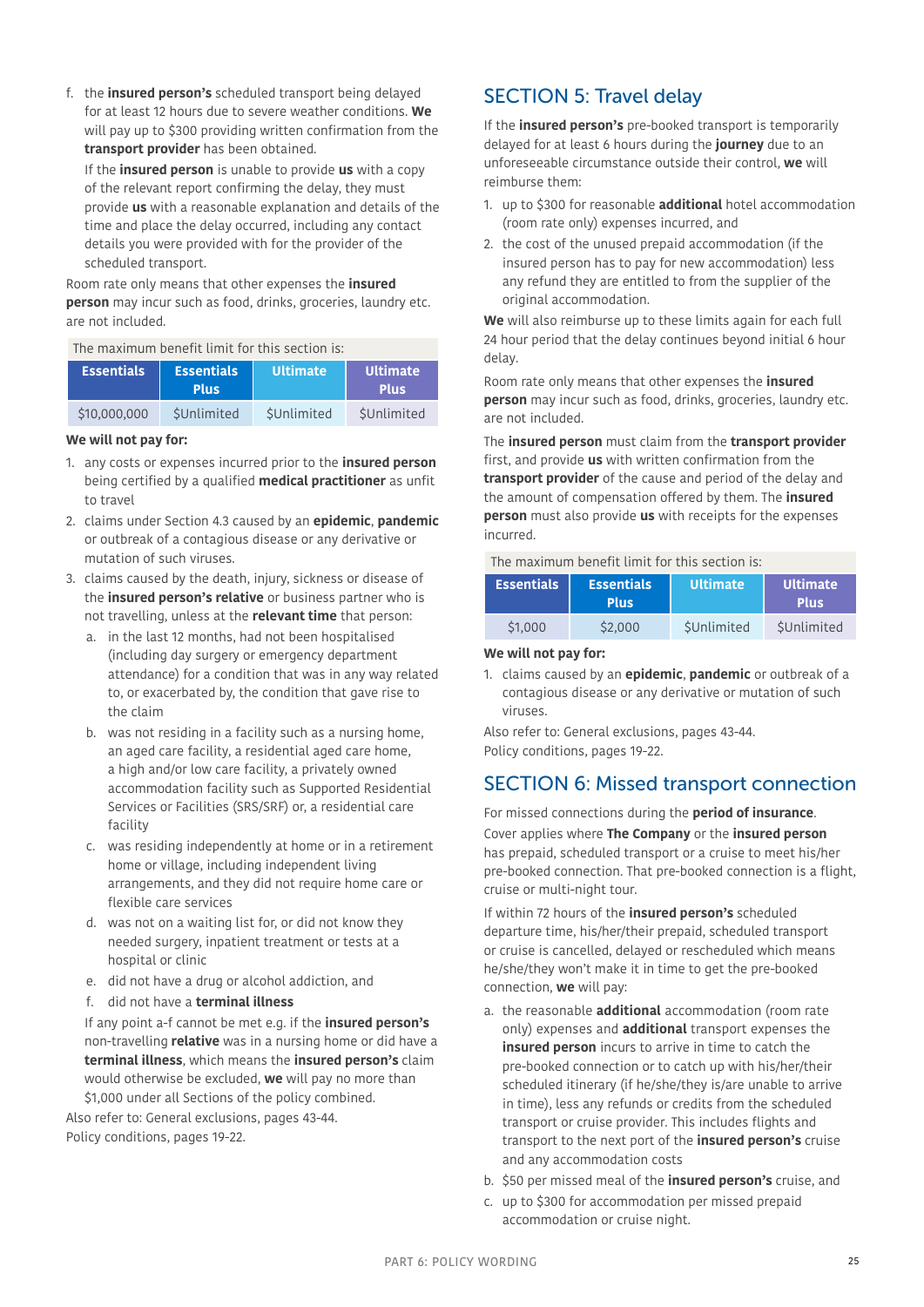**We** only cover the **insured person** if he/she/they allowed sufficient time for transferring to the connection. Sufficient time to **us** is at least 90 minutes between connections.

Room rate only means that other expenses the **insured person** may incur such as food, drinks, groceries, laundry etc. are not included.

The **insured person** must provide **us** with written confirmation from the **transport provider** of how much later than originally scheduled the transport arrived. If the **insured person** is unable to obtain confirmation from the **transport provider**, he/she/they must provide **us** with a reasonable explanation and details on their request of this information, including the contact details.

**We** will deduct from the amount payable any amount of compensation **The Company** or the **insured person** receives or is entitled to receive from the **transport provider** who's transport was delayed.

The maximum benefit limit for this section is:

| <b>Essentials</b> | <b>Essentials</b><br><b>Plus</b> | <b>Ultimate</b> | I Ultimate <sup>i</sup><br><b>Plus</b> |
|-------------------|----------------------------------|-----------------|----------------------------------------|
|                   |                                  | \$10,000        | \$20,000                               |

### **We will not pay for claims:**

- 1. where the leg of transport that is initially delayed arrives at its destination less than 90 minutes later than originally scheduled
- 2. where the **transport provider** provides an alternative mode of transportation without additional cost to the **insured person** that would get him/her/them there in time to meet his/her/their connection or to catch up with his/her/their scheduled itinerary
- 3. caused by an **act of terrorism**, or
- <span id="page-25-2"></span>4. caused by an **epidemic**, **pandemic** or outbreak of a contagious disease or any derivative or mutation of such viruses.

Also refer to: General exclusions, pages [43-](#page-42-0)[44.](#page-43-0) Policy conditions, pages [19](#page-18-0)-[22](#page-21-0).

## <span id="page-25-0"></span>SECTION 7: Amendment or cancellation costs

If, due to circumstances outside the **insured person's** control and unforeseeable at the **relevant time**:

- 1. the **insured person** has to rearrange their **journey** prior to leaving **home**, **we** will pay the reasonable cost of doing so (**we** will not pay more for rearranging the **insured person's journey** than the cancellation costs which would have been incurred had the **journey** been cancelled. The cover is limited to the same or similar standard of transport and accommodation as was originally booked), or
- 2. the **insured person** has to cancel their **journey** (where they cannot rearrange it prior to leaving **home**. **We** will pay the **insured person**:
	- a. the value of the unused portion of the **insured person's** prepaid travel or accommodation arrangements that are non-refundable and not recoverable in any other way
	- b. the travel agent's commission (this is limited to the lesser of \$4,000 or the amount of commission the agent had earned on the prepaid refundable amount of the cancelled travel arrangements), and

c. the value of frequent flyer or similar flight reward points, air miles, redeemable vouchers or similar schemes lost by the **insured person** following cancellation of the services paid for with those points, if the **insured person** cannot recover their loss in any other way.

The amount **we** will pay is calculated as follows:

- i. For frequent flyer or similar flight reward points, loyalty card points, air miles:
- The cost of an equivalent booking, based on the same advance booking period as the **insured person's** original booking. **We** will deduct any payment you made towards the booking and multiply it by the total number of points or air miles lost, divided by the total number of points or air miles used to make the booking
- ii. For vouchers, the face value of the voucher up to the current market value of an equivalent booking.

### The maximum benefit limit for this section is:

| Essentials <b>b</b> | <b>Essentials</b><br><b>Plus</b> | <b>Ultimate</b> | I Ultimate'<br><b>Plus</b> |
|---------------------|----------------------------------|-----------------|----------------------------|
| \$10,000            | SUnlimited                       | SUnlimited      | SUnlimited                 |

### **We will not pay for claims caused by:**

- 1. **transport provider** caused cancellations, delays or rescheduling other than when caused by strikes
- 2. the **insured person's** or any other person's unwillingness or reluctance to proceed with the **journey** or deciding to change plans
- 3. the **insured person c**ancelling or amending their **journey** prior to being certified by a qualified medical practitioner as unfit to travel.
- <span id="page-25-1"></span>4. the death or sudden disabling injury, sickness or disease of a the **insured person's relative** or business partner who is not travelling, unless at the **relevant time** that person:
	- a. in the last 12 months, had not been hospitalised (including day surgery or emergency department attendance) for a condition that was in any way related to, or exacerbated by, the condition that gave rise to the claim
	- b. was not residing in a facility such as a nursing home, an aged care facility, a residential aged care home, a high and/or low care facility, a privately owned accommodation facility such as Supported Residential Services or Facilities (SRS/SRF) or, a residential care facility)
	- c. was residing independently at home or in a retirement home or village, including independent living arrangements, and they did not require home care or flexible care services
	- d. was not on a waiting list for, or did not know they needed surgery, inpatient treatment or tests at a hospital or clinic
	- e. did not have a drug or alcohol addiction, and
	- f. did not have a **terminal illness**.

 If any point a-f cannot be met e.g. if the **insured person's**  non-travelling **relative** was in a nursing home or did have a **terminal illness**, which means the **insured person's** claim would otherwise be excluded, **we** will pay no more than \$1,000 under all Sections of the policy combined.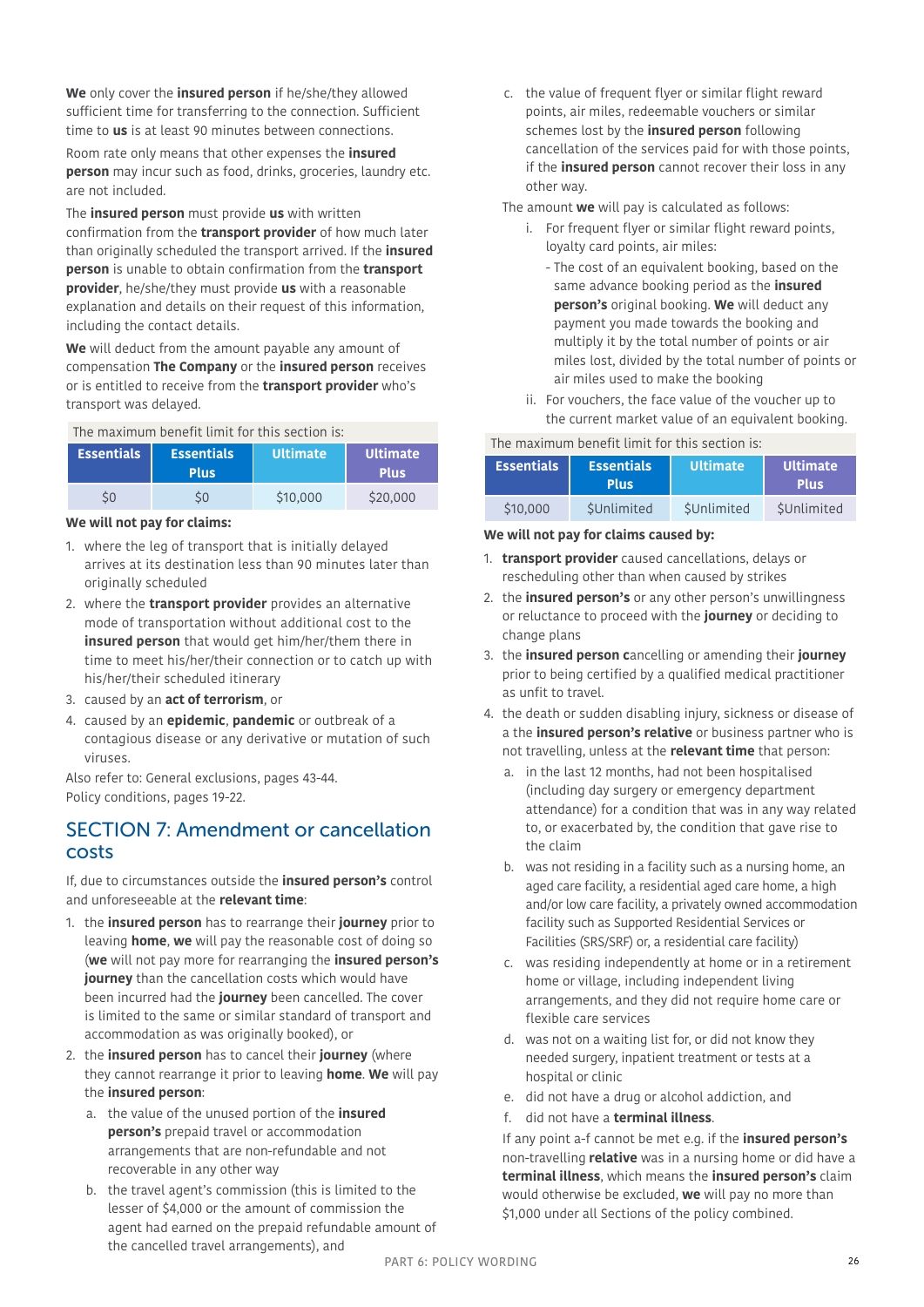- 5. the health or death of any other person (not listed in point 4).
- 6. any contractual or business obligation or **The Company's** or the **insured person's** financial situation. This exclusion does not apply to claims where the **insured person** is involuntarily made redundant from their permanent fulltime or permanent part-time employment in **Australia** and where the **insured person** would not have been aware before, or at the **relevant time**, that the redundancy was to occur
- 7. failure by **The Company**, the **insured person**, or another person to obtain the relevant visa, passport or travel documents
- 8. errors or omissions by **The Company**, the **insured person**, or another person in a booking arrangement
- 9. the standards and expectations of the **insured person's**  prepaid travel arrangements being below or not meeting the standard expected
- <span id="page-26-3"></span>10.the failure of **The Company's** or the **insured person's**  travel agent, **our** agent who issued this policy, any tour operator, transport or accommodation supplier or provider (including but not limited to peer to peer service such as Airbnb and Uber), person or agency to pass on monies to operators or to deliver promised services
- <span id="page-26-2"></span>11. a request by the **insured person's** employer, the **insured person's** leave application being denied, or his/her leave being revoked. This exclusion does not apply if the **insured person** is a full-time member of the Australian Defence Force or of federal, state or territory emergency services (e.g. police, fire, ambulance, paramedic) and his/her leave is revoked.
- 12. a lack in the number of persons required to commence any tour, conference, accommodation or travel arrangements or due to the negligence of a wholesaler or operator However, if a tour or river cruise, that is prepaid and overnight, is cancelled due to a lack of numbers **we** will pay in respect of the **insured person's** other prepaid arrangements the lesser of:
	- a. reasonable, necessary amendment costs, or
	- b. the non-refundable unused portion of costs if the **insured person** cancels the trip.

In any case the most **we** will pay is \$800

- 13. customs and immigration officials acting in the course of their duties or the **insured person** travelling on incorrect travel documents
- 14. an **act of terrorism**
- <span id="page-26-1"></span>15. an **epidemic**, **pandemic** or outbreak of a contagious disease or any derivative or mutation of such viruses, or
- 16. the breakdown or dissolution of any business, family or personal relationship.

Also refer to: General exclusions, pages [43-](#page-42-0)[44.](#page-43-0) Policy conditions, pages [19](#page-18-0)-[22](#page-21-0).

**Please note:** This policy does not cover claims relating to government travel bans; "Do not travel" warnings; government directed border closure; or mandatory quarantine or self-isolation requirements related to cross area, border, region or territory travel.

### <span id="page-26-0"></span>SECTION 8: Luggage and travel documents

### **1. Loss, theft or damage**

If, during the **period of insurance**, the **insured person's baggage** or personal effects are lost, stolen or damaged, after deducting depreciation as shown in the depreciation table, **we** will repair the item if it is practical and economic to do so. If it is not practical and economic to repair the item and depreciation is not applicable, **we** will replace the item or provide the **insured person** with a replacement voucher if the item is available from **our** usual suppliers. If the above do not apply, **we** will pay the **insured person** the monetary value of the item.

The same applies to **business property**.

If the **insured person's** prescription medication is lost, stolen or damaged during the **period of insurance we** will pay up to \$500 for expenses incurred overseas to replace that prescription medication.

If the **insured person's** claim for loss or theft can be approved but the **insured person's** items are found in the meantime and can be posted to them, **we** will instead pay up to \$500 for postage costs so they can get their items back.

It is **The Company's** or the **insured person's** responsibility to provide **us** with evidence to support his/her claim for an item. This is 'proof of ownership'.

- **We** will accept the original or a copy of a purchase receipt, invoice and/or bank statement showing the purchase, the date of the purchase and the amount paid.
- **We** may consider valuation certificates (issued prior to the Relevant Time), ATM receipts and warranty cards with accompanying bank statement of purchases.
- **We** will not accept photographs, packaging or instruction manuals as proof of ownership.

### **Depreciation table**

This policy operates on an indemnity basis which means settlement of the **insured person's** claim is based on the value of an item at the time of the loss. Depreciation takes into account the amount paid originally for the item, its age, wear and tear and advances in technology.

**We** will reduce the value of the items because of age, wear and tear, and advances in technology according to the table following:

|                                                    |                                                             | <b>Items</b>                                                                                                                                                               |                       |
|----------------------------------------------------|-------------------------------------------------------------|----------------------------------------------------------------------------------------------------------------------------------------------------------------------------|-----------------------|
| Age of<br>item and<br>depreciation<br>that applies | Jewellery<br>(not<br>watches<br>or<br>costume<br>jewellery) | Communication devices,<br>all computers, electrical<br>devices, electronics<br>equipment, phones,<br>all, photographic<br>equipment, smart<br>watches, tablet<br>computers | Any<br>other<br>items |
| $New-24$<br>months                                 | $0\%$                                                       | $0\%$                                                                                                                                                                      | 0%                    |
| $25-36$ months                                     | 0%                                                          | 60%                                                                                                                                                                        | 36%                   |
| More than 36<br>months                             | 0%                                                          | 60%                                                                                                                                                                        | 60%                   |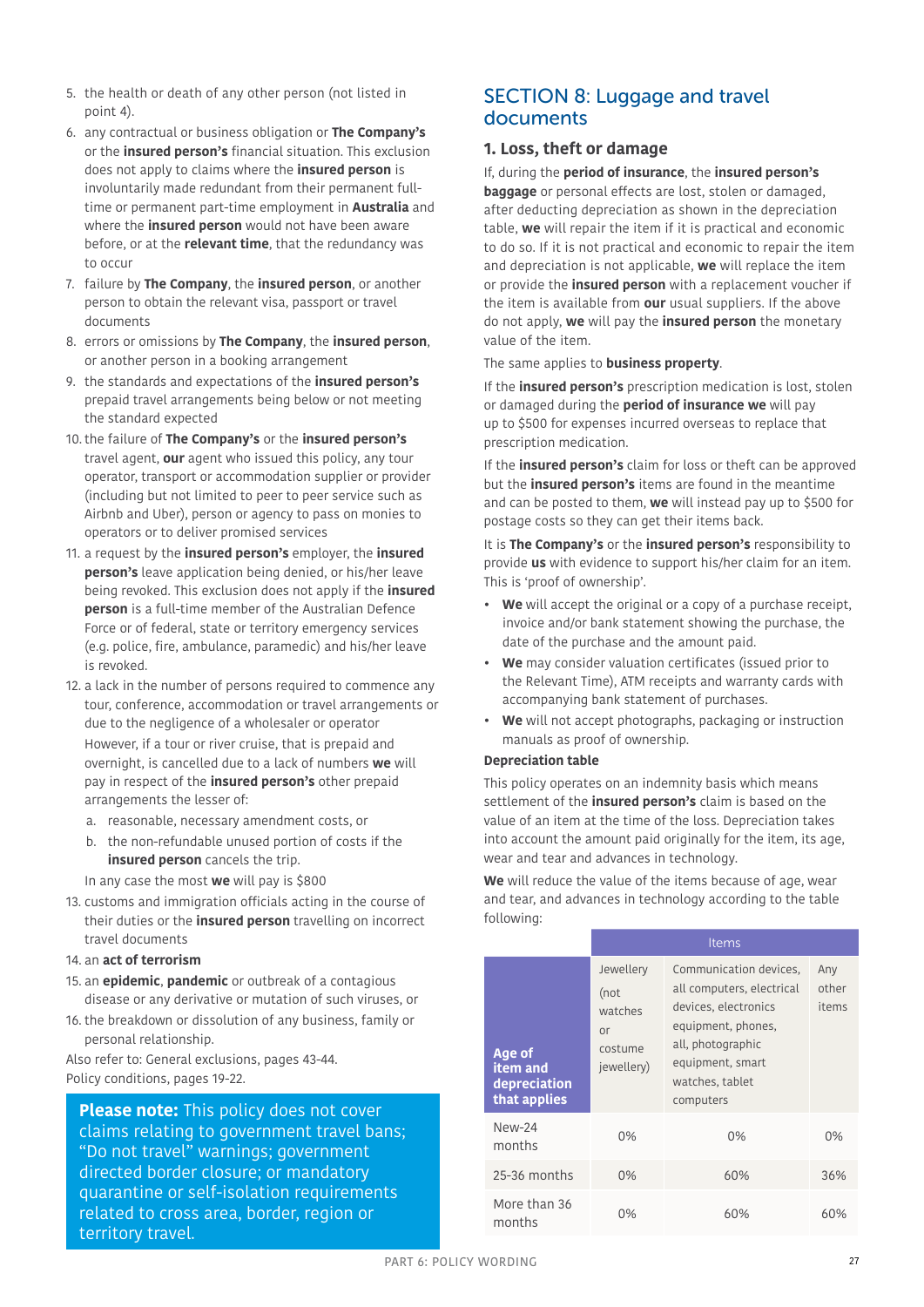This means depreciation will not be deducted from items less than 2 years old at the time of loss. Items greater than 2 years old will have the percentage amount shown in the depreciation table deducted.

#### **Item limits**

**Our** payment will not exceed the original purchase price of an item with a limit for any one item, set or pair of items including attached and unattached accessories of:

| Item                           | Item limit |
|--------------------------------|------------|
| Phone                          | \$1,000    |
| Smart watch                    | \$1,000    |
| Camera                         | \$4,000    |
| Video camera                   | \$4,000    |
| Drone (with or without camera) | \$1,000    |
| Laptop computer                | \$4,000    |
| Tablet computer                | \$4,000    |
| Artificial limb                | \$1,000    |
| Dentures (full or partial)     | \$1,000    |
| Removable dental appliance     | \$1,000    |
| Medical device                 | \$1,000    |
| Jewellery                      | \$1,000    |
| Watch                          | \$1,000    |
| Any other item                 | \$1,000    |

The following are examples of items considered as one item for the purpose of this insurance (an item limit will apply):

- Camera, lenses, tripods and camera accessories (attached or not)
- Phone and cover/case
- Matched or unmatched set of golf clubs, golf bag and buggy
- Necklace and pendant
- Charm bracelet and charms.

### **Optional cover**

The limit can be increased by up to \$10,000 per single item if the item is separately specified and the appropriate additional amount paid. Where an additional premium has been paid to increase the **baggage** item limit for a single item, the claim will be assessed based on the item and item limit specified on the Certificate of Insurance. Reasonable depreciation applies.

### **2. Travel document replacement**

**We** will pay the **insured person** for the cost of replacing **travel documents** and credit cards lost or stolen on the **journey**.

**We** will also pay up to \$3,000 for the **The Company's** or the **insured person's** legal liability arising from their illegal use. **The Company** and/or the **insured person** must, however, comply with all the conditions of the issue of the document prior to, and after, the loss or theft.

### **3. Automatic reinstatement of sum insured**

In the event that a claimable loss, or damage to the **insured person's baggage** and personal effects is incurred, **we** will allow the **insured person** one automatic reinstatement of the sum insured stated in the Benefits table while on their **journey**.

### The maximum benefit limit for this section is:

| Essentials <sup>1</sup> | <b>Essentials</b><br><b>Plus</b> | <b>Ultimate</b> | l Ultimate <b>l</b><br><b>Plus</b> |
|-------------------------|----------------------------------|-----------------|------------------------------------|
| \$7,500                 | \$15,000                         | \$20,000        | \$40,000                           |

#### **We will not pay for:**

- 1. loss or theft that is not reported to the:
	- a. police or security personnel
	- b. responsible **transport provider** (if the **insured person's** items are lost or stolen while travelling with a **transport provider**; or
	- c. accommodation provider.

All cases of loss or theft must be reported as soon as possible and within 7 days. A copy of the relevant report must be submitted for any claim involving loss or theft. If the **insured person** is unable to provide **us** with a copy of the relevant report, he/she/they must provide **us** with a reasonable explanation and details of the time and place they made the report, including the contact details

- 2. damage, loss or theft of **valuables** placed in the care of a transport provider unless security regulations prevented **insured person** from keeping the **valuables** with them
- 3. items left **unattended** in any motor vehicle (for example, a car, campervan or motorhome) or towed land vehicle overnight even if they were in a **concealed storage compartment**
- 4. items left **unattended** in any motor vehicle (for example, a car, campervan or motorhome) or towed land vehicle during daylight hours, unless they were stored in a **concealed storage compartment** of a locked motor vehicle or towed land vehicle and forced entry was gained
- 5. any amount exceeding \$1,000 per item and \$2,000 in total for all items left **unattended** in any motor vehicle (for example, a car, campervan or motorhome) or towed land vehicle
- 6. items left **unattended** in a **public place**
- 7. loss, theft or damage to drones (including attached and unattached accessories) while in use
- 8. sporting equipment (including bicycles) damaged, lost or stolen while in use
- 9. items that are being sent to **The Company** or the **insured person**, unaccompanied by the **insured person** or under a freight contract. This exclusion for unaccompanied items will be waived if the claim for lost stolen items can be approved but the **insured person's** items are found in the meantime and can be posted to them
- 10. surfboards or waterborne craft of any description. This exclusion does not apply if the item is lost, stolen or damaged while in the custody of a **transport provider**
- 11. damage to fragile or brittle articles unless caused by a fire or motor vehicle collision. This exclusion does not apply to spectacles; lenses in cameras and video cameras; laptop and tablet computers; or binoculars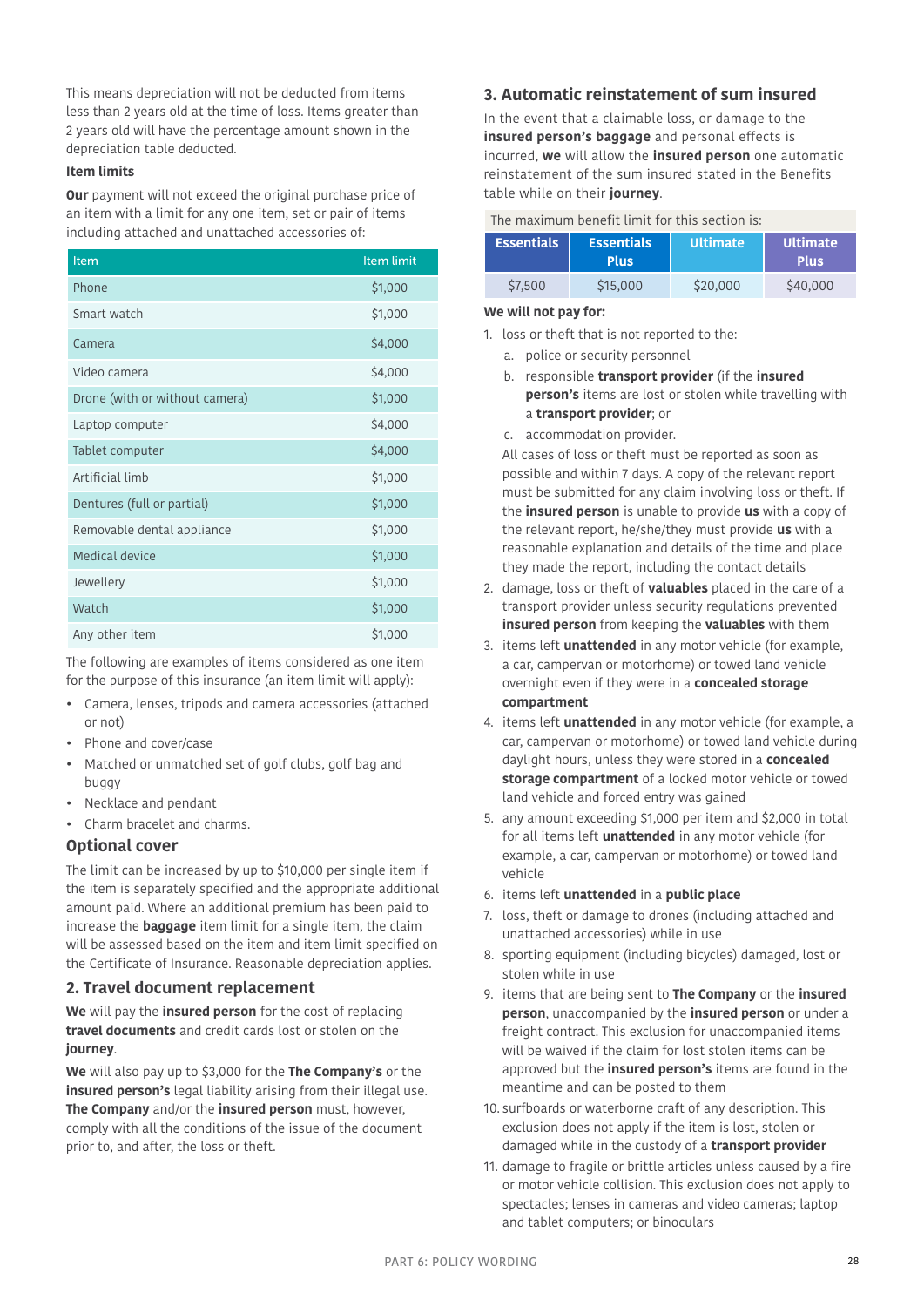- 12. damage caused by atmospheric or climatic conditions, wear and tear, vermin or any process of cleaning, repairing, restoring or alteration
- 13. electrical or mechanical fault or breakdown
- 14. information stored on any electronic device or other media, including digital photos, downloaded files, electronic applications, programmed data, software or any other intangible asset
- 15. bonds, coupons, gift cards, stamps, vouchers, warranties, pre-loaded or rechargeable cards including but not limited to phone, debit or stored value cards
- 16. bullion, deeds, insurance premiums, manuscripts, negotiable instruments, precious metals or securities
- 17. a mobile phone or device with phone capabilities if you are unable to supply the IMEI (International Mobile Equipment Identity), or
- 18. items described in [SECTION 10: Money.](#page-28-0)

Also refer to: General exclusions, pages [43-](#page-42-0)[44.](#page-43-0) Policy conditions, pages [19](#page-18-0)-[22](#page-21-0).

# SECTION 9: Delayed luggage allowance

If all the **insured person's** luggage is delayed by a **transport provider** during the **journey** for more than 12 hours on the Essentials or Essentials Plus plan or for more than 8 hours on the Ultimate or Ultimate Plus plan **we** will pay the **insured person** up to the amount shown in the table for this Section for essential emergency items of clothing and toiletries they purchase while on their **journey**.

The original receipts for the items and confirmation of the length of delay from the **transport provider** must be produced in support of the claim.

This section does not apply on the leg of the **journey** that returns the **insured person home**.

### **What the insured person needs to do to make a claim**

- Notify the **transport provider** or their handling agents of the situation as soon as possible after arriving at the destination. The quicker the **insured person** reports the fact their luggage has been delayed, the better chance the **transport provider** has of finding it and reuniting it with him/her/them promptly.
- Obtain a report from the **transport provider** as soon as possible to give to **us** with your claim so **we** have evidence of what happened.
- The **insured person** should get receipts for the essential items he/she/they bought. The **insured person** needs to give **us** the receipts proving the amount he/she/they spent and that they waited at least 12 hours before buying essential items. **We** need receipts so **we** can reimburse you.

The **insured person** must submit the original receipts for the items purchased and written confirmation of the length of delay from the **transport provider** in support of their claim.

This section does not apply on the leg of the **journey** that returns the **insured person home**.

The maximum benefit limit for this section is:

| <b>Essentials</b>                  | <b>Essentials</b><br><b>Plus</b>   | Ultimate.                             | Ultimate<br><b>Plus</b>        |
|------------------------------------|------------------------------------|---------------------------------------|--------------------------------|
| Up to \$1,000<br>after 12<br>hours | Up to \$2,000<br>after 12<br>hours | Up to \$2,000<br>after eight<br>hours | Up to \$3,000<br>after 8 hours |

### **We will not pay for:**

1. delay that is not reported to the responsible **transport provider**. All reports must be confirmed in writing by the **transport provider** at the time of making the report. If the **insured person** is unable to provide **us** with a copy of the **transport provider's** report, he/she/they must provide **us** with a reasonable explanation and details of the time and place they made the report, including the contact details.

Also refer to: General exclusions, pages [43](#page-42-0)[-44](#page-43-0). Policy conditions, pages [19](#page-18-0)[-22.](#page-21-0)

## <span id="page-28-0"></span>SECTION 10: Money

**We** will reimburse the **insured person** for cash, bank or currency notes, postal or money orders, petrol and other coupons accidentally lost, or stolen from their person or stolen from a locked safe or safety deposit box, during the **period of insurance**.

In respect of cash held for the purpose of a **journey**, cover will commence at the time of collection from a financial institution or 72 hours prior to commencement of the **journey**, whichever is the later and will continue for 72 hours after termination of the **journey** or until deposit at a financial institution, whichever occurs first.

### The maximum benefit limit for this section is:

| <b>Essentials</b> | <b>Essentials</b><br><b>Plus</b> | <b>Ultimate</b> | <b>Ultimate</b><br><b>Plus</b> |
|-------------------|----------------------------------|-----------------|--------------------------------|
|                   | \$1,000                          | \$3,000         | \$3,000                        |

### **We will not pay for:**

- 1. loss or theft that is not reported to the:
	- a. police or security personnel
	- b. responsible **transport provider** (if the **insured person's** items are lost or stolen while travelling with a **transport provider**; or
	- c. accommodation provider.

All cases of loss or theft must be reported as soon as possible and within 7 days. A copy of the relevant report must be submitted for any claim involving loss or theft. If the **insured person** is unable to provide **us** with a copy of the relevant report, he/she/they must provide **us** with a reasonable explanation and details of the time and place they made the report, including the contact details, or

2. cash, bank or currency notes, postal or money, petrol and other coupons orders not on the **insured person** or stored in a locked safe or safety deposit box at the time of the loss or theft, or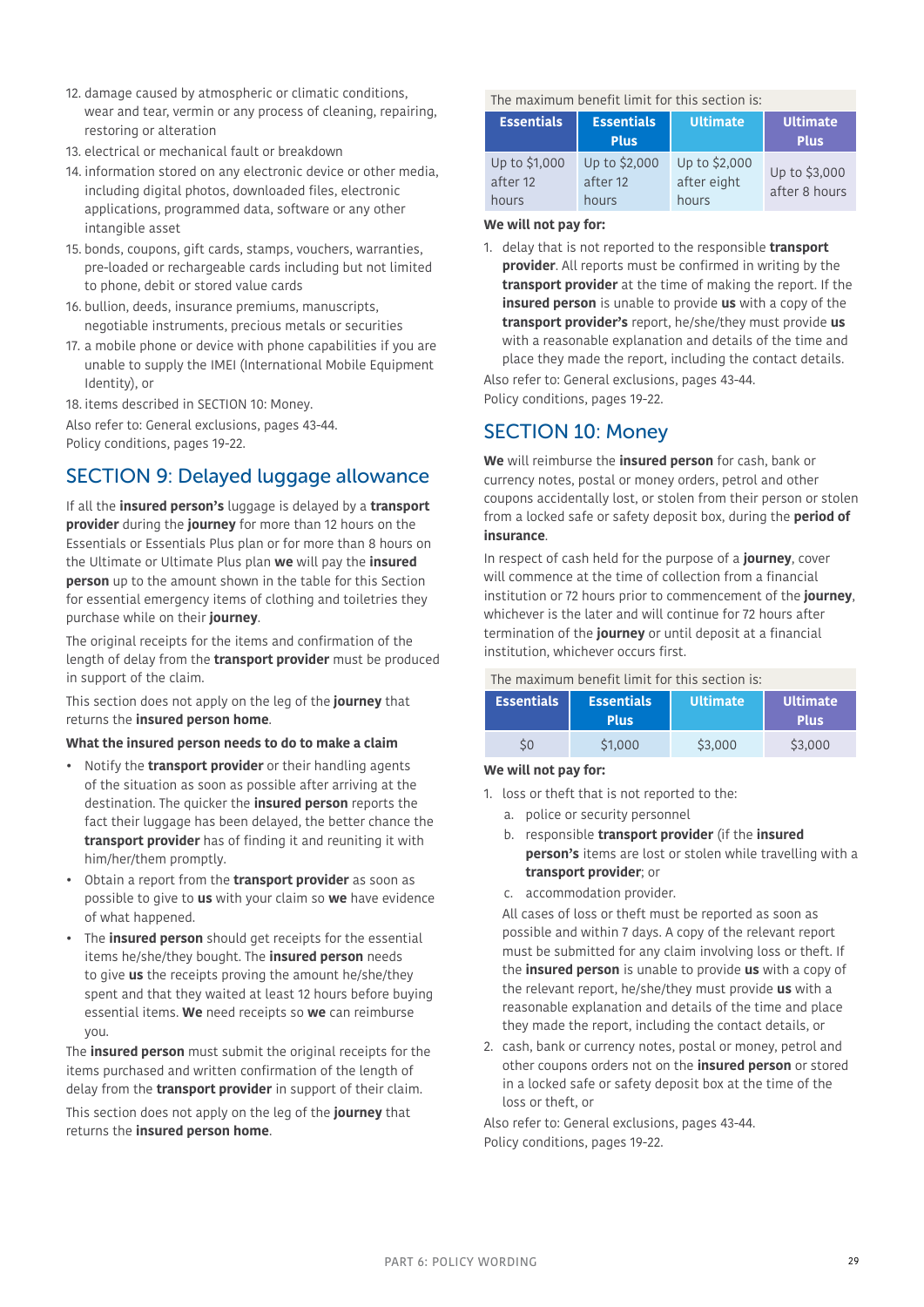## SECTION 11: Rental car insurance excess

This cover applies if the **insured person**:

- a. hires a **rental car**
- b. is the nominated driver on the **rental car** agreement, and
- c. has purchased comprehensive motor vehicle insurance for the **rental car** for the hire period.

If the **rental car** is damaged or stolen while in the **insured person's** control during the **journey we** will pay the lower of the **rental car** insurance excess that the **insured person** becomes liable to pay or the repair costs to the **rental car**.

It is the **insured person's** responsibility to provide the final loss/repair report to substantiate their claim.

### The maximum benefit limit for this section is:

| <b>Essentials</b> | <b>Essentials</b><br><b>Plus</b> | <b>Ultimate</b> | Ultimate<br><b>Plus</b> |
|-------------------|----------------------------------|-----------------|-------------------------|
| \$4,000           | \$8,000                          | \$10,000        | \$12,000                |

#### **We will not pay for:**

- 1. damage or theft, arising from the operation of a **rental car** in violation of the terms of the rental agreement
- 2. damage sustained to a **rental car** while it is being driven on an unsealed surface, or
- 3. administration costs or loss of use penalties.
- Also refer to: General exclusions, pages [43-](#page-42-0)[44.](#page-43-0) Policy conditions, pages [19](#page-18-0)-[22](#page-21-0).

## <span id="page-29-0"></span>SECTION 12: Kidnap and ransom

If the **insured person** is **kidnapped** during the **journey we** will reimburse the following:

- 1. The actual value of cash securities or property delivered for the purpose of securing the **insured person's** release
- 2. Reasonable fees and expenses of trained and accredited negotiators retained to assist in securing the **insured person's** release
- 3. Loss due to destruction, disappearance, seizure or usurpation of **extortion or ransom monies** while being delivered to a person demanding those monies by anyone who is authorised by **The Company** or the **insured person** to have custody thereof, provided however, that the **kidnap** or **extortion** which gave rise to the delivery is insured under this Section
- 4. Reasonable payment **The Company** makes to a person providing information which leads to the arrest of the individuals responsible for a **kidnap** or **extortion** insured under this Section
- 5. Reasonable and customary loan costs **The Company** incurs from a financial institution providing money to be used for payment of **extortion or ransom monies**

Monies paid by way of interest on loans arranged specifically to meet a ransom demand but only for amounts in respect to the principal amount actually paid as ransom and provided the loan is taken out no more than 30 days before payment of the ransom and repaid within 7 days of receiving reimbursement.

The rate of interest shall not exceed by more than 2 percent (2%) the maximum prevailing rate of lending set by ANZ for loans made in **Australia** by way of trading overdraft in the amount of the loan.

- 6. Reasonable and customary travel and accommodation costs **The Company** or the **insured person** incur as a result of a **kidnap** or **extortion**
- 7 Salary paid by **The Company**, or on **The Company's** behalf, to the **insured person**
	- a. for up to 60 days after the **insured person's** release from a **kidnap**
	- b. until discovery of the **insured person's** death
	- c. for up to 180 days after **The Company** receives the last credible evidence that the **insured person** is still alive, or
	- d. for up to 60 months from the date of the **kidnap**, if the **insured person** has not been released
- 8. Payments **The Company** makes for a temporary replacement employee hired to perform the **insured person's** duties for the duration of a **kidnap** and upon release, for a further 30 day period, but does not include payments made more than 60 months from the date of the **kidnap**
- 9. Personal financial loss suffered by the **insured person**
- 10. Travel costs for the **insured person**, as the victim of a **kidnap**, to join their family upon release and the travel costs of an employee to replace the **insured person**. Travel costs will be at economy fare and **we** will only pay one fare per **insured person** and replacement person per **kidnap**
- 11. Reasonable and customary fees and expenses of a qualified interpreter assisting **The Company** or the **insured person** in the event of a **kidnap** or **extortion**
- 12. Any other reasonable and customary expenses incurred by **The Company** with **our** prior approval in resolving a **kidnap** or **extortion** insured under this Section

A joint **kidnap** of more than one **insured person** will be considered a single **kidnap**.

**We** will only pay if:

- The **insured person** and **The Company** make every effort to:
	- minimise their loss
	- not disclose the existence of this insurance
	- immediately inform the appropriate law authorities and conform with their recommendations and instructions
	- immediately advise **us** of the situation
	- keep identifying details of the money (e.g. serial numbers) or other property handed over to secure the **insured person's** release, and
	- provide **us** with a police report of the event.

### The maximum benefit limit for this section is:

| <b>Essentials</b> | <b>Essentials</b><br><b>Plus</b> | <b>Ultimate</b> | <b>Ultimate</b><br><b>Plus</b> |
|-------------------|----------------------------------|-----------------|--------------------------------|
| \$100,000         | \$250,000                        | \$500,000       | \$500,000                      |

### **We will not pay for:**

- 1. any claim if prior to the issue of the policy, the **insured person**, **The Company**, or related body corporate have:
	- a. had kidnap insurance declined, cancelled or issued with special conditions in the past
	- b. suffered a **kidnapping** or attempted **kidnapping** in the past, or
	- c. been subject to an **extortion** demand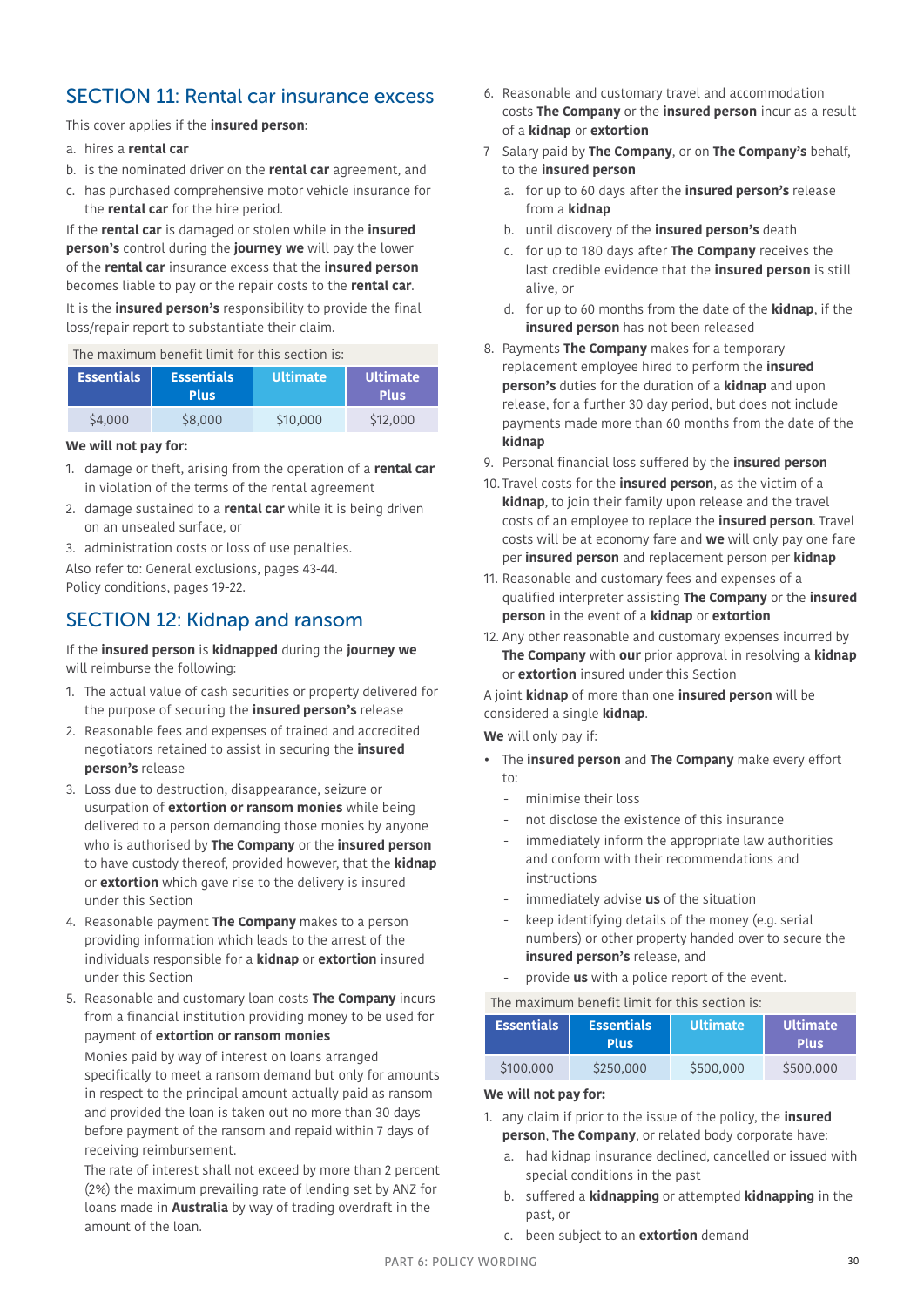- 2. any claim arising from any **kidnapping** that occurs in the countries or territorial waters of Mexico, the Philippines, Somalia or in any country (or its territorial waters) located in Central America or South America
- 3. any legal liability for damages and costs, and any legal expenses incurred as a result of any suit, legal claim or proceedings brought by any person and arising out of a **kidnapping** or the manner in which it is responded to or dealt with
- 4. any losses or expenses arising from the interruption of or interference with business activity
- 5. any loss resulting from the surrender of money or property as the result of a face-to-face encounter involving the use or threat of force or violence unless such monies or property are **extortion or ransom monies** being stored or transported for the purpose of paying a **kidnap** or **extortion** demand
- 6. any loss from the **kidnap** or **extortion** if the **insured person** was permanently residing or staying for more than 180 consecutive days in the country where the **kidnap** or **extortion** occurs, or
- 7. any fraudulent or dishonest act committed by **The Company**, the **insured person**, or any person **The Company** authorises to have custody of **extortion or ransom monies**.

Also refer to: General exclusions, pages [43-](#page-42-0)[44.](#page-43-0) Policy conditions, pages [19](#page-18-0)-[22](#page-21-0).

# <span id="page-30-1"></span>SECTION 13: Hijacking

**We** will pay the **insured person** \$1,000 for each continuous 24 hour period he/she/they is/are forcibly detained against their will on a means of public transport such as:

- a. a bus, coach, ferry, helicopter, hovercraft, hydrofoil, ship, taxi, tram, monorail or train, provided and operated by a carrier duly licensed for the regular transportation of farepaying passengers, or
- b. any aircraft provided and operated by an airline or an air charter company which is duly licensed for the regular transportation of fare-paying passengers

due to it being hijacked by persons using violence or threat of violence during the **insured person's journey**.

| The maximum benefit limit for this section is: |                                  |                 |                                |
|------------------------------------------------|----------------------------------|-----------------|--------------------------------|
| <b>Essentials</b>                              | <b>Essentials</b><br><b>Plus</b> | <b>Ultimate</b> | <b>Ultimate</b><br><b>Plus</b> |
| SO                                             | \$10,000                         | \$30,000        | \$30,000                       |

Also refer to: General exclusions, pages [43-](#page-42-0)[44.](#page-43-0) Policy conditions, pages [19](#page-18-0)-[22](#page-21-0).

### <span id="page-30-0"></span>SECTION 14: Loss of income (due to injury)

If, during the **period of insurance**, the **insured person** suffers an **injury** caused solely and directly by an **accident** and:

- a. the **insured person** becomes disabled within 30 days because of the **injury**
- b. the disablement continues for more than 15 consecutive days from the date the **insured person** returned to **Australia**, and

c. the **insured person** loses their income because they are unable to return to their usual place of employment in **Australia** as a result,

**we** will pay the **insured person** up to 75% of their usual monthly net of income tax wage, but not in respect of the first 15 days after the **insured person** originally planned to resume their work in **Australia**.

The **insured person** must be under the regular care of, and acting in accordance with the instructions or advice of, a **medical practitioner** who certifies in writing that the disablement prevents him/her/them from gainful employment.

**We** will only pay up to a maximum duration of 52 weeks or until the benefit limit is reached, whichever comes first. No benefit is payable for any **accompanied children**.

<span id="page-30-2"></span>Income, in respect of:

- a. a salaried **insured person** (not otherwise covered below), means the average gross weekly income earned from personal exertion before personal deductions and income tax, but excluding bonuses, commissions, overtime payments and other allowances,
- b. a total employment cost (TEC) or salary packaged **insured person**, means the average gross weekly value of the income package earned from personal exertion (including, but not limited to wages and/or salary, motor vehicle and/or travelling allowances, club subscriptions and fees, housing loan or rental subsidy, clothing or meal allowances), before personal deductions and income tax, but excluding bonuses, commissions, overtime payments and other allowances, or
- c. a self-employed **insured person**, means the average gross weekly gross income earned from personal exertion after the deduction of all business expenses necessarily incurred in earning that income,

and in each case, derived during the 6 calendar months (or over such shorter period as they have been employed or self-employed) immediately preceding the injury or sickness giving rise to a claim under this policy.

Where bonuses, commissions, overtime payments and other allowances have been made on a more regular basis than annually and form part of an **insured person's** total remuneration or salary package, then these will be included within the **insured person's** gross weekly income.

| The maximum benefit limit for this section is: |  |  |  |
|------------------------------------------------|--|--|--|
|                                                |  |  |  |

| <b>Essentials</b> | <b>Essentials</b><br><b>Plus</b> | <b>Ultimate</b> | <b>Ultimate</b><br><b>Plus</b> |
|-------------------|----------------------------------|-----------------|--------------------------------|
| \$0               | \$36,000                         | \$54,000        | \$144,000                      |

◈The cumulative limit for Section 14, 15 and 16 is: \$50,000 on the Essentials Plus plan, \$100,000 on the Ultimate plan and \$250,000 on the Ultimate Plus plan.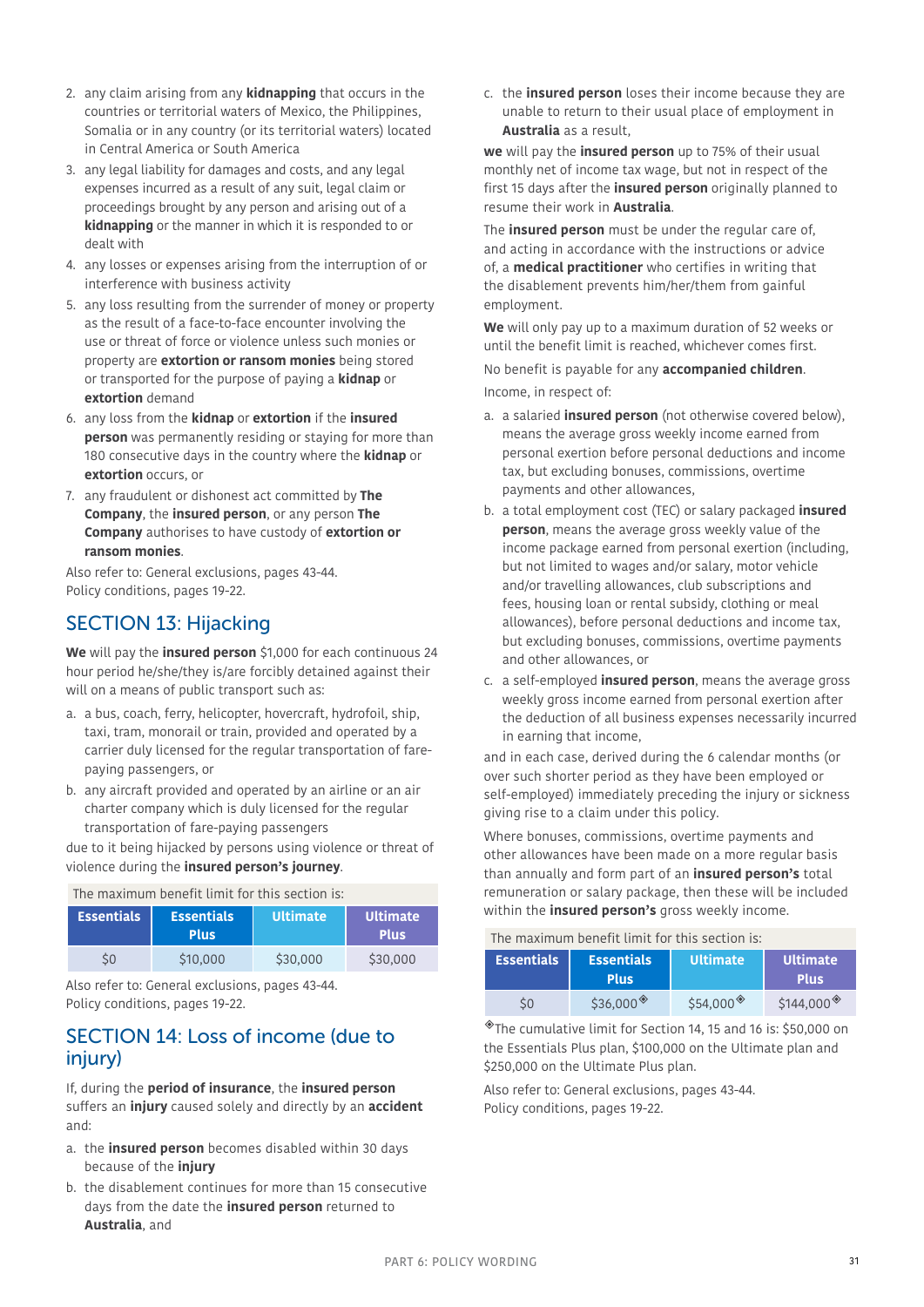# <span id="page-31-0"></span>SECTION 15: Disability

### **(Not available on the Essentials Plan)**

Please see the end of this section for the maximum benefit limit available under this section.

### **15.1 Bodily injury – disability lump sum benefit**

If, during the **period of insurance**, the **insured person** suffers an **injury** caused solely and directly by an **accident** and the **injury** occurs within 12 months of the **accident**, **we** will pay the benefit amount shown in the table below according to the bodily injury suffered. See the end of this section for the maximum benefit limit to which the percentage is applied.

If the **insured person** sustains more than one **injury** resulting from one event, the disability benefit percentage for the greater **injury** will be paid.

| Schedule of disability benefits according to bodily<br>injury type                     | <b>Disability</b><br>benefit<br>percentage |
|----------------------------------------------------------------------------------------|--------------------------------------------|
| <b>Permanent total disablement</b><br>1.                                               | 100%                                       |
| <b>Permanent</b> paraplegia, quadriplegia or incurable<br>2.<br>paralysis of all limbs | 100%                                       |
| Permanent and total loss of sight in one or both<br>3.<br>eyes                         | 100%                                       |
| <b>Permanent</b> and total loss of use of one or both<br>4.<br>limbs                   | 100%                                       |
| 5.<br>Permanent and incurable insanity                                                 | 100%                                       |
| 6.<br><b>Permanent</b> total loss of hearing:                                          |                                            |
| a. in both ears                                                                        | 100%                                       |
| b. in one ear                                                                          | 30%                                        |
| Permanent and total loss of the lens of:<br>7.                                         |                                            |
| a. both eyes                                                                           | 80%                                        |
| b. one eye                                                                             | 60%                                        |
| Permanent and total loss of use of four fingers<br>8.<br>and the thumb of either hand  | 75%                                        |
| Permanent disfigurement from third degree<br>9.<br>burns to:                           |                                            |
| a. 20% of the surface area of the head and neck                                        | 60%                                        |
| b. 40% of the surface area of the remainder of<br>the body                             | 40%                                        |
| Permanent and total loss of use of four fingers of<br>10.<br>either hand               | 50%                                        |
| <b>Permanent</b> and total loss of use of one thumb<br>11.<br>(both joints)            | 30%                                        |
| <b>Permanent</b> and total loss of use of one thumb<br>12.<br>(one joint)              | 15%                                        |
| Permanent and total loss of use of one finger:<br>13.                                  |                                            |
| a. all three joints                                                                    | 15%                                        |
| b. two joints                                                                          | 10%                                        |
| c. one joint                                                                           | 5%                                         |
| Permanent and total loss of use of all toes of<br>14.<br>either foot                   | 15%                                        |
| <b>Permanent</b> and total loss of use of toes (per toe):<br>15.                       |                                            |

|     | a. both joints of the great toe                         | 5%   |
|-----|---------------------------------------------------------|------|
|     | b. one joint of the great toe                           | 3%   |
|     | c. all joints of any toe other than the great toe       | 1%   |
| 16. | Fractured leg or patella with established non-<br>union | 10%  |
| 17. | Shortening of the leg by at least 5 centimetres         | 7.5% |
|     |                                                         |      |

18. **Permanent** disablement not otherwise provided for above through Injury Types 1–17 inclusive

Such percentage of the maximum benefit limit for this section, which corresponds to the percentage reduction in whole bodily function as certified by no less than three **medical practitioners**, one of whom will be the **insured person's** treating **medical practitioner** and the remaining two will be appointed by **us**. In the event of a disagreement payable will be the average of the three opinions.

The maximum amount **we** will pay is 75% of the maximum benefit limit for this section.

#### **Please note:**

- 'Loss of', with reference to a hand or foot, means the complete severance through or above the wrist for the hand or the complete severance through or above the ankle joint for the foot
- 'Loss of' with reference to an eye, means permanent and irrecoverable loss of the entire sight of the eye

The maximum limit in respect of **accompanied children** is \$20,000 each.

### **15.2 Sickness resulting in surgery overseas**

If during the **period of insurance**, the **insured person** suffers a **sickness**, requiring a surgical procedure listed below, and:

- a. the surgery is carried out within 12 months of the date of manifestation when the **insured person** first become aware of the **sickness**
- b. the surgery is undertaken outside of **Australia**, and
- c. the **insured person** has a valid and approved claim under [SECTION 1: Overseas medical and dental expenses](#page-22-1) for the same procedure, **we** will pay the corresponding benefit amount shown below.

|    | Schedule of disability benefits according to type of<br><b>SAmount</b><br>surgery overseas as the result of a sickness |         |  |
|----|------------------------------------------------------------------------------------------------------------------------|---------|--|
| 25 | Open or laparoscopic heart surgical procedure                                                                          | \$5,000 |  |
| 26 | Brain surgery                                                                                                          | \$5,000 |  |
| 27 | Abdominal surgery carried out under general<br>anaesthetic                                                             | \$2,500 |  |
| 28 | Any other surgical procedure carried out under a<br>general anaesthetic                                                | \$250   |  |

#### The maximum benefit limit for this section is:

| <b>Essentials</b> | <b>Essentials</b><br><b>Plus</b> | <b>Ultimate</b> | <b>Ultimate</b><br><b>Plus</b>      |
|-------------------|----------------------------------|-----------------|-------------------------------------|
| \$0               | \$50.000                         | \$100,000       | \$250,000 <sup><math>*</math></sup> |

◈The cumulative limit for Section 14, 15 and 16 is: \$50,000 on the Essentials Plus plan, \$100,000 on the Ultimate plan and \$250,000 on the Ultimate Plus plan.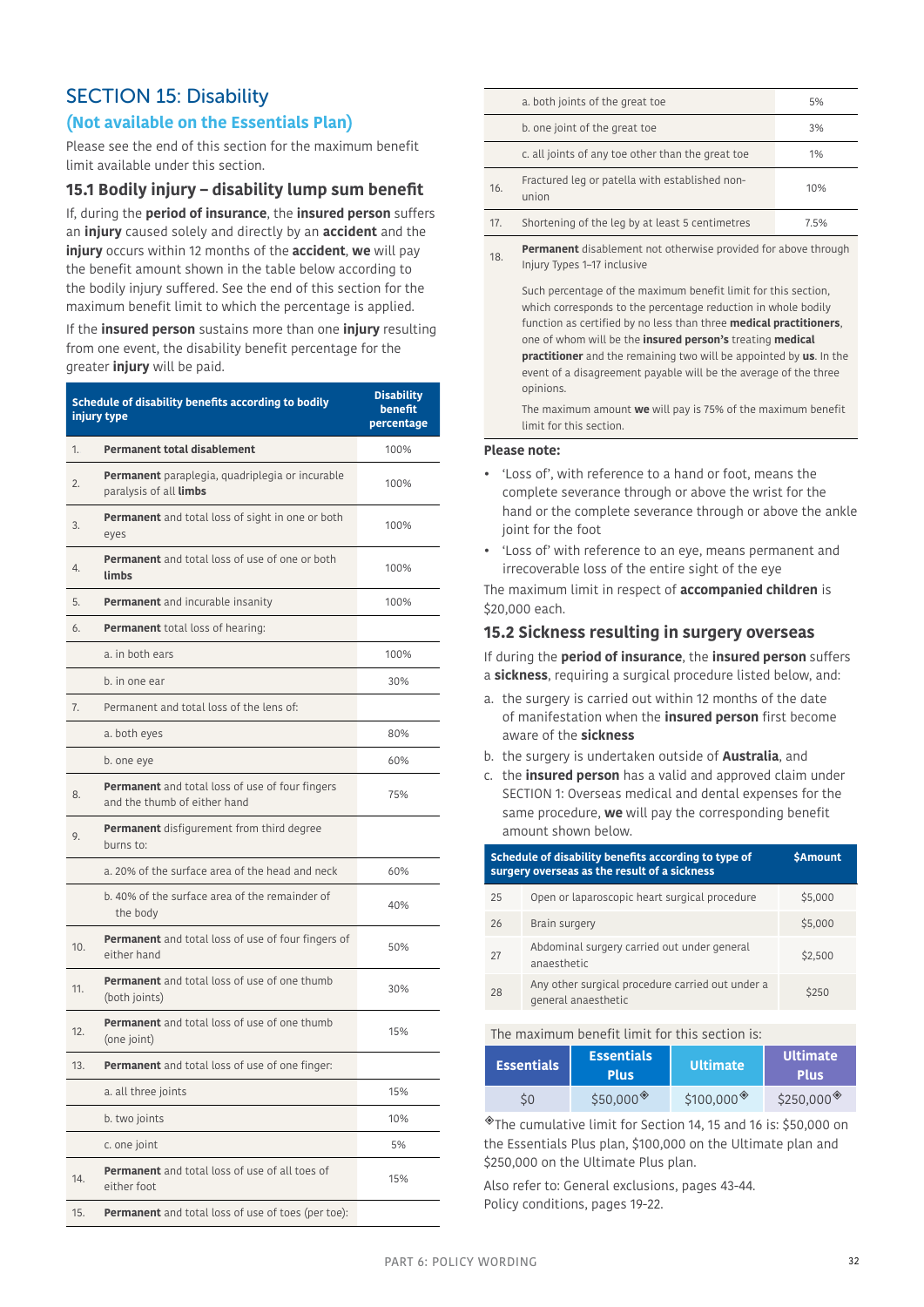## <span id="page-32-1"></span><span id="page-32-0"></span>SECTION 16: Accidental death

If, during the **period of insurance**, the **insured person** suffers an **injury**, caused solely and directly by an **accident**, **we** will pay the **insured person's** estate the amount shown in the table following for the plan purchased, provided their death occurs within one year as a direct result of the **injury**.

The maximum liability in respect of **accompanied children** is \$20,000 for each child.

In the event that the **insured person's** estate qualifies for this benefit, there is no entitlement to claim benefits under [SECTION 14: Loss of income \(due to injury\)](#page-30-0) (due to injury) or [SECTION 15: Disability](#page-31-0) or any payments already made under these Sections will be deducted from any payment due under this Section.

### The maximum benefit limit for this section is:

| <b>Essentials</b> | <b>Essentials</b><br><b>Plus</b> | <b>Ultimate</b> | <b>Ultimate</b><br><b>Plus</b> |
|-------------------|----------------------------------|-----------------|--------------------------------|
| \$0               | $$50.000*$                       | \$100,000       | \$250,000                      |

◈The cumulative limit for Section 14, 15 and 16 is: \$50,000 on the Essentials Plus plan, \$100,000 on the Ultimate plan and \$250,000 on the Ultimate Plus plan.

Also refer to: General exclusions, pages [43-](#page-42-0)[44.](#page-43-0) Policy conditions, pages [19](#page-18-0)-[22](#page-21-0).

## <span id="page-32-2"></span>SECTION 17: Personal liability

**We** will provide cover if, as a result of the **insured person's**  negligent act occurring during the **period of insurance**, he/ she/they becomes/become unintentionally legally liable to pay compensation in respect to damage caused to someone else's property or the **injury** or death of someone else.

Cover is for:

- 1. the compensation (including legal costs) awarded against the insured person, and
- 2. any reasonable legal costs incurred by **The Company** or the **insured person** for settling or defending a claim made against the **insured person**, providing you have our approval, in writing, before incurring these costs.

**The Company** or the **insured person** must tell **us**, as soon as you or your personal representatives are aware, or a reasonable person in your circumstances should have been aware, of a possible prosecution, inquest, fatal **injury**, accident or incident that might lead to a claim against the **insured person**.

**The Company** and/or the **insured person** must not pay, or promise to pay, settle with, admit or deny liability to anyone who makes a claim against you without **our** written consent.

**We** will be entitled to take over and conduct the defence or settlement of any claim in the **insured person's** name and **we** will have full discretion in the handling of any proceedings.

**We** may, at any time, pay to the **insured person**, in connection with any claim or series of claims arising from the one original cause, the limit of liability shown in the table below (after deducting any amount(s) already paid as compensation) or any lesser amount for which such claim(s) can be settled. Upon such payment being made, **we** will be under no further liability in connection with such claim(s), except for paying costs and expenses recoverable or incurred prior to the date of such payment.

The maximum benefit limit for this section is:

| <b>Essentials</b> | <b>Essentials</b><br><b>Plus</b> | <b>Ultimate</b> | Ultimate<br><b>Plus</b> |
|-------------------|----------------------------------|-----------------|-------------------------|
| \$1,000,000       | \$5,000,000                      | \$5,000,000     | \$5,000,000             |

#### **We will not pay for liability arising:**

- 1. where **The Company** or the **insured person** must pay to any person arising in the course of their employment, contract of service, work experience, voluntary work, apprenticeship or consultancy with **The Company** or the **insured person**
- 2. where the **insured person** becomes liable to pay somebody who is a member of their family or travelling party, their travel companion, or employed by the **insured person** or deemed to be employed by the **insured person**
- 3. from loss of, or damage to, property belonging to or in the care, custody or control of **The Company**, the **insured person**, their travel companion, a **relative** or an employee of **The Company** or the **insured person**
- 4. due to injury, loss or damage to property caused by or arising from:
	- a. the nature of products sold by **The Company** or the **insured person**
	- b. advice furnished by **The Company** or the **insured person**, or
	- c. the conduct of **The Company's** business, profession or trade
- 5. out of the use, custody or control, or ownership by the **insured person**, of any aircraft, drone, firearm, weapon, waterborne craft or mechanically-propelled vehicle (with the exception of golf buggies and motorised wheelchairs) or where the pilot is the **insured person** or an agent or employee of **The Company**
- 6. out of occupation or ownership of any land, buildings or immobile property (other than temporary accommodation occupied by the **insured person** in the course of a **journey**)
- 7. out of any wilful or malicious act
- 8. out of the transmission of an illness, sickness or disease
- 9. from punitive, exemplary or aggravated damages or the payment of any fine or penalty
- 10. assumed under a contract or agreement, unless such liability would have arisen if that contract or agreement did not exist
- 11. out of assault and/or battery committed by the **insured person** or at the direction of the **insured person** or **The Company**, or
- 12. out of any act intended to cause bodily **injury**, property damage or liability done by the **insured person** or any person acting with the knowledge, connivance or consent of the **insured person** or **The Company**.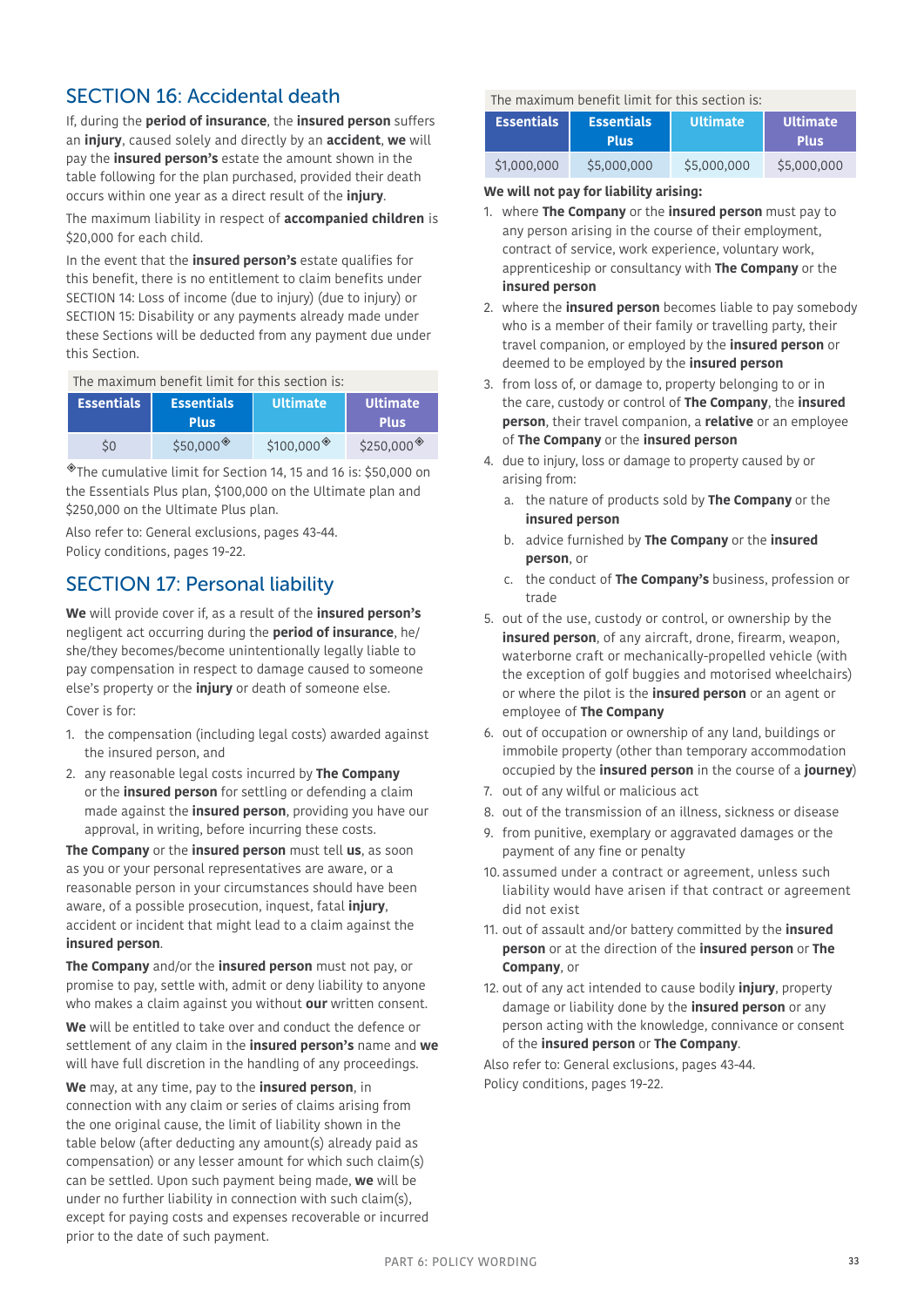### <span id="page-33-0"></span>SECTION 18: Extra territorial workers compensation

This Section applies if:

- 1. the **insured person** is employed by **The Company**, or if the **insured person** is deemed by any applicable Workers' Compensation Legislation to be employed by **The Company**  and/or the **insured person** is employed or engaged within **Australia** in a managerial, clerical, administrative or a sales capacity and/or the **insured person's** employment or engagement is to be performed substantially within **Australia**
- 2. **The Company** maintains in force during the currency of this Policy within **Australia**, Workers' Compensation Insurance as required by the law of any Australian State or Territory which applied to the employment of employees by **The Company** or **The Company** is licensed under such laws as a self-insurer, and
- 3. the **insured person** is working on a temporary basis not exceeding in any event 90 days, (unless otherwise agreed in writing by **us**), outside the Australian State or Territory in which the **insured person's** usual place of employment or employment base is located.

**We** will indemnify **The Company** against:

- 1. **The Company's** liability arising during the **period of insurance** to pay compensation benefits payable under any Workers' Compensation Legislation which provides compensation to the injured **insured person** or their dependants for death, personal injury or occupational disease arising out of or in the course of their employment
- 2. damages at common law (but not where entitlement arises solely under any statute), arising out of the death, personal injury or occupational disease suffered by the **insured person**  as a result of an accident or occurrence happening during the **period of insurance** in the circumstances set out above.

The indemnity provided under this section shall be limited as follows:

- 1. In the case of a claim for compensation benefits to the difference between the amount payable and the amount which the **insured person** or their dependants are entitled to claim under any Workers' Compensation Insurance which **The Company** was required to effect as described above, but not to exceed the amounts stated in the Benefits table.
- 2. In the case of a claim for damages at common law, the difference between the damages and law costs payable by **The Company** and the amount of indemnity to which the **insured person** would have been entitled under any Workers' Compensation Insurance which **The Company** was required to effect as described above, but not to exceed the amount shown in the Benefits table.
- 3. The limit per week for weekly compensation for the **insured person** shall not exceed \$500.
- 4. The aggregate limit of liability for all compensation, damages, costs and expenses for all occurrences, events and accidents occurring during any one **period of insurance**, whether involving one or more **insured person** shall not exceed \$500,000.

Any benefits otherwise payable under Sections 1, 4, 7, 14, 15 and 16 of this policy with respect to the **insured person** shall be reduced by the amount of any compensation payable to **The Company** under this Section.

### The maximum benefit limit for this section is:

| <b>Essentials</b> | <b>Essentials</b><br><b>Plus</b> | <b>Ultimate</b> | <b>Ultimate</b><br><b>Plus</b> |
|-------------------|----------------------------------|-----------------|--------------------------------|
| S0                | \$500,000                        | \$1,000,000     | \$1,000,000                    |

### **We will not pay for:**

1. any claim for exemplary, punitive or aggravated damages. Also refer to: General exclusions, pages [43](#page-42-0)[-44](#page-43-0). Policy conditions, pages [19](#page-18-0)[-22.](#page-21-0)

## SECTION 19: Identity theft protection

If the **insured person's documents** are stolen while on a **journey** and within 12 months of the date of the theft the **insured person** is the victim of **identity theft** as a result, **we** will reimburse the **insured person** for reasonable legal expenses incurred with **our** prior written consent:

- a. to pursue closure of any disputed areas, accounts or credit facilities
- b. for re–submitting applications for loans, grants, other credit or debit instruments that are rejected solely as a result of the lender receiving incorrect information
- c. for notarising affidavits or other similar **documents**, amending or rectifying records in regard to the **insured person's** true name or identity
- d. to defend any suit brought against the **insured person** by a creditor or collection agency or other entity acting on behalf of a creditor for non-payment of goods or services or default on a loan, or
- e. to remove any civil judgment wrongfully entered against the **injured person**.

### The maximum benefit limit for this section is:

| <b>Essentials</b> | <b>Essentials</b><br><b>Plus</b> | <b>Ultimate</b> | I Ultimate'<br><b>Plus</b> |
|-------------------|----------------------------------|-----------------|----------------------------|
| ς0                | \$10,000                         | \$15,000        | \$15,000                   |

### **We will not pay for:**

- 1. any item, which has been purchased by fraudulent use of the **insured person's** identity
- 2. any loss arising from any business pursuits or the theft of a commercial identity
- 3. any loss or liability arising from the use of any car bought, leased or hired by fraudulent use of the **insured person's** identity, where civil or criminal action is, or has been, taken against the **insured person**
- 4. authorised charges that the **insured person** has disputed based on the quality of goods or services
- 5. theft of the **insured person's** identity by a **relative** or **close business colleague**
- 6. authorised account transactions or trades that the **insured person** has disputed, or is disputing, based on the execution (or non–execution) of electronic transfers, trades or other verbal or written instructions or directions
- 7. any incident of **identity theft** for which the **insured person** has not lodged a report with the police and/or cannot provide a copy of the police report, or
- 8. any costs or expenses in connection with any claim not agreed to in advance by **us**.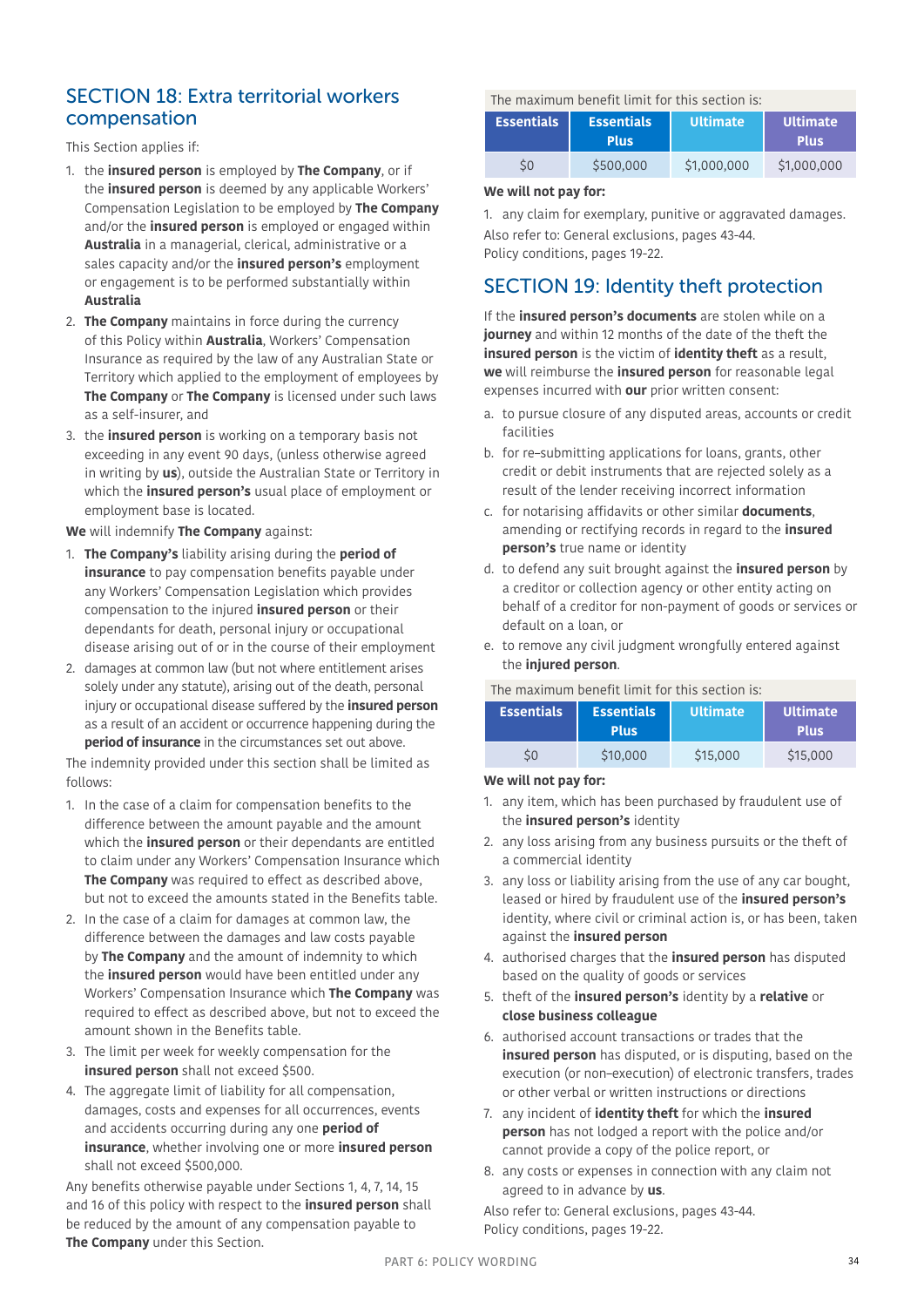# **Extras**

The following extra benefits are available only available if **The Company** purchased the Corporate Ultimate or Ultimate Plus plan.

Also refer to: General exclusions, pages [43-](#page-42-0)[44.](#page-43-0) Policy conditions, pages [19](#page-18-0)-[22](#page-21-0).

To verify which type of cover you have, contact the providing entity or **The Company**. You can also call Cover-More on 1300 72 88 22.

## SECTION 20: Kidnapping and detainment

### **20.1 Media/image protection**

If **we** approve a claim under [SECTION 12: Kidnap and ransom](#page-29-0)  **we** will pay reasonable costs (other than **The Company's** own internal costs) incurred by **The Company** for the engagement of image and/or public relations consultants, and/or costs associated with the release of information through the media, to help protect and/or positively promote **The Company** and its corporate image, for any one **kidnap**. Costs must be incurred within 15 days of, and be directly in connection with, such **kidnap**.

The maximum benefit limit for this section is:

| <b>Ultimate</b> | <b>Ultimate Plus</b> |
|-----------------|----------------------|
| \$10,000        | \$10,000             |

### **20.2 Trauma counselling**

If **we** approve a claim under [SECTION 12: Kidnap and ransom](#page-29-0)  **we** will pay up to \$500 per visit for the cost of trauma counselling which is provided by a **registered psychologist or psychiatrist** (who is not an i**nsured person** or their **relative**) to the **insured person** as the victim of a **kidnap**, where the treatment is provided outside **Australia** and confirmed as necessary for their wellbeing by a **medical practitioner**.

The maximum benefit limit for this section is:

| <b>Ultimate</b> | Ultimate Plus |
|-----------------|---------------|
| \$5,000         | \$5,000       |

### **20.3 Personal legal costs as a result of being detained**

If **we** approve a claim under [SECTION 13: Hijacking](#page-30-1) **we** will pay the **insured person** any of their own personal legal costs incurred as a result of being detained.

The maximum benefit limit for this section is:

| <b>Ultimate</b> | <b>Ultimate Plus</b> |
|-----------------|----------------------|
| \$30,000        | \$30,000             |

### <span id="page-34-0"></span>SECTION 21: Loss of income (due to sickness)

If, during the **period of insurance**, the **insured person** suffers an incapacitating **sickness** and:

- a. the **insured person** becomes incapacitated within 30 days because of the **sickness**
- b. the incapacitation continues for more than 15 consecutive days from the date the **insured person** returned to **Australia**, and

c. the **insured person** loses their income because they are unable to return to their usual place of employment in **Australia** as a result,

**we** will pay the **insured person** up to 75% of their usual monthly net of income tax wage, but not in respect of the first 15 days after the **insured person** originally planned to resume their work in **Australia**.

The **insured person** must be under the regular care of, and acting in accordance with the instructions or advice of, a **medical practitioner** who certifies in writing that the disablement prevents him/her/them from gainful employment.

Cover for loss of income is limited to 52 weeks. No benefit is payable for any **accompanied children**. See page [31](#page-30-2) for what we mean in respect of income.

The maximum benefit limit for this section is:

| <b>Ultimate</b> | Ultimate Plus |
|-----------------|---------------|
| \$36,000        | \$144,000     |

### SECTION 22: Tuition expenses

If **we** approve a claim under [SECTION 15: Disability](#page-31-0) for **temporary total disablement** or **temporary partial disablement** benefits, **we** will also reimburse up to \$500 per month for expenses incurred for tuition or advice for **the insured** person from a licensed vocational school, provided such tuition or advice is undertaken with **our** prior written agreement and the agreement of the **insured person's medical practitioner**. However, **we** will not cover expenses that can be covered by Medicare or a private health insurer.

The maximum benefit limit for this section is:

| <b>Ultimate</b> | <b>Ultimate Plus</b> |
|-----------------|----------------------|
| \$3,000         | \$3,000              |

### SECTION 23: Injury resulting in surgery overseas

If, during the **period of insurance**, the **insured person** 

suffers an **injury**, caused solely and directly by an **accident**, requiring a surgical procedure listed below, and:

- a. the surgery is carried out within 12 months of the date of the **injury**
- b. the surgery is undertaken outside of **Australia**, and
- c. the **insured person** has a valid and approved claim under [SECTION 1: Overseas medical and dental expenses](#page-22-1) for the same procedure, **we** will pay the corresponding benefit amount shown below.

| Schedule of disability benefits according to type of<br>surgery overseas as the result of an injury |                                                                         | <b>SAmount</b> |
|-----------------------------------------------------------------------------------------------------|-------------------------------------------------------------------------|----------------|
| 19                                                                                                  | Craniotomy                                                              | \$5,000        |
| 20                                                                                                  | Amputation of a <b>limb</b>                                             | \$5,000        |
| 21                                                                                                  | Fracture of a <b>limb</b> requiring open reduction                      | \$2,500        |
| 22                                                                                                  | Dislocation of a joint requiring open reduction                         | \$1,250        |
| 23                                                                                                  | Any other surgical procedure carried out under a<br>general anaesthetic | \$250          |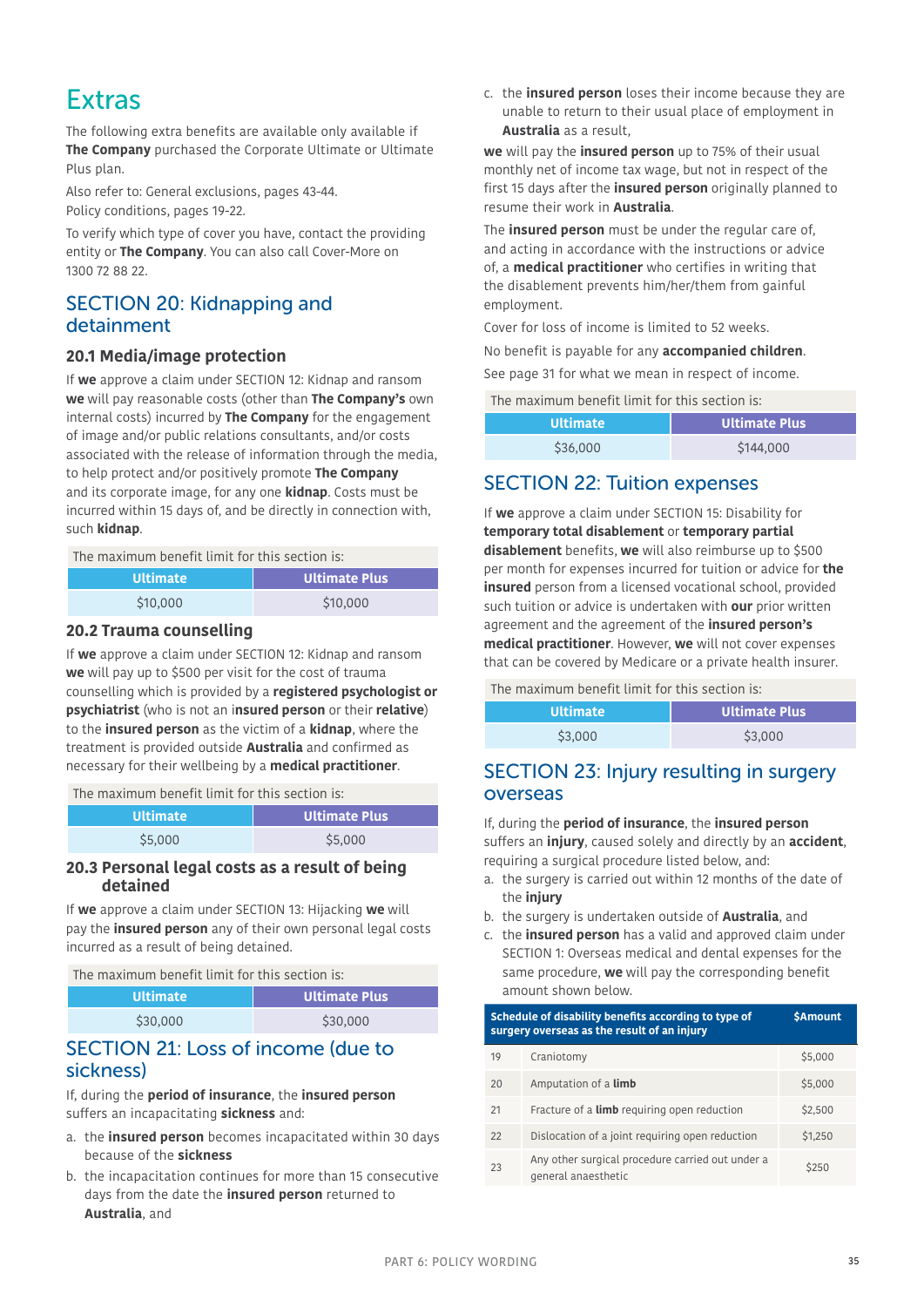## SECTION 24: Injury resulting in fractured bones

If, during the **period of insurance**, the **insured person**  suffers an **injury**, caused solely and directly by an **accident**, resulting directly in the fracture of bones, which occur within 12 months of the date of the Injury, **we** will pay the corresponding benefit shown below.

| Schedule of disability benefits according to type of<br>fracture as the result of an injury |                                                               | <b>\$Amount</b> |
|---------------------------------------------------------------------------------------------|---------------------------------------------------------------|-----------------|
| 29                                                                                          | Neck, skull or spine (complete fracture)                      | \$5,000         |
| 30                                                                                          | Hip                                                           | \$3,500         |
| 31                                                                                          | Jaw, pelvis, leg, ankle or knee (other fracture)              | \$2,500         |
| 32                                                                                          | Cheekbone, shoulder or hairline fracture of skull<br>or spine | \$1,500         |
| 33                                                                                          | Arm, elbow, wrist or ribs (other fracture)                    | \$1,250         |
| 34                                                                                          | Jaw, pelvis, leg, ankle or knee (simple fracture)             | \$1,250         |
| 35                                                                                          | Nose or collar bone                                           | \$1,000         |
| 36                                                                                          | Arm, elbow, wrist or ribs (simple fracture)                   | \$500           |
| 37                                                                                          | Finger, thumb, foot, hand or toe                              | \$375           |

In the case of an established non-union of any of the above fractures, **we** will pay an additional \$250.

The maximum benefit payable for any one **injury** resulting in fractured bones will be \$5,000.

## SECTION 25: Injury resulting in loss of teeth or dental procedures

## If, during the **period of insurance**, the **insured person**

suffers an **injury**, caused solely and directly by an **accident**, resulting in the loss of **teeth** or requiring dental procedures within 12 months of the date of the Injury, **we** will pay the corresponding benefit shown following.

| Schedule of disability benefits according to dental<br>injury |                                                      | <b>\$Amount</b> |
|---------------------------------------------------------------|------------------------------------------------------|-----------------|
| 38                                                            | Loss of <b>teeth</b> or full capping of <b>teeth</b> | \$5,000         |
| 39                                                            | Partial capping of teeth, per tooth                  | \$500           |

The maximum benefit payable for any one **injury** resulting in loss of **teeth** or requiring dental procedures will be \$1,000. The maximum we will pay for any one **tooth** will be \$500.

### <span id="page-35-0"></span>SECTION 26: Political unrest and natural disaster evacuation

If, while on a **journey**:

- 1. the **insured person** is recommended to leave the country in which they are travelling by officials in that country due to political unrest
- 2. the Australian Government issues a travel warning through its Department of Foreign Affairs and Trade that recommends certain categories of persons, which categories include the **insured person**, should leave that country due to political unrest
- 3. the **insured person** is expelled from or declared 'persona non grata' in that country
- 4. there is wholesale seizure, confiscation or expropriation of the **insured person's** property, plant or equipment in that country, or
- 5. a major **natural disaster** has occurred in the country the **insured person** is in, necessitating their immediate evacuation to avoid risk of them suffering a **disabling injury, sickness or disease**, **we** will pay the cost of the **insured person's**:
	- a. return to their **home** or the nearest place of safety using the most reasonably available method of transport, which has been pre-approved by **our** emergency assistance service, or
	- b. reasonable accommodation costs for up to 14 days if the **insured person** is unable to return **home**.

If **we** repatriate the **insured person** under this section there is no cover under [SECTION 3: Alternative staff or resumption of](#page-22-2)  [assignment.](#page-22-2)

The maximum benefit limit for this section is:

| <b>Ultimate</b> ' | <b>Ultimate Plus</b> |
|-------------------|----------------------|
| \$25,000          | \$50,000             |

### **We will not pay for any claim arising from:**

- 1. the **insured person** violating the laws or regulations of the country the they are travelling in
- 2. any failure on the **insured person's** part to produce or maintain necessary immigration, work, residence or similar visas, permits or other documentation
- 3. debt, insolvency, commercial failure, repossession of property by a titleholder or any other financial cause
- 4. failure to honour any contractual obligation or bond or to obey any conditions in a licence
- 5. the **insured person** being a national of the country from which they are to be evacuated
- 6. the political unrest or **natural disaster** that resulted in the **insured person's** evacuation being in existence prior to he or she entering the country
- 7. the political unrest **natural disaster** or its occurrence being foreseeable to a reasonable person before the **insured person** entered the country
- 8. political unrest in circumstances where there had been published warning prior to the **insured person** entering the country that such events were likely to occur, or
- 9. any expenses that **The Company** or the **insured person** had paid, budgeted for or incurred as part of the original travel budget allocation for that **journey**, such as cost of meals.

### SECTION 27: Personal car–excess and/or repairs

If, during the **period of insurance** and while on a **journey**, the **insured person**'s personal car is stolen, or damaged while driving it for business purposes, **we** will reimburse the **insured person**, for:

a. the prescribed excess they paid under the **insured person's** comprehensive motor vehicle policy of insurance relative to the loss or damage to his or her personal car and which is not legally recoverable from any other source, or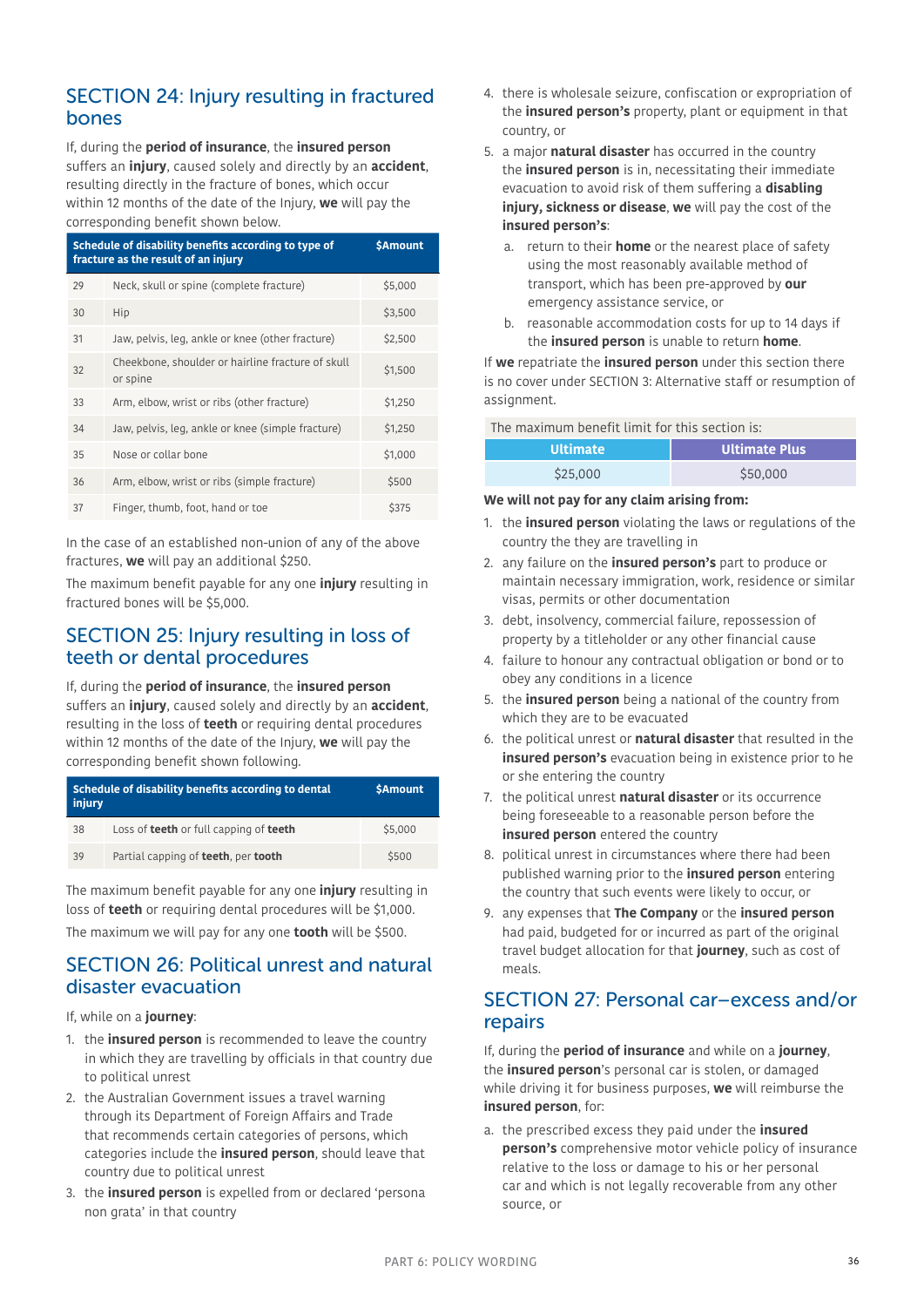b. the actual costs paid for any repairs to the vehicle should they be less than the prescribed excess applicable under the **insured person's** comprehensive motor vehicle policy of insurance relative to the damage to his or her personal car and which is not legally recoverable from any other source.

The maximum benefit limit for this section is:

| l Ultimate <sup>i</sup> | <b>Ultimate Plus</b> |
|-------------------------|----------------------|
| \$2,000                 | \$2,000              |

### SECTION 28: Personal car–loss of no claim bonus and/or \$500 per week for a hire car

If, during the **period of insurance** and while on a **journey**, the **insured person's** personal car is stolen, or damaged while driving it for business purposes, **we** will reimburse the **insured person**, for:

- a. any substantial cumulative loss of any no claim allowance not otherwise recoverable occurring as a result of the loss or damage to the **insured person's** personal car, and
- b. the cost of hiring a similar motor vehicle up to \$500 per week, in the event that he or she has lost total use of their personal car.

### The maximum benefit limit for this section is:

| <b>Ultimate</b> | Ultimate Plus |
|-----------------|---------------|
| \$2,500         | \$2,500       |

# Optional Extra Benefits Package

The following extra benefits are available only available if **The Company** purchased the Corporate Ultimate or Ultimate Plus plan and paid the extra premium required for this package.

Also refer to: General exclusions, pages [43-](#page-42-0)[44.](#page-43-0) Policy conditions, pages [19](#page-18-0)-[22](#page-21-0).

To verify which type of cover you have, contact the providing entity or **The Company**. You can also call Cover-More on 1300 72 88 22.

## SECTION 29: Court attendance benefit

If a court requires the **insured person** to attend court in connection with an event that has resulted in a valid claim under [SECTION 17: Personal liability](#page-32-2) **we** will pay the **insured person** \$100 per day for each day they attend court in relation to that event.

The maximum benefit limit for this section is:

| <b>Ultimate</b> | <b>Ultimate Plus</b> |
|-----------------|----------------------|
| \$1,000         | \$1,000              |

### SECTION 30: Independent financial advice

If the **insured person** sustains an **injury**, caused solely and directly by an **accident**, for which benefits are payable under [SECTION 15: Disability,](#page-31-0) for any of Injury types 1–9 under the table "Schedule of disability benefits according to bodily injury type", **we** will, in addition to payment of the benefit, pay for professional financial advice in respect of the payment of the benefit.

Such advice will be provided by an independent financial advisor who is not the **insured person's relative** and who is authorised and regulated by the Australian Securities and Investments Commission to provide such financial advice.

The maximum benefit limit for this section is:

| <b>Ultimate</b> | <b>Ultimate Plus</b> |
|-----------------|----------------------|
| \$5,000         | \$5,000              |

### SECTION 31: Spouse or partner accidental death benefit

If, while the **insured person** is on a **journey**, their spouse or partner (who is not travelling with the **insured person**) dies as the result of an **accident**, **we** will pay the **insured person** a lump sum benefit.

The maximum benefit limit for this section is:

| <b>Ultimate</b> | <b>Ultimate Plus</b> |  |
|-----------------|----------------------|--|
| \$25,000        | \$25,000             |  |

## SECTION 32: Dependent child assistance

### **32.1 Education fund supplement**

If, while on a **journey**, the **insured person** dies as the result of an **accident** and is survived by **dependent children**, **we** will pay the **insured person's** estate a lump sum benefit for each surviving **dependent child** subject to a maximum aggregate benefit amount of \$15,000 in respect of any one family.

### The maximum benefit limit for this section is:

| <b>Ultimate</b> | <b>Ultimate Plus</b> |
|-----------------|----------------------|
| \$5,000         | \$5,000              |

### **32.2 Orphaned benefit**

If the **insured person** and the **insured person's spouse**  or **partner** dies as the result of the same **accident** and are survived by **dependent children**, **we** will pay the **insured person's** estate, in addition to any benefit payable under "32.1 Education fund supplement", a lump sum benefit for each surviving **dependent child** subject to a maximum aggregate benefit amount of \$30,000 in respect of any one family.

The maximum benefit limit for this section is:

| <b>Ultimate</b> | <b>Ultimate Plus</b> |  |
|-----------------|----------------------|--|
| \$10,000        | \$10,000             |  |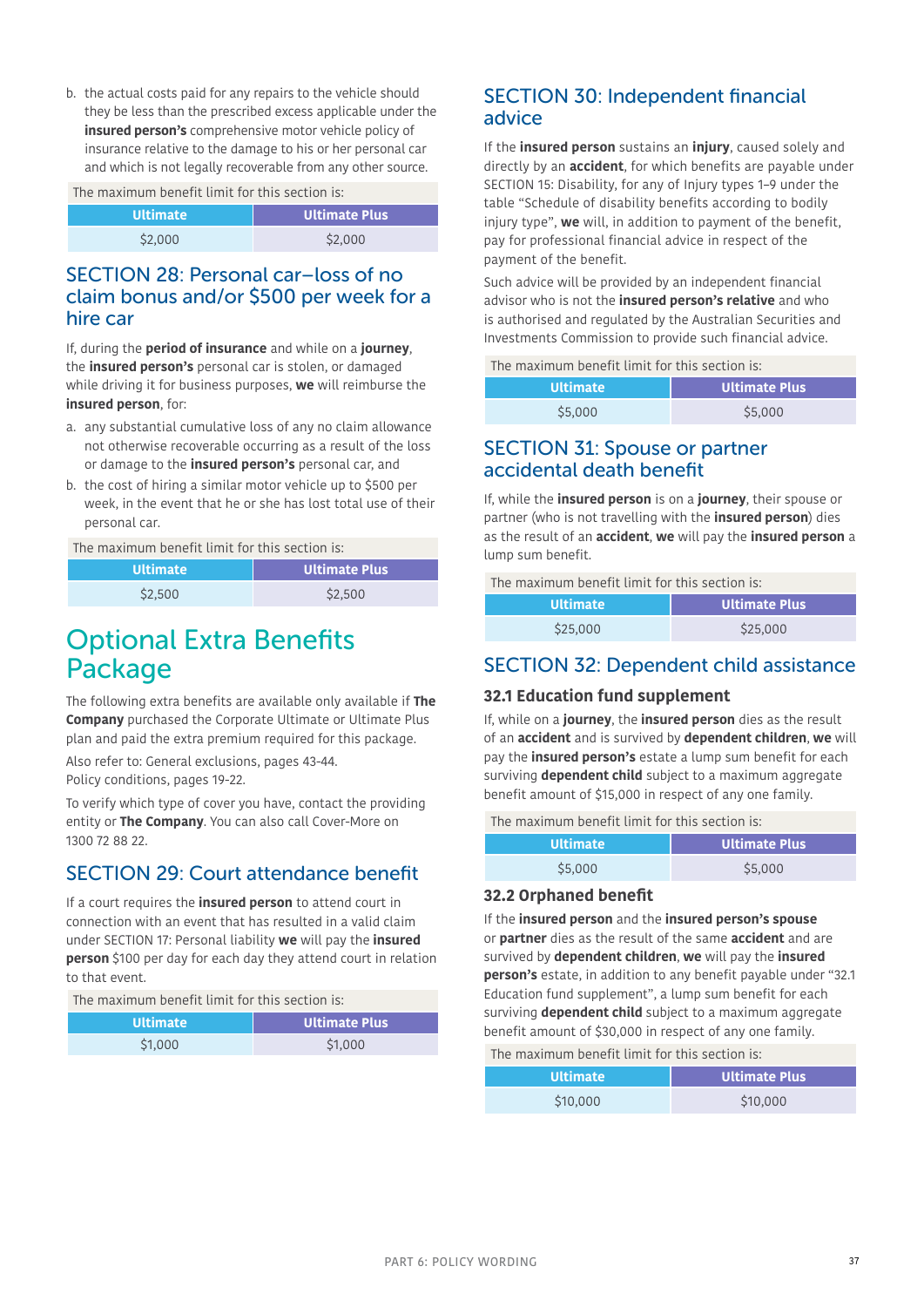# SECTION 33: Partner retraining benefit

If, during the **journey**, the **insured person** dies as the result of an **accident,** or suffers a **permanent total disablement**, **we** will pay, up to the amount specified below, towards the actual costs incurred for the training or retraining of the **insured person's spouse** or **partner**:

- a. for the purpose of obtaining gainful employment
- b. to improve their employment prospects, or
- c. to enable them to improve the quality of care they can provide to the **insured person**, provided that
	- i. the **insured person's spouse** or **partner** is aged under 65 years at the commencement of such training
	- ii. the training is provided by a recognised institution with qualified skills to provide such training, and
	- iii. all such expenses are incurred within 24 months from the date the **insured person** suffered the **injury** for which the claim depends.

The maximum benefit limit for this section is:

| <b>Ultimate</b> | <b>Ultimate Plus</b> |  |
|-----------------|----------------------|--|
| \$10,000        | \$10,000             |  |

### SECTION 34: Corporate image protection

If, an **insured person**, or a group of **insured persons** suffers an **injury** as the result of an **accident** during the **journey**, and in **our** opinion this is likely to result in a valid claim for payment of benefits for:

- a. accidental death, or
- b. **permanent total disablement**,

**we** will reimburse **The Company** for reasonable costs (other than **The Company's** own internal costs) incurred for the engagement of image and/or public relations consultants; and/or costs associated with the release of information through the media.

Costs must be incurred within 15 days of, and directly in connection with, such injury, to protect and/or positively promote **The Company's** business and corporate image.

Cover is subject to **The Company** giving **us** a signed undertaking that any amount paid to **The Company** will be repaid to **us**, if it is later found that a valid claim did not or will not eventuate.

#### The maximum benefit limit for this section is:

| <b>Ultimate</b> | <b>Ultimate Plus</b> |  |
|-----------------|----------------------|--|
| \$15,000        | \$15,000             |  |

### SECTION 35: Home and/or motor vehicle modification benefit

If, the **insured person** suffers an **injury** as the result of an **accident** during the **journey** that results in a lump sum benefit of 100% being payable (other than for accidental death), **we** will also pay up to up to the amount specified below for costs necessarily incurred to modify the **insured person's home** and/or motor vehicle, or costs associated with relocating them to a suitable home provided that the modifications and/or relocation are certified to be necessary by a **medical practitioner**.

The maximum benefit limit for this section is:

| <b>Ultimate</b> | <b>Ultimate Plus</b> |  |
|-----------------|----------------------|--|
| \$10,000        | \$10,000             |  |

### SECTION 36: Unexpired membership benefit

If the **insured person** suffers an **injury** as the result of an **accident** during the **journey** that results in benefits being payable for:

- a. a lump sum benefit of 100% (other than for accidental death), or
- b. **temporary total disablement** or **temporary partial disablement** for which a **medical practitioner** certifies will continue for a minimum period of 26 weeks,

and, is certified by a **medical practitioner** as preventing the **insured person** from continuing participation in any sport for which they had paid a membership, association or registration fee, **we** will pay the **insured person** a pro-rata refund of such fees paid for the current season.

The maximum benefit limit for this section is:

| <b>Ultimate</b> | <b>Ultimate Plus</b> |  |
|-----------------|----------------------|--|
| \$500           | \$500                |  |

## SECTION 37: Keys and locks

If the **insured person's** identification and keys are accidentally lost, or stolen, at the same time, **we** will reimburse them up to up to the amount specified below for the replacement costs of keys and locks to his/her **home**, office and/or motor vehicle.

| The maximum benefit limit for this section is: |                      |  |
|------------------------------------------------|----------------------|--|
| <b>Ultimate</b>                                | <b>Ultimate Plus</b> |  |
| \$1,000                                        | \$1,000              |  |

## SECTION 38. Home burglary benefit

If, while on a **journey**, the **insured person's home**, which is completely unoccupied for the duration of the **journey**, is burgled, **we** will reimburse them any prescribed excess paid under their home contents insurance policy.

The maximum benefit limit for this section is:

| <b>Ultimate</b> | <b>Ultimate Plus</b> |  |
|-----------------|----------------------|--|
| \$1,000         | \$1,000              |  |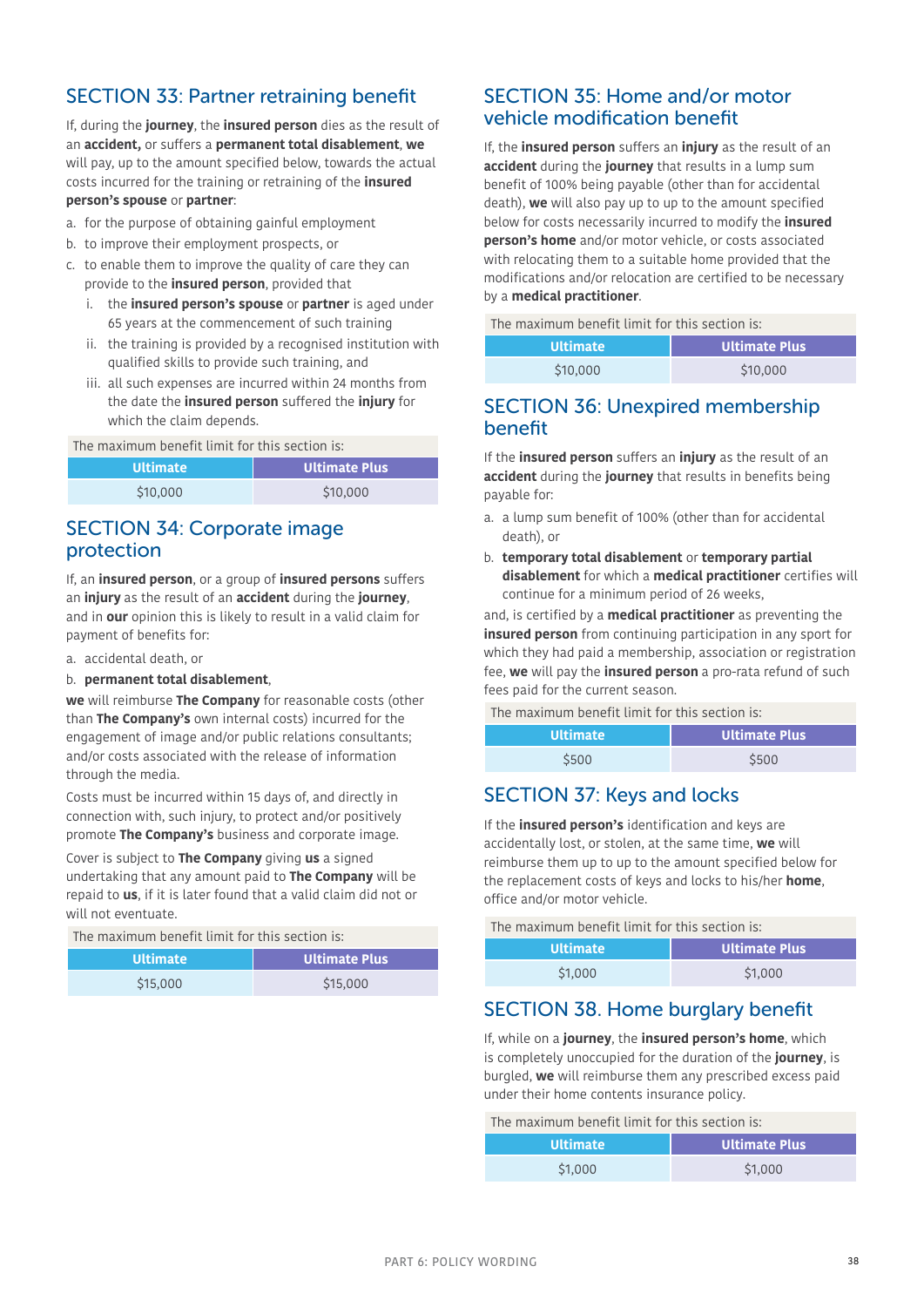# <span id="page-38-0"></span>SECTION 39: COVID-19 benefits

**Cover under this policy is extended under the policy Sections listed to include claims arising from COVID-19 in the circumstances, and under the conditions, listed.**

#### **Please note:**

- Some benefits only apply if the **insured person** is travelling in **Australia** and New Zealand
- This policy does not cover claims relating to government travel bans; "Do not travel" warnings; government directed border closure; or mandatory quarantine or self-isolation requirements related to cross area, border, region or territory travel
- Some benefits do not apply to claims involving travel on a multi-night cruise.

#### **Special excess**

In addition to the policy excess, a special excess will apply to:

- SECTION 4: Additional expenses if the **insured person** is diagnosed with COVID-19 on their trip: Overseas trip \$250, Domestic trip – \$250.
- SECTION 7: Amendment or cancellation costs if the **insured person** or their travelling companion is diagnosed with COVID-19 on their trip: Overseas trip – \$500, Domestic trip – \$250.

If the **insured** or the **insured person** has claim under both sections, the higher special excess will be deducted. The special excess applies in addition to any other excess. This special excess cannot be removed.

### SECTION 1: Overseas medical and dental expenses (including emergency repatriation/evacuation)

The maximum benefit limit for this section is:

| <b>Essentials</b> | <b>Essentials</b><br><b>Plus</b> | <b>Ultimate</b> | l Ultimate'<br><b>Plus</b> |
|-------------------|----------------------------------|-----------------|----------------------------|
| $$10,000,000$ ~   | \$Unlimited~                     | \$Unlimited~    | \$Unlimited~               |

~Cover will not excess 12 months from onset of the illness

**• If the insured person is diagnosed with COVID-19** This section is extended to include cover if the **insured person** is overseas and is diagnosed with COVID-19 by a qualified medical practitioner during the **period of insurance**.

#### **We will not pay for:**

• claims arising from COVID-19 if the country or part of the country the **insured person** travelled to was subject to "Do not travel" advice on the smartraveller.gov.au website at the time he/she/they entered the country or part of the country. (This exclusion only applies if the (or one of the) reason(s) for the advice was the presence of COVID-19). This exclusion will not apply if the **insured person's** trip destination is **Australia** or New Zealand.

### SECTION 4: Additional expenses

The maximum benefit limit for this section is:

| <b>Essentials</b> | <b>Essentials</b><br><b>Plus</b> | <b>Ultimate</b> | l Ultimate <b>l</b><br><b>Plus</b> |
|-------------------|----------------------------------|-----------------|------------------------------------|
| \$10,000,000      | SUnlimited                       | SUnlimited      | SUnlimited                         |

**4.1 If the insured person is diagnosed with COVID-19 on their trip and admitted to hospital**

This section is extended to include cover if the **insured person** is diagnosed with COVID-19 during the **period of insurance** and is hospitalised as a result.

Cover is for reasonable **additional** accommodation expenses (room rate only) and **additional** transport expenses, at the same accommodation standard and fare class as originally booked. Room rate only means that other expenses the **insured person** may incur such as food, drinks, groceries, laundry etc. are not included.

In addition to the policy excess, a special excess will apply to SECTION 4: Additional expenses if the **insured person** is diagnosed with COVID-19 on their trip: Overseas trip – \$250, Domestic trip – \$250 and to SECTION 7: Amendment or cancellation costs if the **insured person** or their travelling companion is diagnosed with COVID-19 on their trip: Overseas trip – \$500, Domestic trip – \$250. If the **insured** or the **insured person** has claim under both sections, the higher special excess will be deducted.

#### **We will not pay for:**

• claims arising from COVID-19 if the country or part of the country the **insured person** travelled to was subject to "Do not travel" advice on the smartraveller.gov.au website at the time the **insured person** entered the country or part of the country. (This exclusion only applies if the (or one of the) reason(s) for the advice was the presence of COVID-19.) This exclusion will not apply if the **insured person's** trip destination is **Australia** or New Zealand.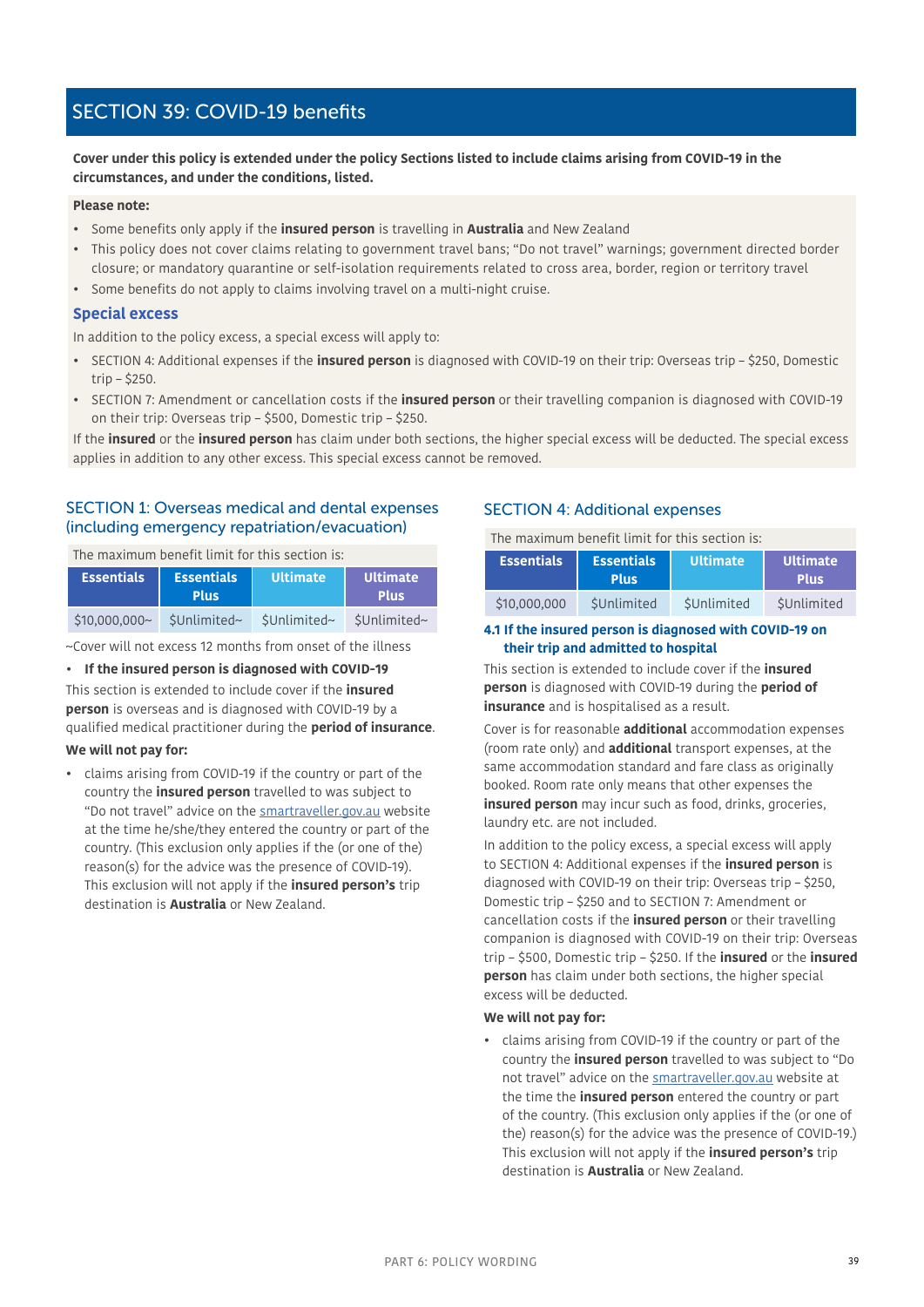### SECTION 4: Additional expenses

The maximum benefit limit for this section is:

| Essentials <sup>1</sup> | <b>Essentials</b><br><b>Plus</b> | <b>Ultimate</b> | <b>Ultimate</b><br><b>Plus</b> |
|-------------------------|----------------------------------|-----------------|--------------------------------|
| \$2.500                 | \$2,500                          | S2,500          | \$2,500                        |

Cover is for reasonable **additional** accommodation expenses (room rate only) and **additional** transport expenses, at the same accommodation standard and fare class as originally booked. Room rate only means that other expenses the **insured person** may incur such as food, drinks, groceries, laundry etc. are not included.

#### **2.1. If the insured person tests positive to COVID-19 and needs to self-isolate**

This section is extended to include cover if the **insured person** tests positive to COVID-19 during the **period of insurance** and he/she/they are required to self-isolate as per the current local health authority regulations.

In addition to the policy excess, a special excess will apply to SECTION 4: Additional expenses if the **insured person** is diagnosed with COVID-19 on their trip: Overseas trip – \$250, Domestic trip – \$250 and to SECTION 7: Amendment or cancellation costs if the **insured person** or their travelling companion is diagnosed with COVID-19 on their trip: Overseas trip – \$500, Domestic trip – \$250. If the **insured** or the **insured person** has claim under both sections, the higher special excess will be deducted.

### **4.3. If a relative or the insured person's business partner not travelling with the insured person becomes sick**

This section is extended to include cover if the **insured person**  needs to amend or cancel their **journey** because his/her/ their non-travelling **relative** or business partner who resides in **Australia** or New Zealand is diagnosed with COVID-19 and the treating doctor confirms in writing the level of infection is life threatening. The **insured person** must obtain and provide **us** with evidence from the qualified medical practitioner and receipts. Exclusions 2 and 3 of 'We will not pay for' on page [25](#page-24-1) will be waived in this event.

### SECTION 4: Additional expenses

### **4.2. If the insured person dies**

This section is extended to include cover if the cause of death is COVID-19. See Section 4.2 on page [24](#page-23-1) for the benefit limit.

### **We will not pay for under (4.1 and 4.2):**

• claims where the country or part of the country the **insured person** travelled to was subject to "Do not travel" advice on the smartraveller.gov.au website at the time the **insured person** entered the country or part of the country. (This exclusion only applies if the (or one of the) reason(s) for the advice was the presence of COVID-19.) This exclusion will not apply if the **insured person's** trip destination is **Australia** or New Zealand.

### SECTION 7: Amendment or cancellation costs

The maximum benefit limit for this section is:

| <b>Essentials</b> | <b>Essentials</b><br><b>Plus</b> | <b>Ultimate</b> | <b>Ultimate</b><br><b>Plus</b>                               |
|-------------------|----------------------------------|-----------------|--------------------------------------------------------------|
| No cover          | No cover                         | No cover        | Overseas<br>trips - \$5,000<br>Domestic<br>trips $-$ \$2,500 |

### **• If the insured person or his/her/their travelling companion is diagnosed with COVID-19 prior to departure**

This section is extended to include cover if the **insured person** cannot travel because he/she/they or their travelling companion is diagnosed in **Australia** with COVID-19. Exclusion 15 of 'We will not pay for claims caused by' on page [27](#page-26-1) will be waived in this event.

**If this policy was bought within the 21 days before Your scheduled trip departure date, we will only cover the travel costs that the insured or insured person paid for:**

- **in the 48 hour period before buying this policy; and**
- **after buying this policy.**

(What that means is, for example, if the **insured** or **insured person** booked and paid for the trip in full 6 months ago and then bought this policy a week before the departure date, there will be no cover available if the **insured person** cannot travel because he/she/they or their travelling companion are diagnosed in **Australia** with COVID-19.)

### SECTION 7: Amendment or cancellation costs

The maximum benefit limit for this section is:

| <b>Essentials</b>        | <b>Essentials</b><br><b>Plus</b> | <b>Ultimate</b> | <b>Ultimate</b><br><b>Plus</b> |
|--------------------------|----------------------------------|-----------------|--------------------------------|
| Overseas trips-\$5,000   |                                  |                 |                                |
| Domestic trips - \$2,500 |                                  |                 |                                |

### **• If the insured person's non-travelling Relative or business partner residing in Australia or New Zealand becomes sick due to COVID-19**

This section is extended to include cover if the **insured person** needs to amend or cancel their **journey** because his/her/their non-travelling **relative** or business partner who resides in **Australia** or New Zealand is diagnosed by a qualified medical practitioner with COVID-19 and the treating doctor confirms in writing the level of infection is life threatening.

Exclusion 4 on page [26](#page-25-1) and exclusion 15 of 'We will not pay for claims caused by' on page [27](#page-26-1) will be waived in this event.

**• If the insured person is an essential health care worker whose leave is revoked**

This section is extended to include cover if the **insured person** is a pharmacist, nurse, doctor, paramedic or other health care professional and his/her leave is revoked by their employer due to COVID-19 related reasons and that means he/she/they can't go on their trip.

A letter or email from the **insured person's** employer is required to support a claim. Exclusions 11 and 15 of 'We will not pay for claims caused by' on page [27](#page-26-2) will be waived in this event.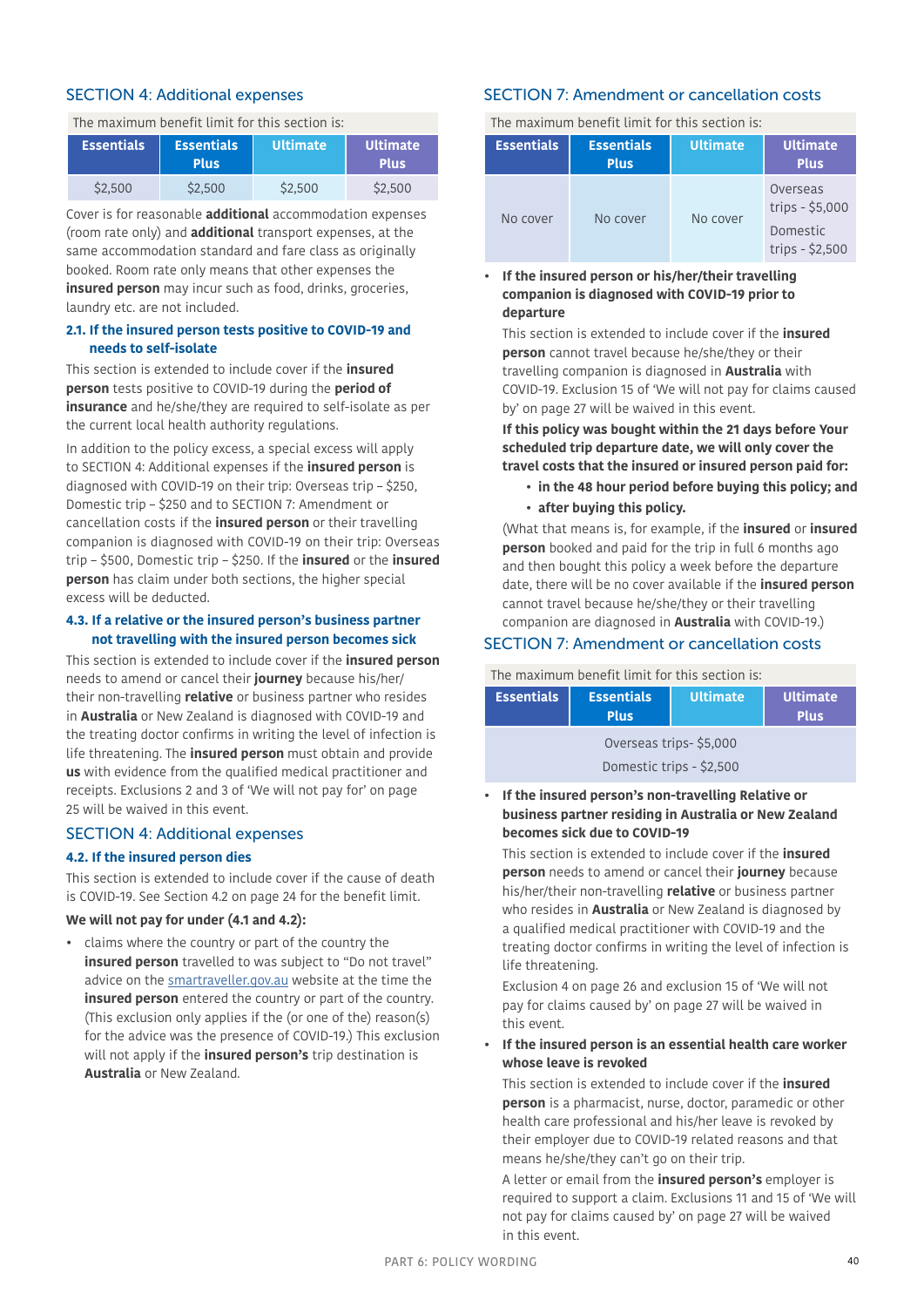**• If the insured person or their travelling companion is diagnosed with COVID-19 on his/her/their trip**

This section is extended to include cover if the **insured person** cannot continue their trip because he/she/they is/ are diagnosed with COVID-19 or is individually contacted by a local public health authority and are directed into a period of quarantine during the **period of insurance**. Exclusion 15 of 'We will not pay for claims caused by' on page [27](#page-26-1) will be waived in this event.

#### **We will not pay for claims caused by:**

• or arising from the **insured person** travelling to a country or part of a country, which was subject to "Do not travel" advice on the smartraveller.gov.au website at the time the **insured person** entered the country or part of the country. (This exclusion only applies if the (or one of the) reason(s) for the advice was the presence of COVID-19.) This exclusion will not apply if the **insured person's** trip destination is **Australia** or New Zealand.

### COVID-19 benefits that apply only for travel in Australia or New Zealand

#### SECTION 4: Additional expenses

The maximum benefit limit for this section is:

| <b>Essentials</b> | <b>Essentials</b><br><b>Plus</b> | <b>Ultimate</b> | <b>Ultimate</b><br><b>Plus</b> |
|-------------------|----------------------------------|-----------------|--------------------------------|
| \$2,500           | \$2,500                          | \$2,500         | \$2,500                        |

#### **4.5. Other circumstances**

This section is extended to include cover for the following COVID-19 related circumstances.

**• If the person the insured person was due to stay with in Australia or New Zealand has COVID-19**

This section is extended to include cover if the person the **insured person** was due to stay with in **Australia** or New Zealand is diagnosed with COVID-19 and is directed or required to enter into a period of quarantine because or this and the **insured person** can no longer stay with them, and this was unforeseeable at the **relevant time**. **We** will pay up to \$150 per night for **additional** accommodation expenses that the **insured person** incurs for alternative accommodation.

Exclusions 2 and 3 of 'We will not pay for' on page [25](#page-24-1) will be waived in this event.

The **insured person** must obtain and provide **us** with evidence from the qualified medical practitioner or relevant local authority (as applicable), evidence of his/ her original accommodation arrangements and receipts for the new accommodation.

**• If the insured person's prepaid accommodation in Australia or New Zealand is shut down**

This section is extended to include cover if, after the **relevant time**, the prepaid accommodation the **insured person** had planned to stay at in **Australia** or New Zealand is shut down or closed due to a COVID-19 outbreak on the premises which was unforeseeable at the **relevant time**, **we** will pay **additional** expenses (in the same class as originally booked) the **insured person** incurs for alternative accommodation. A letter or email from the accommodation provider and receipts are required to support a claim.

#### **We will not pay for:**

• or arising from COVID-19 when the **insured person** is travelling to any country other than **Australia** or New Zealand.

The maximum benefit limit for this section is section is section is:

### SECTION 7: Amendment or cancellation costs

| The maximum penefit timit for this section is: |                                  |                 |                                |  |
|------------------------------------------------|----------------------------------|-----------------|--------------------------------|--|
| <b>Essentials</b>                              | <b>Essentials</b><br><b>Plus</b> | <b>Ultimate</b> | <b>Ultimate</b><br><b>Plus</b> |  |
| Overseas trips-\$5,000                         |                                  |                 |                                |  |
| Domestic trips - \$2,500                       |                                  |                 |                                |  |

This section is extended to include cover for the following COVID-19 related circumstances.

**• If the person the insured person was due to stay with in Australia or New Zealand has COVID-19**

This section is extended to include cover if the person the **insured person** was due to stay with in **Australia** or New Zealand is diagnosed with COVID-19 and is directed or required to enter into a period of quarantine because or this and the **insured person** can no longer stay with them, and this was unforeseeable at the **relevant time**. **We** will pay up to \$150 per night for **additional** accommodation expenses that the **insured person** incurs for alternative accommodation.

The **insured person** must obtain and provide **us** with qualified medical practitioner or relevant local authority (as applicable), evidence of his/her original accommodation arrangements and receipts for the new accommodation. Exclusions 4, 5 and 15 of 'We will not pay for claims caused by' on pages [26](#page-25-1)[-27](#page-26-1) will be waived in this event.

**• If the insured person's prepaid accommodation in Australia or New Zealand is shut down** 

This section is extended to include cover if the prepaid accommodation the insured person had planned to stay at in **Australia** or New Zealand is shut down or closed due to a COVID-19 outbreak on the premises. A letter or email from the accommodation provider is required to support a claim. Exclusions 10 and 15 of 'We will not pay for claims caused by' on page [27](#page-26-3) will be waived in this event.

**• If the insured person's prepaid holiday activity in Australia or New Zealand is closed**

This section is extended to include cover if the destination activity venue in **Australia** or New Zealand (e.g. ski venue, theme park or cooking school) is closed due to a COVID-19 due to outbreak on the premises. The **insured person** can claim a refund on the unused, prepaid, non-refundable tickets. A letter or email from the operator is required to support a claim. Exclusion 15 of 'We will not pay for claims caused by' on page [27](#page-26-1) will be waived in this event.

#### **We will not pay for claims caused by:**

• or arising from COVID-19 when the **insured person** is travelling to any country other than **Australia** or New Zealand.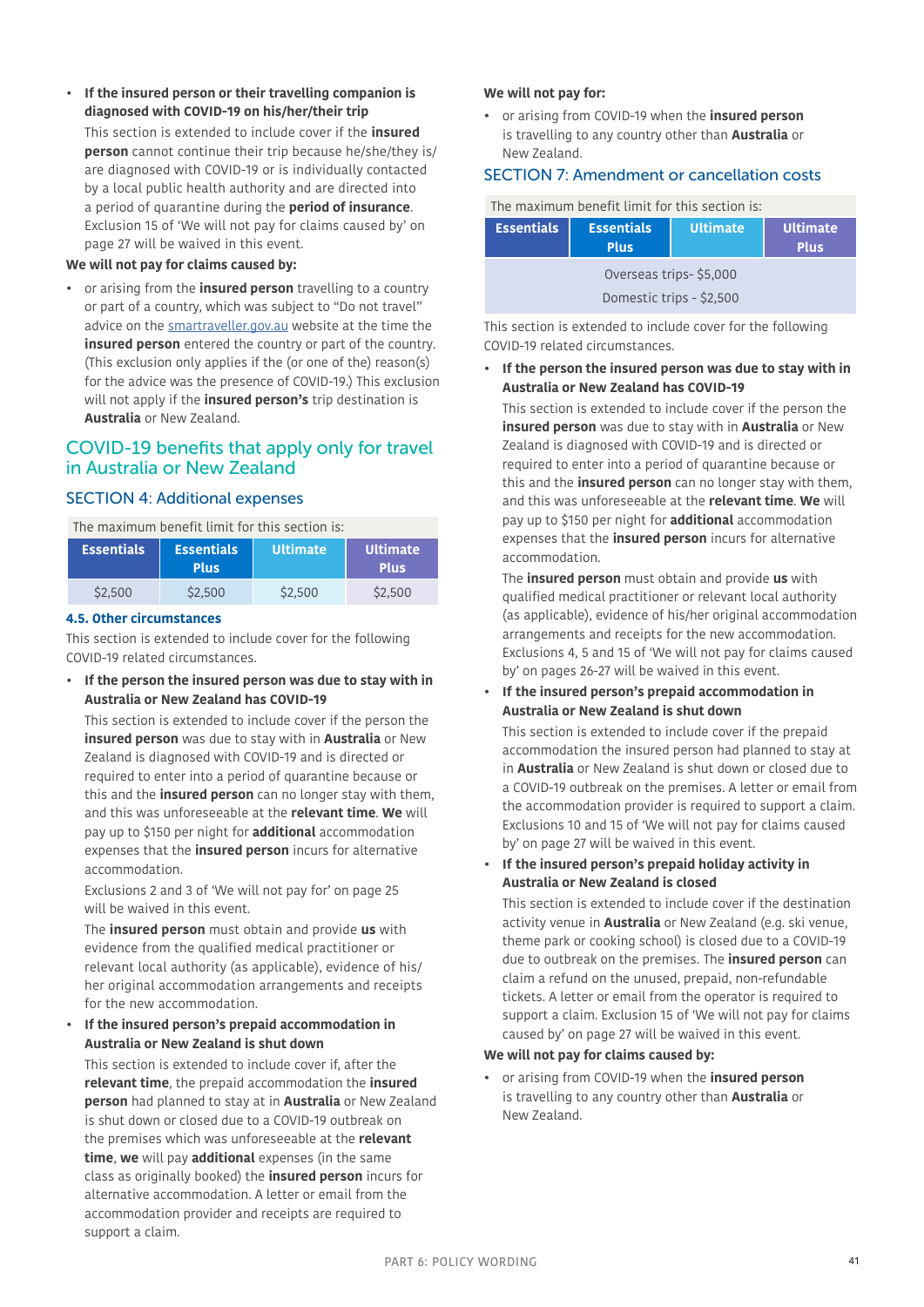### SECTION 5: Travel delay

The maximum benefit limit for this section is:

| <b>Essentials</b> | <b>Essentials</b><br>Plus. | <b>IUltimate</b> ' | <b>Ultimate</b><br><b>Plus</b> |
|-------------------|----------------------------|--------------------|--------------------------------|
| \$1,000           | \$2,000                    | SUnlimited         | SUnlimited                     |

If the **insured person's** trip destination is **Australia** or New Zealand this section is extended to include cover for COVID-19 related temporary delays that were unforeseeable and outside the **insured person's** control. Exclusion 1 of 'We will not pay for' on page [25](#page-24-2) will be waived in this event. However, there is no cover if the **insured person's** cruise is affected by COVID-19.

#### **We will not pay for claims caused by:**

- or arising from COVID-19 when the **insured person** is travelling to any country other than **Australia** or New Zealand.
- or arising from a multi-night cruise being affected by COVID-19.

### SECTION 6: Missed transport connection

The maximum benefit limit for this section is:

| Essentials <sup>1</sup> | <b>Essentials</b><br><b>Plus</b> | <b>Ultimate</b> | <b>Ultimate</b><br><b>Plus</b> |
|-------------------------|----------------------------------|-----------------|--------------------------------|
|                         |                                  | \$10,000        | \$20,000                       |

If the **insured person's** trip destination is **Australia** or New Zealand this section is extended to include cover for COVID-19 related delays that were unforeseeable and outside his/her control. Exclusion 4 of 'We will not pay for claims caused by' on page [26](#page-25-2) will be waived in this event. However, there is no cover if the **insured person's** cruise is affected by COVID-19.

#### **We will not pay for:**

- or arising from COVID-19 when the **insured person** is travelling to any country other than **Australia** or New Zealand.
- or arising from a multi-night cruise being affected by COVID-19.

### <span id="page-41-0"></span>End of SECTION 39: COVID-19 benefits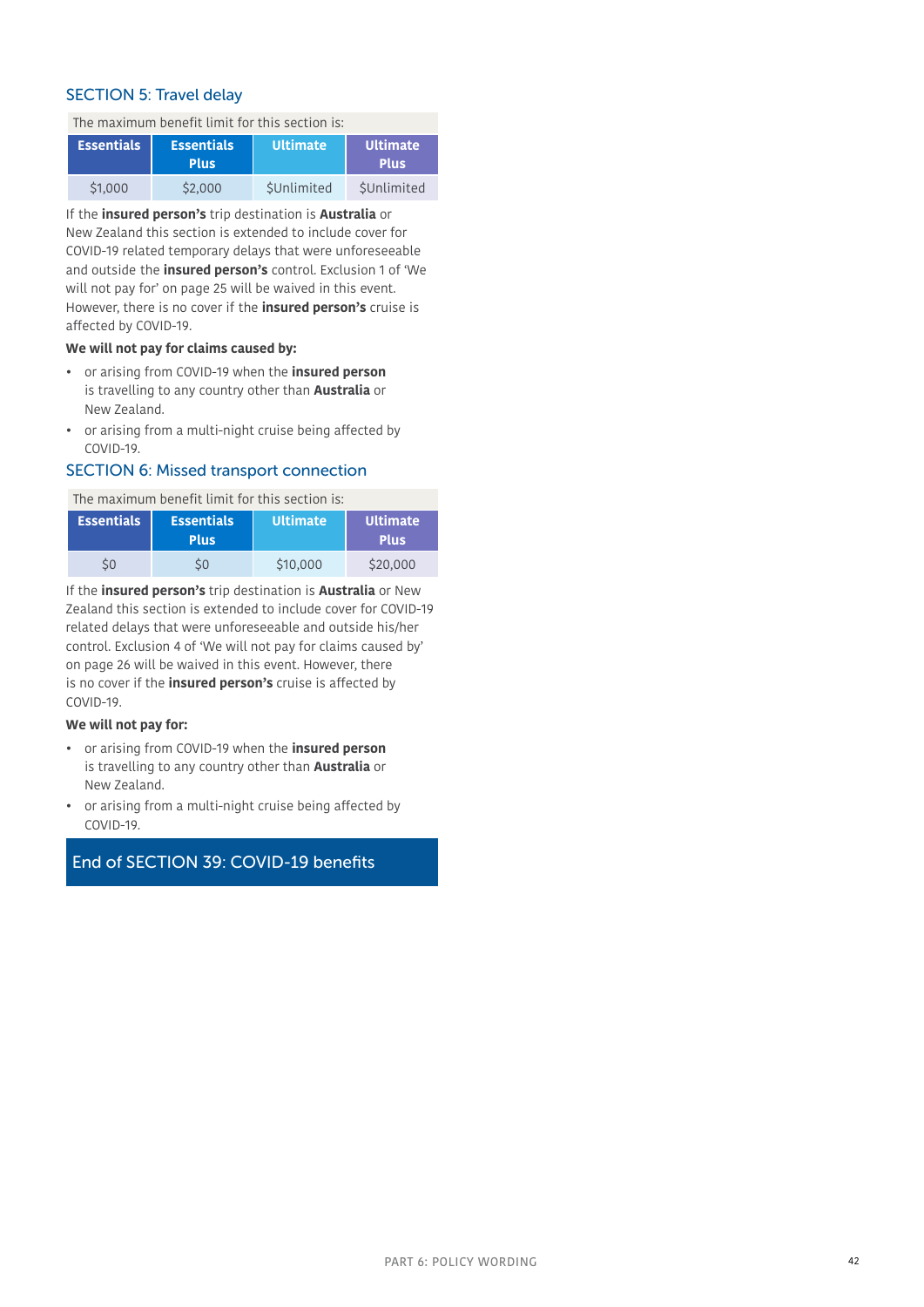# <span id="page-42-0"></span>General exclusions

Unless otherwise indicated these exclusions on pages [43](#page-42-0)[-44](#page-43-0) apply to all Sections of the policy. They are listed in no particular order.

**We** will not pay for:

- 1. any other loss, damage or additional expenses following on from the event for which the **insured person** is claiming that is not covered under this insurance. Examples of such loss, damage or additional expense would be the cost of replacing locks after losing keys, costs incurred in preparing a claim or loss of enjoyment
- 2. claims arising from the **insured person's** failure to take reasonable care or if they put themselves in a situation where a reasonable person could foresee that loss, theft or damage to property, or a death, illness or bodily injury might happen, except in an attempt to protect the safety of a person or to protect property
- 3. claims involving air travel other than as a passenger on a fully licensed passenger-carrying aircraft operated by an airline or an air charter company
- 4. claims arising as a result of war, invasion, act of foreign enemy, hostilities (whether war be declared or not), civil war, rebellion, revolution, insurrection or military or usurped power in **Australia**, an **insured person's** country of residence or Afghanistan, Chechnya, Iraq, North Korea, Somalia or Syria
- 5. claims which in any way relate to ionising radiation or radioactive contamination caused by nuclear fuel or waste, or the radioactive, toxic explosive or other dangerous properties of any explosive nuclear equipment
- 6. claims arising from biological and/or chemical materials, substances, compounds or the like used directly for the purpose to harm or to destroy human life and/or create public fear
- 7. loss or damage caused by detention, confiscation or destruction by customs or other officials or authorities
- 8. claims arising from any unlawful act committed by **The Company** or an **insured person**
- 9. claims arising from, or prohibited under, any government intervention, prohibition, sanction, regulation or restriction or court order
- 10. claims which in any way relate to circumstances **The Company** or the **insured person** knew of, or a reasonable person in **The Company's** or the **insured person's**  circumstances would know or foresee, at the **relevant time**, that could lead to the **journey** being delayed, abandoned or cancelled
- 11. claims which in any way relate to, or are exacerbated by, any physiological or psychological signs or symptoms that the **insured person** was aware of before commencing any cover described in this booklet, if the **insured person**:
	- a. had not yet sought a medical opinion regarding the cause
	- b. was currently under investigation to obtain a diagnosis, or
	- c. was awaiting specialist opinion
- 12. claims arising from travel booked or undertaken by the **insured person**:
	- a. even though the **insured person** knew, or a reasonable person in their circumstances would know, they were unfit to travel, whether or not they had sought medical advice
	- b. against the advice of a **medical practitioner**
	- c. to seek or obtain medical or dental advice, treatment or review; or
	- d. to participate in a clinical trial.
- 13. claims which in any way relate to, or are exacerbated by, any **existing medical condition** the **insured person** or their travelling companion has

### **(For general exclusion 13, see Travel and health pages [10](#page-9-0)[-12](#page-11-1) for details of cover available to purchase and the terms that apply)**

- 14. claims arising from pregnancy of the **insured person** or any other person if the **insured person** was aware of the pregnancy at the **relevant time** and:
	- a. where complications of this pregnancy or any previous pregnancy had occurred prior to this time
	- b. it was a multiple pregnancy e.g. twins or triplets, or
	- c. where the conception was medically assisted e.g. using assisted fertility treatment including hormone therapies or IVF

### **(See Pregnancy page [13](#page-12-0) for details of cover available to purchase and the terms that apply)**

15. claims arising from:

- a. pregnancy of the **insured person** or any other person after the start of the 24th week of pregnancy, or
- b. pregnancy of the **insured person** or any other person where the problem arising is not an unexpected serious medical complication
- 16. claims arising from childbirth or the health of a newborn child whatever the proximate cause of the claim is. This exclusion applies irrespective of the stage of pregnancy at which the child is born
- 17. claims arising from the **insured person** having elective medical or dental treatment or surgery, a cosmetic procedure or body modification (e.g. tattoos and piercings) during the **journey**, such as any complication, even if the **insured person's existing medical condition** has been approved by **us** and the required additional premium paid to **us**
- 18. claims which in any way relate to the **insured person's** wilful or self-inflicted injury or illness, suicide or attempted suicide
- 19. claims which in any way relate to the **insured person's**:
	- a. chronic use of alcohol
	- b. substance abuse, drug abuse (whether over the counter, prescription or otherwise), or
	- c. ingestion of any non-prescription drug or substance (e.g. marijuana, ecstasy, heroin)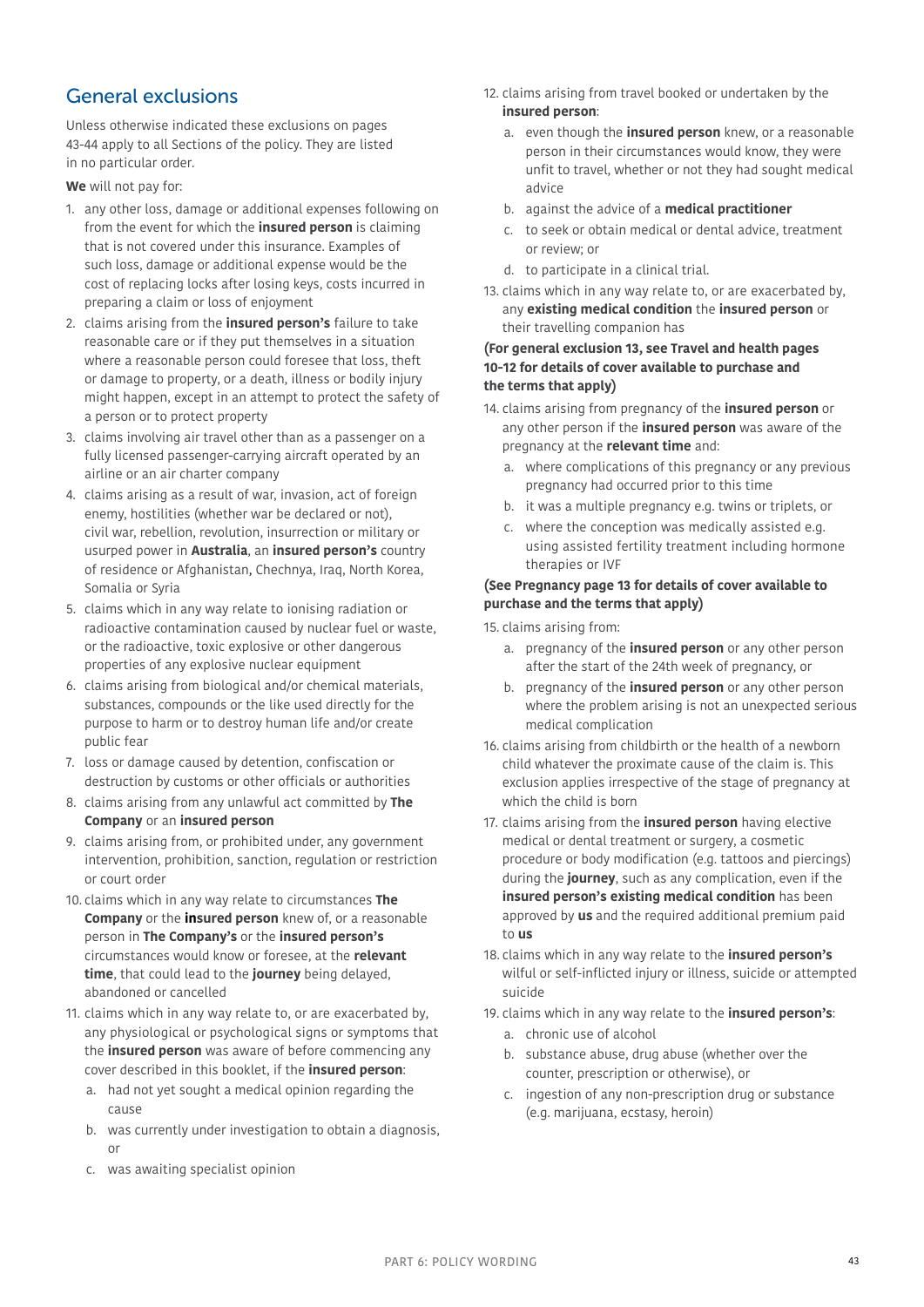- 20.claims involving, arising from or related to the **insured person's** impairment due to him/her/them drinking too much alcohol:
	- a. which is evidenced by the results of a blood test which show that the **insured person's** blood alcohol concentration level is 0.19% or above. (The level of alcohol in your blood is called blood alcohol concentration (BAC). As a point of reference, a BAC of 0.19% is almost four times the legal driving BAC limit range in **Australia** which is currently 0.05%), or
	- b. taking into account the following, where available:
		- i. the report of a medical practitioner or forensic expert
		- ii. the witness report of a third party
		- iii. the **insured person's** own admission, or
		- iv. the description of events the **insured person** described to **us** or the treating medical professional (e.g. paramedic, nurse, doctor) as documented in their records.
- 21. claims arising from the failure of any travel agent, tour operator, accommodation provider, airline or other carrier, car rental agency or any other travel or tourism services provider to provide services or accommodation due to their **insolvency** or the **insolvency** of any person, company or organisation they deal with
- 22. claims involving the **insured person** travelling (during the **journey**) in **international waters** in a private sailing vessel or a privately registered vessel
- <span id="page-43-1"></span>23. claims involving participation by the **insured person** in hunting; racing (other than on foot); polo playing; hang gliding; off-piste snow skiing or snowboarding; rodeo riding; BASE jumping; motocross; freestyle BMX riding; running with the bulls; sports activities in a **professional** capacity; mountaineering or rock climbing using guides, ropes, rock climbing equipment or oxygen; scuba diving unless the **insured person** holds an Open Water Diving Certificate or is diving with a qualified diving instructor
- <span id="page-43-2"></span>24. claims involving participation by the **insured person**  (during the **journey**) in motorcycling or moped riding if:
	- a. the motorcycle/moped has an engine capacity of more than 250cc
	- b. the motorcycle/moped was not hired
	- c. while in control of a motorcycle or moped the **insured person** does not hold a current Australian motorcycle rider's licence or a current Australian motor vehicle driver's licence
	- d. riding, or travelling as a passenger, on a motorcycle or moped, without wearing a helmet
	- e. travelling as a passenger on a motorcycle or moped that is in the control of a person who does not hold a licence valid for riding that vehicle
	- f. participating in a **professional** capacity
	- g. racing, or
	- h. participating in motocross
- 25. any benefit, or provide cover, if the provision of a payment, benefit or cover would result in **us** contravening the Health Insurance Act, the Private Health Insurance Act or the National Health Act or any applicable legislation (whether in **Australia** or not) or where **we** do not have the necessary licenses or authority to provide such cover
- 26. any costs or expenses incurred if a government or public health authority mandatory quarantine or isolation order is imposed on the **insured person** related to cross area, border, region or territory travel. This exclusion only applies to COVID-19 and applies regardless of the **insured person** being diagnosed with COVID-19 or being directed by a local public health authority into a period of quarantine because they have classified the **insured person** as having close contact with a person diagnosed with COVID-19
- 27. claims arising from or caused by COVID-19, unless cover is extended as stated in SECTION 39: COVID-19 benefits
- 28. claims for costs or expenses incurred outside the period of insurance. This exclusion does not apply to benefit Sections SECTION 8: Luggage and travel documents, SECTION 11: Rental Car insurance excess and SECTION 17: Personal liability
- 29. claims related to any event that is intentionally caused by **The Company** or the **insured person** or by a person acting with the consent of **The Company** or the **insured person**
- 30.claims arising from the conduct of someone who enters the **insured person's** accommodation with the **insured person's** consent, or whose accommodation the **insured person** chooses to enter, or
- <span id="page-43-0"></span>31. any expenses recoverable by compensation under any workers compensation or transport accident laws, or by any government-sponsored fund, plan or medical benefit scheme, or any other similar type of legislation required to be effected by, or under, a law.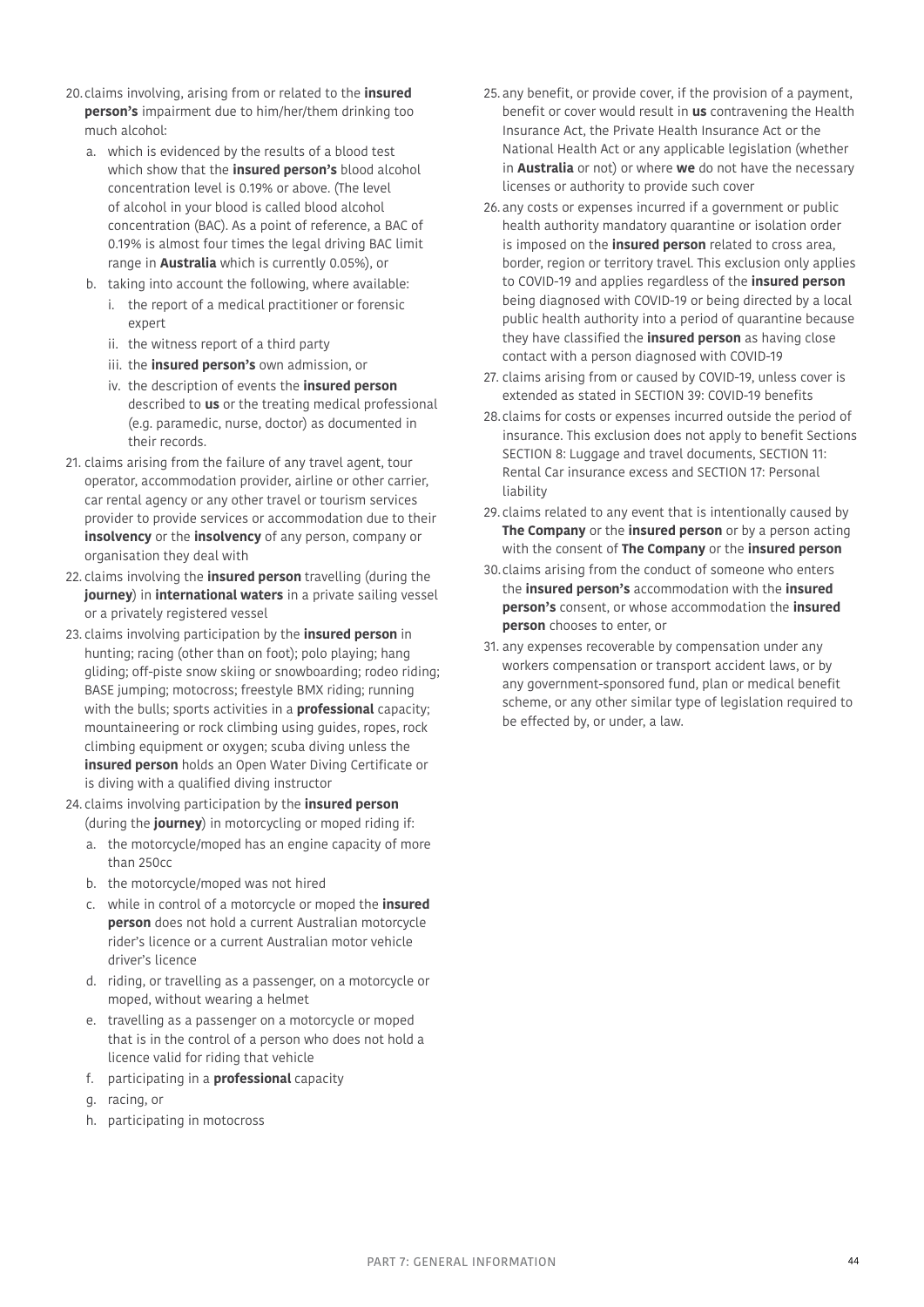# <span id="page-44-0"></span>General information

## <span id="page-44-1"></span>The Financial Claims Scheme

If the insurer becomes insolvent, **The Company** or the **insured person** may be entitled to payment under the Financial Claims Scheme (FCS). Access to the FCS is subject to eligibility criteria. Please visit www.fcs.gov.au for information.

## <span id="page-44-2"></span>General Insurance Code of Practice

**We** are a signatory to the General Insurance Code of Practice (the Code) and support the Code. The objectives of the Code are:

- to commit **us** to high standards of service
- to promote better, more informed relations between **us**  and **The Company** and the **insured person**
- to maintain and promote trust and confidence in the general insurance industry;
- to provide fair and effective mechanisms for the resolution of complaints and disputes **The Company** or the **insured person** make about **us**, and
- to promote continuous improvement of the general insurance industry through education and training.

The Code Governance Committee is an independent body that monitors and enforces insurers compliance with the Code.

Further information about the Code or the Code Governance and **your** rights under it is available at [insurancecouncil.com.au/cop](https://insurancecouncil.com.au/cop/)/ or by contacting **us**.

## <span id="page-44-4"></span>Change of terms and conditions

From time to time, and where permitted by law, **we** may change parts of the Combined PDS/FSG. **We** will issue **The Company** with a new Combined PDS/FSG, a Supplementary PDS or FSG or other compliant document to update the relevant details except in limited cases. Any updates, which are not materially adverse to **The Company** from the view of a reasonable person deciding whether to buy this insurance, may be found on [www.covermore.com.au.](http://www.covermore.com.au) **The Company** can obtain a paper copy of any updated information, without charge, by calling Cover-More on 1300 72 88 22.

### <span id="page-44-3"></span>We respect your privacy

In this Privacy Notice the use of "**we**", "**our**" or "**us**" means both Cover-More and the insurer, unless specified otherwise.

### **Why your personal information is collected**

**We** collect your personal information (including sensitive information) to help **us** in:

- identifying you and conducting necessary checks
- determining what services or products **we** can provide to you and/or others
- issuing, managing and administering services and products provided to you and/or others including claims investigation, handling and payment, and
- improving services and products, e.g. training and developing representatives, product and service research, data analysis and business strategy development.

Cover-More also collects your personal information to provide you with special offers of other services and products that may be of interest to you.

### **How your personal information is collected**

**We** may collect your personal information through websites, from data you or your travel consultant input directly, or through cookies and other web analytic tools, also via email, fax, telephone or in writing.

**We** collect personal information directly from you unless:

- you have consented to collection from someone else
- it is unreasonable or impracticable for **us** to do so, or
- the law permits **us** to collect from someone else.

**We** also collect additional personal information from other third parties to provide you with **our** services and products. If you provide personal information to **us** about another person you must only do so with their consent and agree to make them aware of this Privacy Notice.

### **Who we disclose your personal information to**

**We** may disclose your personal information to other parties and service providers for the reasons explained above. The other parties and service providers include:

- insurers and reinsurers
- medical providers, travel providers and your travel consultant
- **our** lawyers and other professional advisers
- **our** related companies and other representatives or contractors who **we** have hired to provide services or to monitor the services provided by **us** or **our** agents, **our** products or operations, and/or
- other parties **we** may be able to claim or recover against or other parties where permitted or required by law. Additional parties and service providers are detailed in the

Cover-More Privacy Policy and the insurer's Privacy Statement. The contractual arrangements that **we** have in place with these parties and service providers generally include an obligation for them to comply with Australian privacy laws.

**We** may need to disclose personal information about you to other parties and service providers, some of whom may be located overseas. Who they are may change from time to time. Generally these recipients will be located in the overseas countries you travelled to over the duration of your policy and your claim. These recipients would usually be service providers, such as medical providers, providers of travel related services, investigators, assessors and facilitators or our related entities that carry out services on **our** behalf in relation to your policy and your claim. Further details of these types of recipients are set out in the Cover-More Privacy Policy and the insurer's Privacy Statement.

**We** may not always be able to take reasonable steps to ensure that these recipients comply with the Privacy Act 1988. Some of the countries where these recipients are based may not offer the same protection or obligations that are offered by the Act in **Australia**. By acquiring the services and products from **us**, you agree that you may not be able to seek redress under the Act, or from **us** and/or from the recipients in overseas countries, or to the extent permitted by law.

You and any other traveller included on the policy consent to these uses and disclosures unless you tell Cover-More, using the contact details following.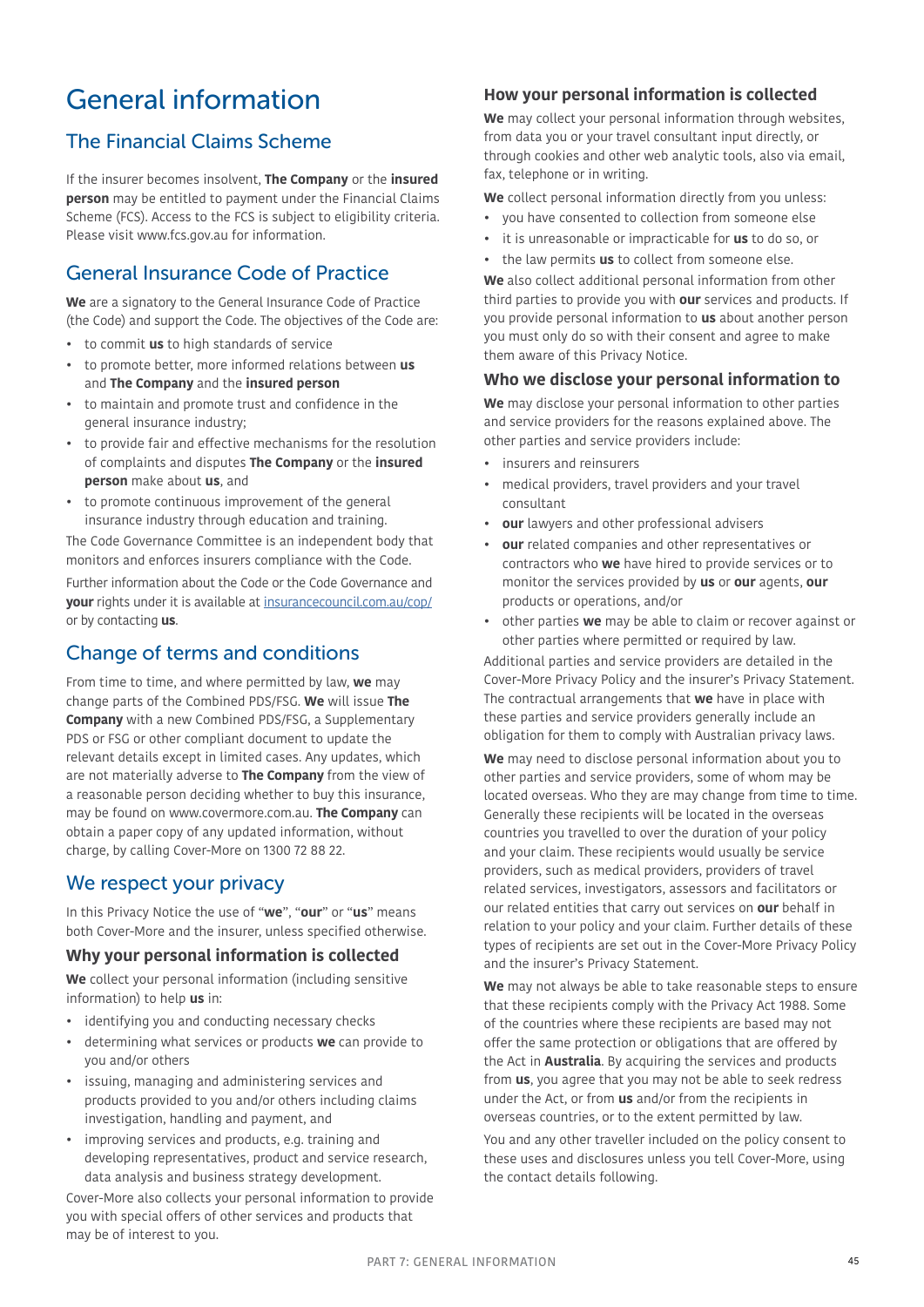### **Your choices**

If you choose not to provide your personal information and/ or choose not to consent and/or withdraw your consent to the use and disclosure of your personal information, set out in this Privacy Notice, at any stage, **we** may not be able to provide **our** services or products or manage and administer services and products to you and/or others.

If you wish to withdraw your consent, including for things such as receiving information on products and offers, please contact Cover-More.

### **More information**

For more information about how your personal information is collected, used or disclosed, how to access or seek correction to your personal information or how to make a complaint and how such a complaint will be handled, please contact **us** or refer to the relevant website.

#### **Cover-More Privacy Officer**

Cover-More Insurance Services Pty Ltd

Mail: Private Bag 913, North Sydney NSW 2059 Australia

Email: privacy.officer@covermore.com.au

Call: 1300 72 88 22

Website: www.covermore.com.au/covermore\_privacy\_policy

#### **ZAIL Privacy Officer**

Zurich Australian Insurance Limited

Mail: PO Box 677, North Sydney NSW 2059

Email: privacy.officer@zurich.com.au

Call: 132 687

Website: www.zurich.com.au/important-information/privacy

## <span id="page-45-1"></span>Cancelling The Company's policy

If **The Company** cancels its policy within a cooling-off period of 21 days after **The Company** is issued their Certificate of Insurance, **The Company** will be given a full refund of the premium they paid, provided any **insured person** has not started a **journey** or **The Company** and/or any **insured person**  does not want to make a claim.

**The Company** may still cancel their policy after this period by giving **us** written notice. If **The Company** cancels their policy within 180 days of the inception of cover under this policy, **we** will charge **The Company** an amount based on **The Company's** Actual Travel Days undertaken by **insured persons** while the policy was active. This refund will not exceed 50% of the total proposed premium. Any refund which brings the policy value below **our** minimum policy value will be forfeited. If the policy is cancelled after 180 days of inception **we** will not refund any premium. **We** will not refund any premium if **we** have paid a benefit under **The Company's** policy.

**We** may cancel the policy at any time in accordance with any applicable law and the premium paid shall be adjusted on the basis of **us** retaining an amount based **The Company's** Actual Travel Days undertaken by **insured persons** while the policy was active.

To cancel **The Company's** cover please contact Cover-More by calling 1300 72 88 22, or email corporate@covermore.com.au.

## <span id="page-45-2"></span>Complaints and disputes resolution process

**We** and Cover-More are committed to resolving any complaint or dispute fairly.

If you have a complaint about an insurance product **we** issued or the service you have received (from us or one of our representatives), please contact us. **We** will put you in contact with someone who can help to resolve the complaint. You can talk over the phone, email or write:

Call: Cover-More on 1300 72 88 22

Mail: Private Bag 913, North Sydney NSW 2059 Australia

Email: customerrelations@covermore.com.au

**We** will acknowledge receipt of your complaint within 24 hours or as soon as practicable.

If you are not satisfied with our initial response, you may use our Internal Dispute resolution process. To obtain a copy of our procedures, please contact us.

**We** expect that our internal dispute resolution process will deal fairly and promptly with your complaint, however, you may take your complaint to the Australian Financial Complaints Authority (AFCA) at any time.

AFCA is an independent dispute resolution scheme. **We** are a member of this scheme and **we** agree to be bound by its determinations about a dispute. AFCA provides fair and independent financial services complaint resolution that is free to you.

<span id="page-45-0"></span>Their contact details are:

Australian Financial Complaints Authority

- Call: 1800 931 678 (free call)
- Email: info@afca.org.au
- Mail: The Australian Financial Complaints Authority GPO Box 3, Melbourne VIC 3001

### Website: afca.org.au

If your complaint or dispute falls outside the AFCA rules, you can seek independent legal advice or access any other external dispute resolution options that may be available to you.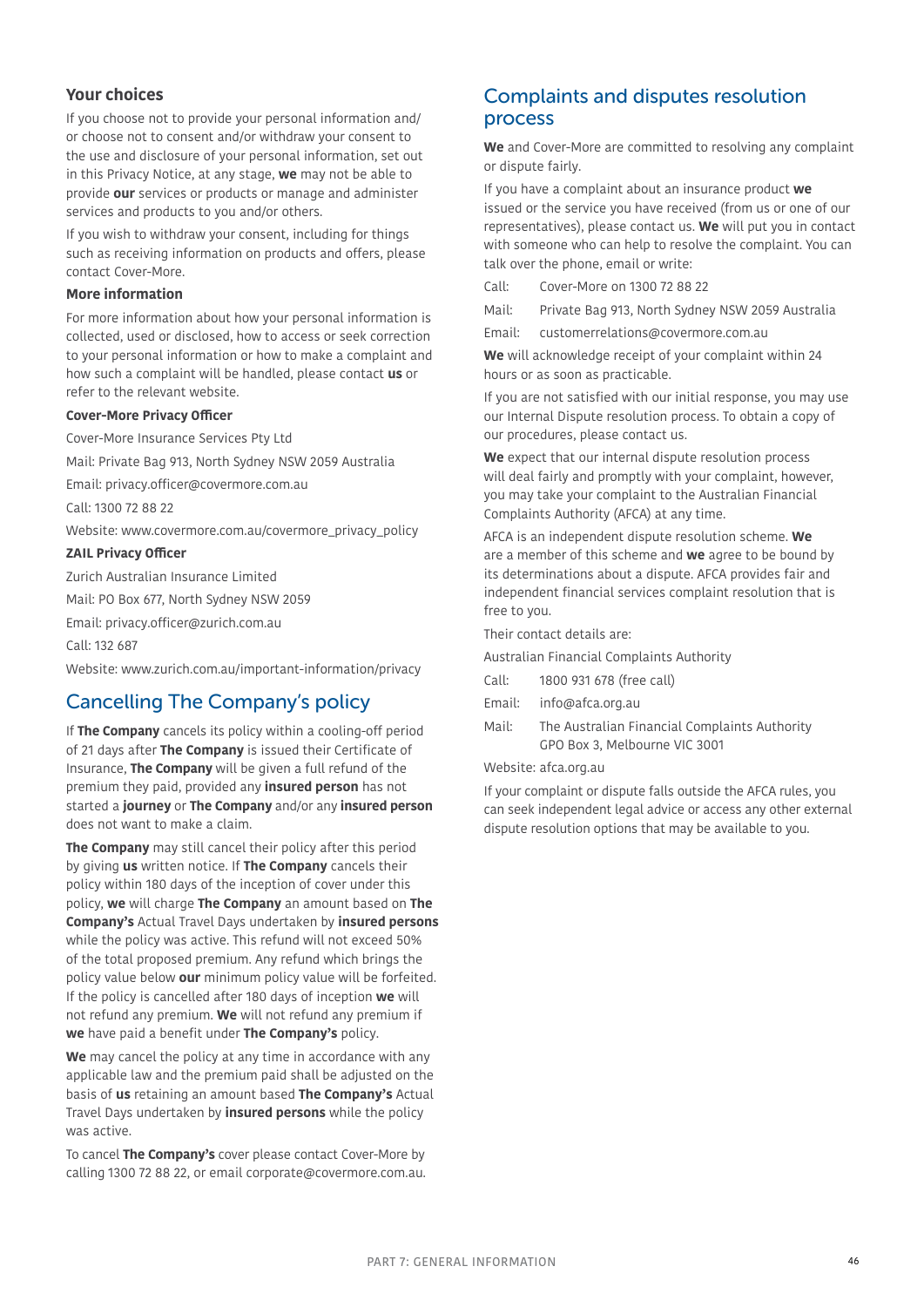# <span id="page-46-0"></span>Financial Services Guide

This FSG is an important document designed to help you decide whether to use the financial services offered.

It contains information about how Cover-More administers and arranges the policy directly or through its authorised representative (Agent).

### **What financial services are provided?**

Cover-More holds an Australian Financial Services Licence. It allows Cover-More and the Agent to provide **The Company**  and/or any **insured person** with general financial product advice about this travel insurance product and to arrange this product for **The Company**. Cover-More is responsible for the provision of these services.

The Agent is an authorised representative of Cover-More. The Agent acts on behalf of Zurich Australian Insurance Limited (the insurer), the issuer of this product.

Cover-More acts under a binder authority from the insurer. This means that Cover-More (and the Agent acting on behalf of Cover-More), arranges this policy and Cover-More can handle or settle claims on behalf of the insurer. Cover-More and the Agent act for the insurer when providing these services. You can find full details of Cover-More and the insurer on page [14](#page-13-1) of the PDS.

Cover-More is not authorised to give **The Company** and/or any **insured person** personal advice in relation to travel insurance. The Agent is not authorised to give **The Company** and/or any **insured person** personal advice in relation to travel insurance. Any advice given to **The Company** and/or any **insured person** about travel insurance will be of a general nature only and will not take into account **The Company's** and/or any **insured person's** personal objectives, financial situation or needs. **The Company** needs to determine whether this product meets the travel needs of **The Company** and its **insured persons**.

### **How are we paid?**

### **Cover-More**

Cover-More is paid a commission by the insurer when **The Company** buys this travel insurance policy. This commission is included in the premium that **The Company** pays and is received after **The Company** pays the premium. The commission is a percentage of the premium.

Cover-More may also receive a share of the profit earned by the insurer if the insurer makes an underwriting profit in accordance with the underwriting targets it has set. This amount is calculated and paid retrospectively only when the insurer exceeds its underwriting targets in a given year.

Cover-More employees are paid an annual salary and may be paid a bonus based on business performance.

#### **The Agent, and/or its associates**

The Agent and/or its associates are paid a fee and/or commission by Cover-More for arranging this travel insurance policy for **The Company** and its **insured persons**. This amount is paid out of the commission that Cover-More receives from the insurer.

The Agent's employees may receive salaries, bonuses and/or company dividends in their own business depending on the nature of their employment. Bonuses may be linked to general overall performance, including sales performance and may include all or part of the commission received by the Agent.

The Agent, and/or its associates, may also receive other financial and non-financial incentives from Cover-More for arranging this travel insurance policy for **The Company** and its **insured persons**. Such incentives may depend on a number of performance related or other factors and may include, for example, a share of Cover-More's profit, bonus payments, prize pools, sponsorship of training events and conferences, marketing promotions and competitions.

#### **Referrers**

Referrers are paid a fee and/or commission by Cover-More. This amount is paid out of the commission that Cover-More receives from the insurer.

### **Further information**

For more information about remuneration or other benefits received for the financial services provided, please ask the Agent within a reasonable time of receiving this FSG and before you choose to buy this product.

### **Complaints**

If **The Company** has a complaint about the financial services provided by Cover-More please refer to the PDS for details of the complaint resolution process.

### **What professional indemnity insurance arrangements do we have in place?**

Cover-More holds professional indemnity insurance covering errors and mistakes relating to the provision of financial services provided by Cover-More, its employees, its Agents and the Agent's employees (even after they cease to be employed). Cover-More's policy meets the requirements of the Corporations Act 2001 (Cth).

### **Who is responsible for this document?**

Cover-More is responsible for the distribution of the FSG in this document. The insurer is responsible for the PDS. Cover-More has authorised the distribution of this FSG.

This Combined PDS and FSG was prepared 23 March 2022.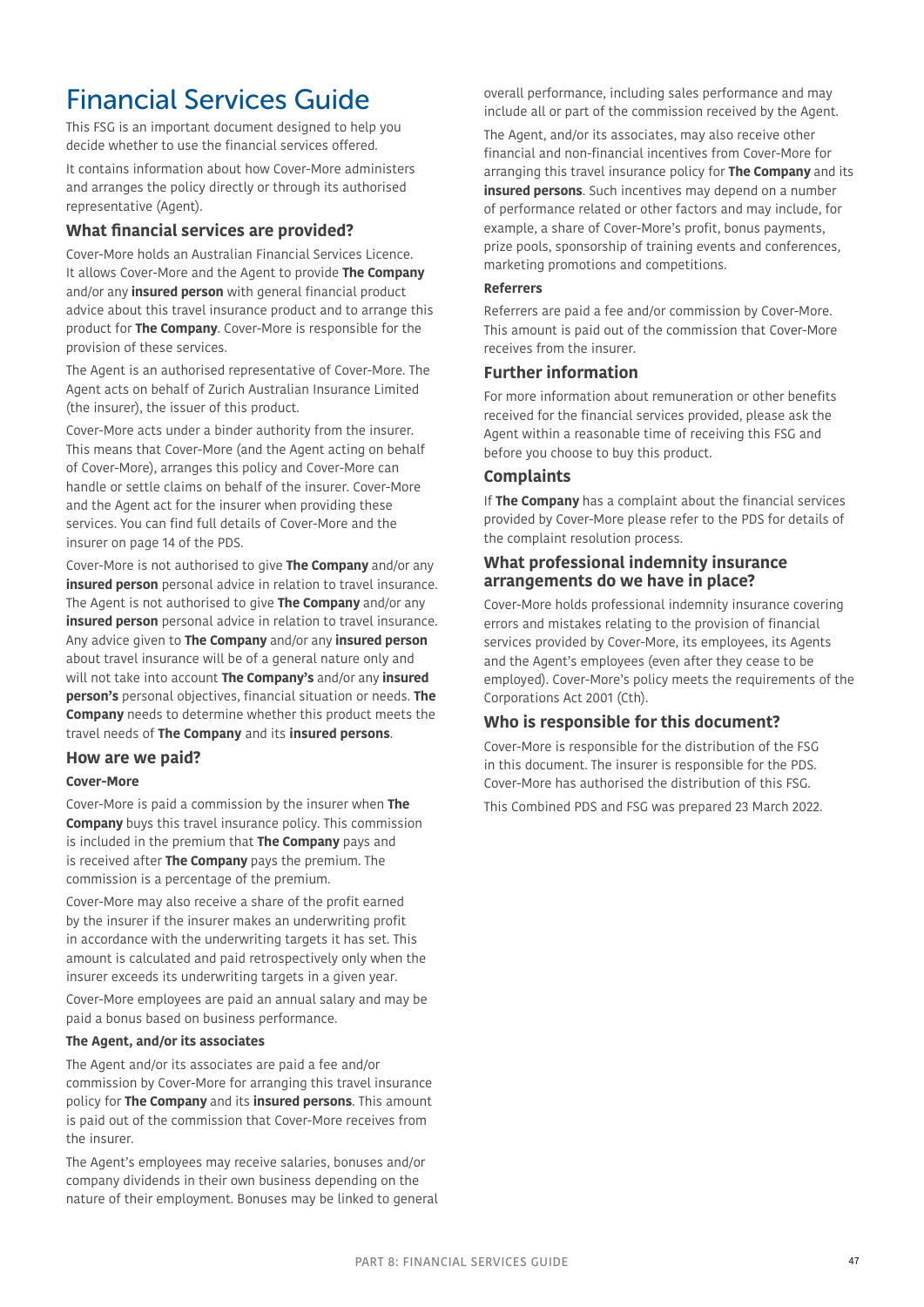# Corporate Travel Insurance

# **Cover-More**

### <span id="page-47-0"></span>Corporate quick quote

### **Multiple travellers - Multiple journeys**

Intended commencement date of policy



### Annual travel estimates

For your convenience, a worksheet is provided overleaf.

| <b>Destination</b>                                                                    | <b>Estimated number</b><br>of journeys | <b>Average days</b><br>per journey |
|---------------------------------------------------------------------------------------|----------------------------------------|------------------------------------|
| USA, Canada, Central And South America                                                |                                        |                                    |
| UK/Europe                                                                             |                                        |                                    |
| Middle East, China, Japan, Indian Sub-Continent and all other destinations not stated |                                        |                                    |
| Asia (excluding China and Japan)                                                      |                                        |                                    |
| Indonesia, South West Pacific, New Zealand and Domestic cruising                      |                                        |                                    |
| <b>Australia</b> and Norfolk Island                                                   |                                        |                                    |

## Existing Medical Conditions and pregnancy

Please note that this policy does not automatically cover claims arising from, or exacerbated by some Existing Medical Conditions or pregnancies. Please refer to pages [10](#page-9-0)-[13](#page-12-0) for more details.

| Company contact details |                       |
|-------------------------|-----------------------|
| Company name            | Company contact name  |
|                         |                       |
| Company contact email   | Company ABN           |
|                         |                       |
| Company contact fax     | Company contact phone |
|                         |                       |

| Travel Agent or Broker contact details                 |                                      |
|--------------------------------------------------------|--------------------------------------|
| Travel or Broker agency name (and Alpha code if known) | Travel or Broker agency contact name |
|                                                        |                                      |
| Travel or Broker agency address                        |                                      |

Travel or Broker agency phone Travel or Broker agency contact email

**Send this form to your agent or broker or directly to Cover-More by email corporate@covermore.com.au** 

### **Combined PDS/FSG Effective 15 June 2022**

Cover-More Insurance Services Pty Ltd ABN 95 003 114 145 AFSL 241713

#### Private Bag 913, North Sydney NSW **Australia** 2059

Call: 1300 72 88 22 Email: corporate@covermore.com.au Website: www.covermore.com.au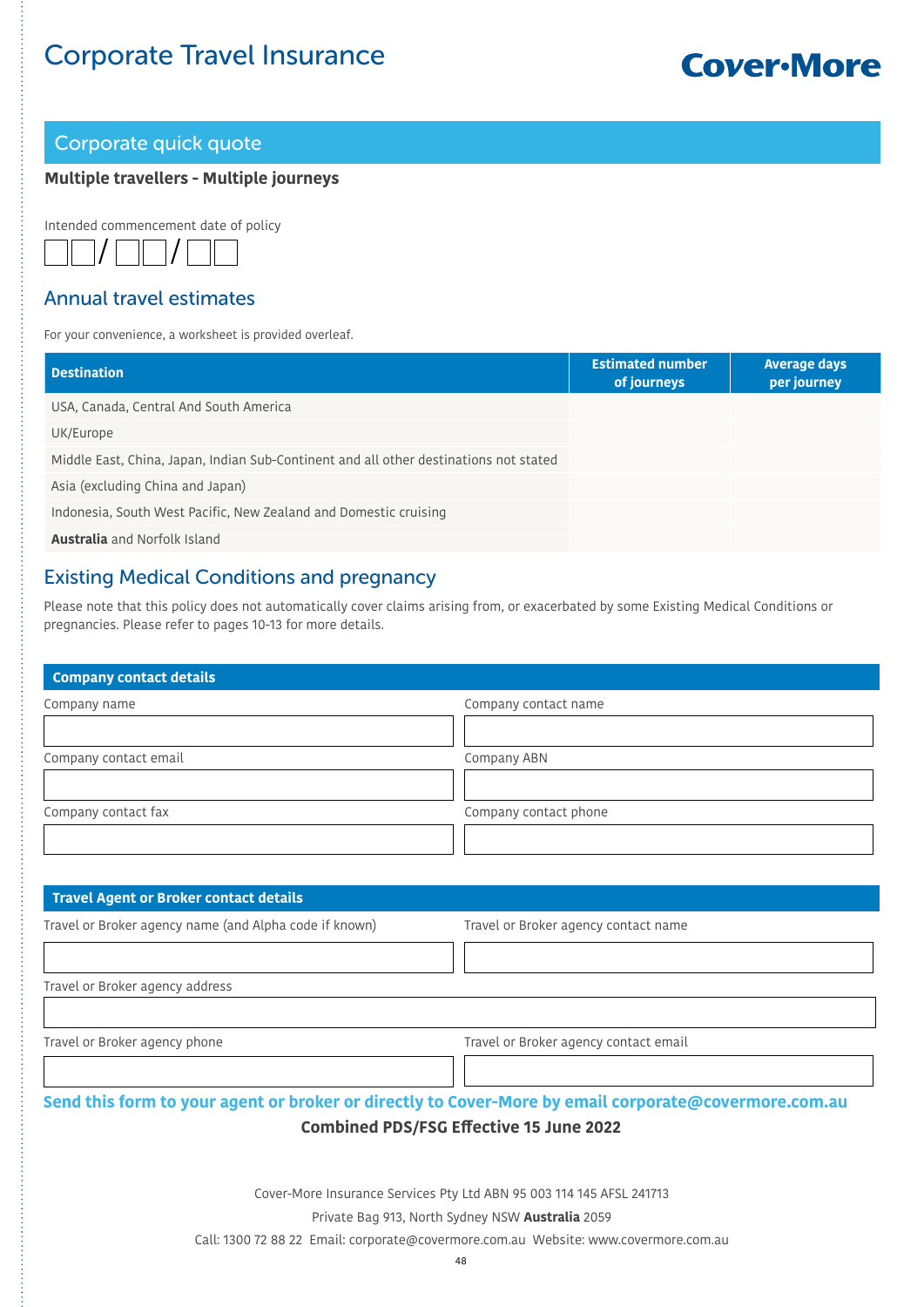(quick quote worksheet)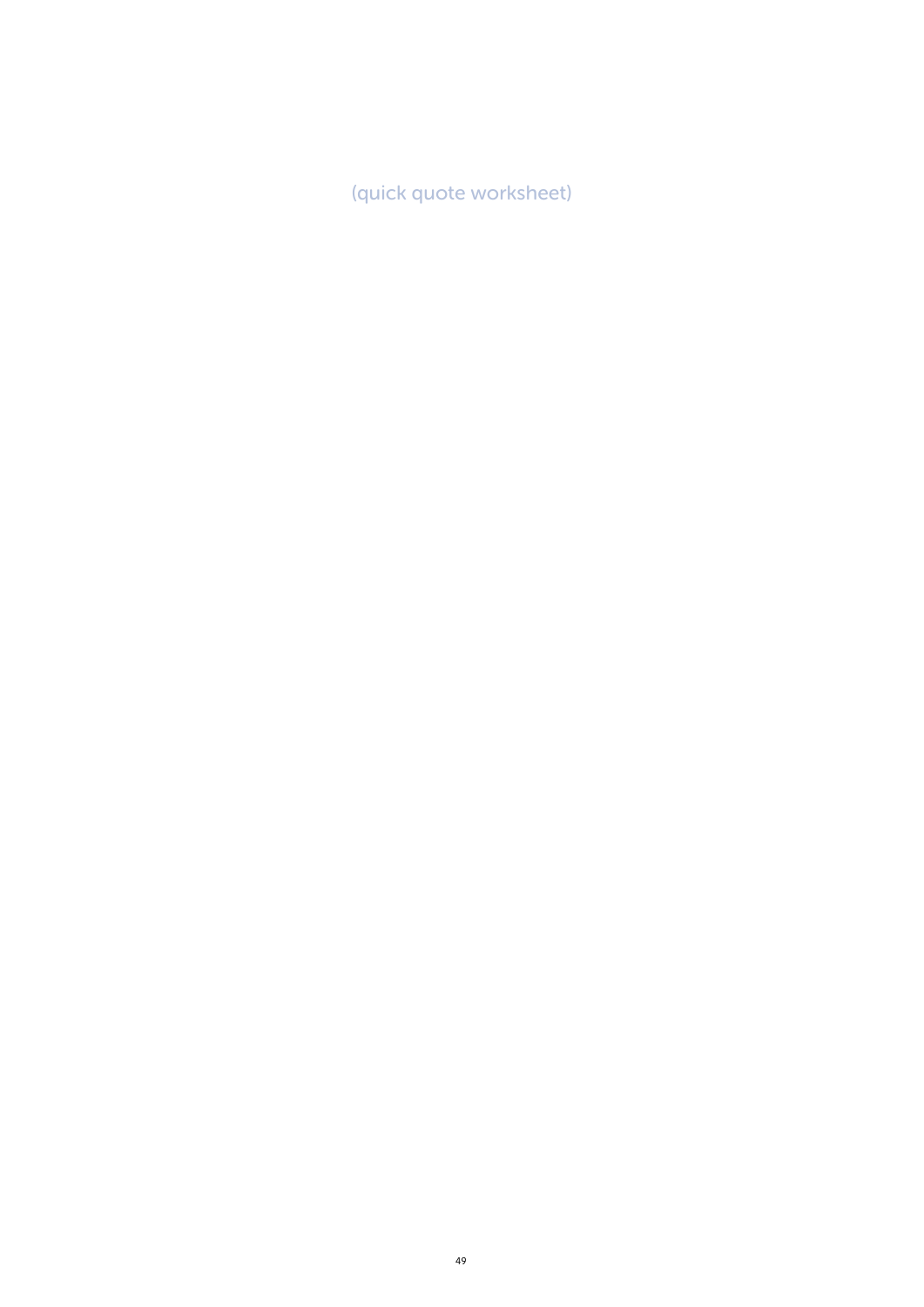# <span id="page-49-0"></span>Quick quote worksheet

For your convenience **we** have provided the worksheet below to assist in your travel estimation for quoting purposes.

| <b>Destination</b>                                                                  | Who travels to this area? | Number of nights per year (approx)                                                                                                                                                                                                                                                                                                                             |
|-------------------------------------------------------------------------------------|---------------------------|----------------------------------------------------------------------------------------------------------------------------------------------------------------------------------------------------------------------------------------------------------------------------------------------------------------------------------------------------------------|
| · USA<br>· Canada<br>· Central America<br>· South America                           |                           |                                                                                                                                                                                                                                                                                                                                                                |
| $\cdot$ UK<br>• Europe                                                              |                           | $\begin{tabular}{ll} \hline \rule{0.2cm}{0.15cm} \rule{0.2cm}{0.15cm} \rule{0.2cm}{0.15cm} \rule{0.2cm}{0.15cm} \rule{0.2cm}{0.15cm} \rule{0.2cm}{0.15cm} \rule{0.2cm}{0.15cm} \rule{0.2cm}{0.15cm} \rule{0.2cm}{0.15cm} \rule{0.2cm}{0.15cm} \rule{0.2cm}{0.15cm} \rule{0.2cm}{0.15cm} \rule{0.2cm}{0.15cm} \rule{0.2cm}{0.15cm} \rule{0.2cm}{0.15cm$         |
| · Middle East                                                                       |                           | $\begin{tabular}{ll} \hline \rule{0.2cm}{0.1cm} \rule{0.2cm}{0.1cm} \rule{0.2cm}{0.1cm} \rule{0.2cm}{0.1cm} \rule{0.2cm}{0.1cm} \rule{0.2cm}{0.1cm} \rule{0.2cm}{0.1cm} \rule{0.2cm}{0.1cm} \rule{0.2cm}{0.1cm} \rule{0.2cm}{0.1cm} \rule{0.2cm}{0.1cm} \rule{0.2cm}{0.1cm} \rule{0.2cm}{0.1cm} \rule{0.2cm}{0.1cm} \rule{0.2cm}{0.1cm} \rule{0.2cm}{0.1cm} \$ |
| • China<br>· Japan<br>• Indian Sub-Continent<br>· all other destinations not stated |                           |                                                                                                                                                                                                                                                                                                                                                                |
| · Asia (excluding China and Japan)                                                  |                           | Total                                                                                                                                                                                                                                                                                                                                                          |
| · Indonesia                                                                         |                           | $\begin{tabular}{ll} \hline \rule{0.2cm}{0.15cm} \rule{0.2cm}{0.15cm} \rule{0.2cm}{0.15cm} \rule{0.2cm}{0.15cm} \rule{0.2cm}{0.15cm} \rule{0.2cm}{0.15cm} \rule{0.2cm}{0.15cm} \rule{0.2cm}{0.15cm} \rule{0.2cm}{0.15cm} \rule{0.2cm}{0.15cm} \rule{0.2cm}{0.15cm} \rule{0.2cm}{0.15cm} \rule{0.2cm}{0.15cm} \rule{0.2cm}{0.15cm} \rule{0.2cm}{0.15cm$         |
| • South West Pacific<br>• New Zealand<br>• Domestic cruising                        |                           |                                                                                                                                                                                                                                                                                                                                                                |
| · Australia<br>• Norfolk Island                                                     |                           | $\begin{tabular}{ll} \hline \rule{0.2cm}{0.15cm} \rule{0.2cm}{0.15cm} \rule{0.2cm}{0.15cm} \rule{0.2cm}{0.15cm} \rule{0.2cm}{0.15cm} \rule{0.2cm}{0.15cm} \rule{0.2cm}{0.15cm} \rule{0.2cm}{0.15cm} \rule{0.2cm}{0.15cm} \rule{0.2cm}{0.15cm} \rule{0.2cm}{0.15cm} \rule{0.2cm}{0.15cm} \rule{0.2cm}{0.15cm} \rule{0.2cm}{0.15cm} \rule{0.2cm}{0.15cm$         |
|                                                                                     |                           | Total                                                                                                                                                                                                                                                                                                                                                          |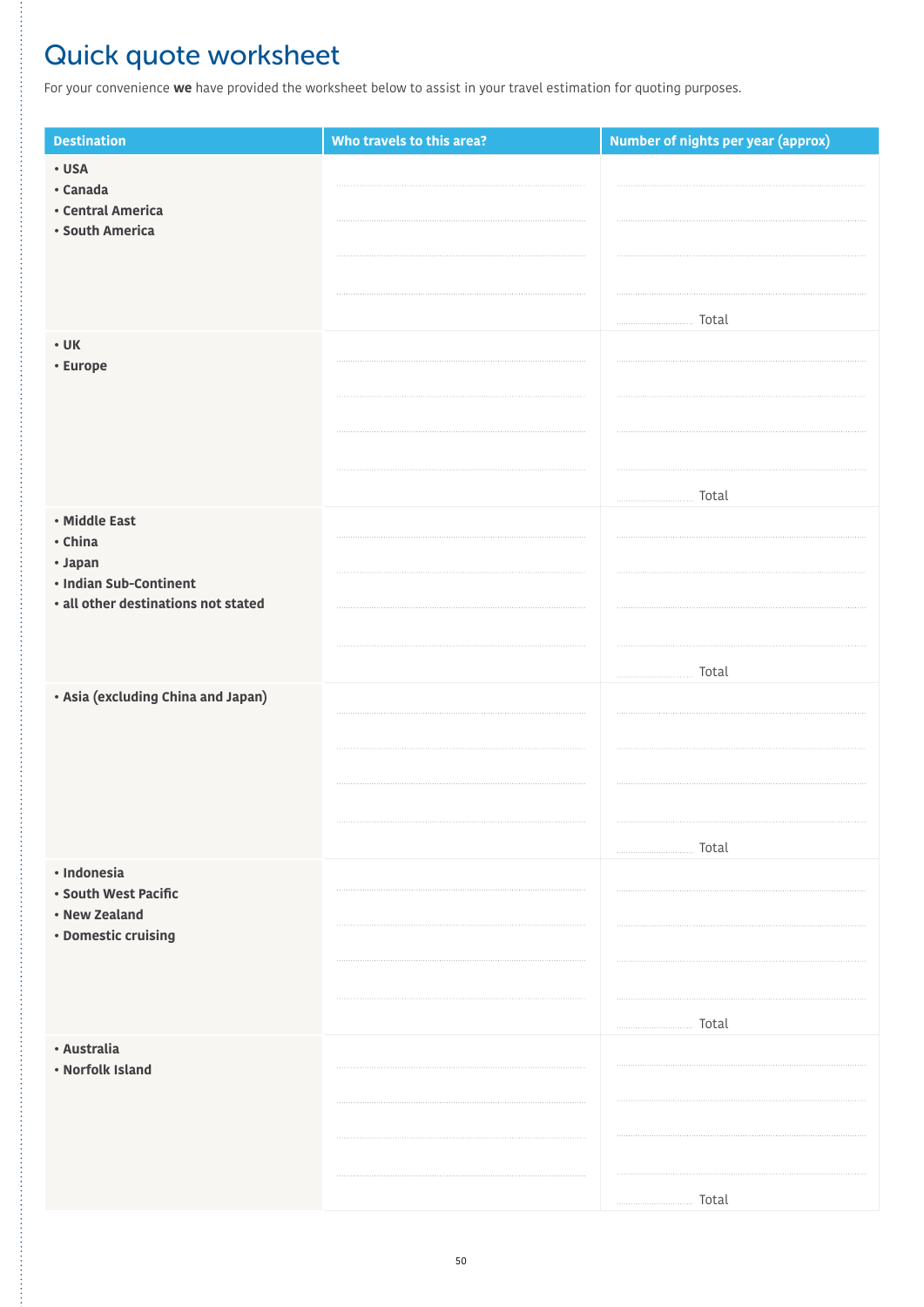(quick quote worksheet)